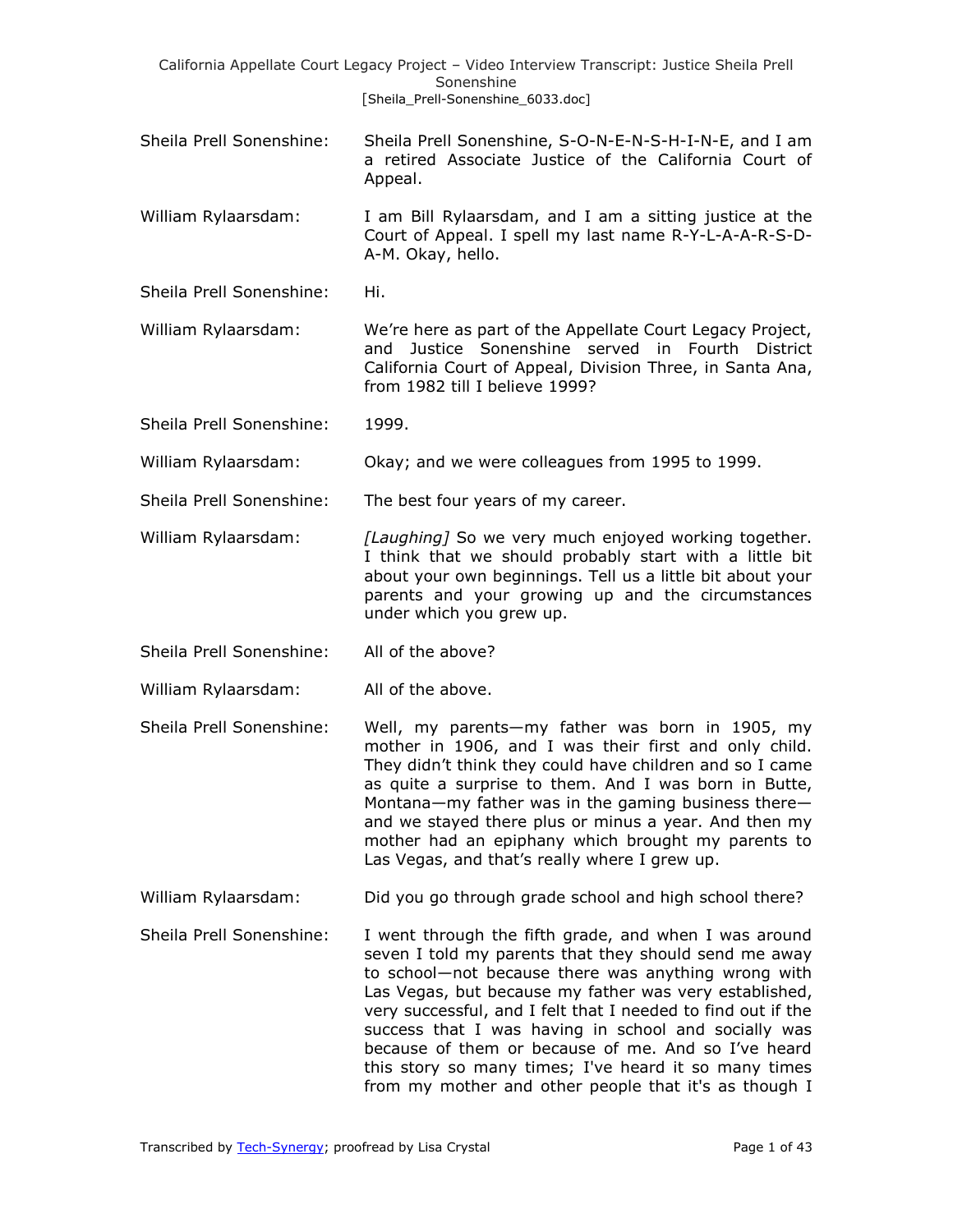California Appellate Court Legacy Project – Video Interview Transcript: Justice Sheila Prell Sonenshine [Sheila\_Prell-Sonenshine\_6033.doc] can remember nagging and pestering her from the time, as I said, I was seven. And finally when I was 11 and going into the sixth grade, my parents said, okay, they could understand my point, and I went off to boarding school, where I was from sixth grade through when I graduated high school. And I should add that neither of my parents finished high school. It was quite an accomplishment for them to have a daughter who also from the time I was seven said I wanted to be a lawyer. William Rylaarsdam: Oh, really? Sheila Prell Sonenshine: Yeah. William Rylaarsdam: You decided that, but what made you make that decision? Sheila Prell Sonenshine: You know, obviously I've been asked that many times, and the best answer I can come up with is—and it's not all facetious—is that living in Las Vegas probably now, but definitely then, there were the people who were, as I used to say, at the head of the line and then people who waited in line. And so I always enjoyed being at the head of the line. It never occurred to me that I would get there on somebody's arm. Both of my parents were very supportive of me as an individual, and I grew up in a very adult environment, living in the hotel. And I probably realized that I wasn't going to make it as a showgirl, so I can only imagine that maybe I saw *Perry Mason* on television. I had one uncle who was a lawyer; but when everyone else said they were going to be a nurse, you know, at that age and I said I was going to be a lawyer, it must have gotten a lot of positive response, or at least a lot of response, and so I stayed with it. Also, I was encouraged from a young age to speak my mind, always have reasons, and I was leading petitions in like, not maybe kindergarten, but first or second grade for one thing or the other at school. William Rylaarsdam: You said you decided you didn't think you wanted to be a showgirl, but I remember some experiences we had with the Orange County bar where they put on a show for several years . . . Sheila Prell Sonenshine: Right. The bar foundation. William Rylaarsdam: . . . . . . . and I think you presented yourself very well as a showgirl. *[laughing]*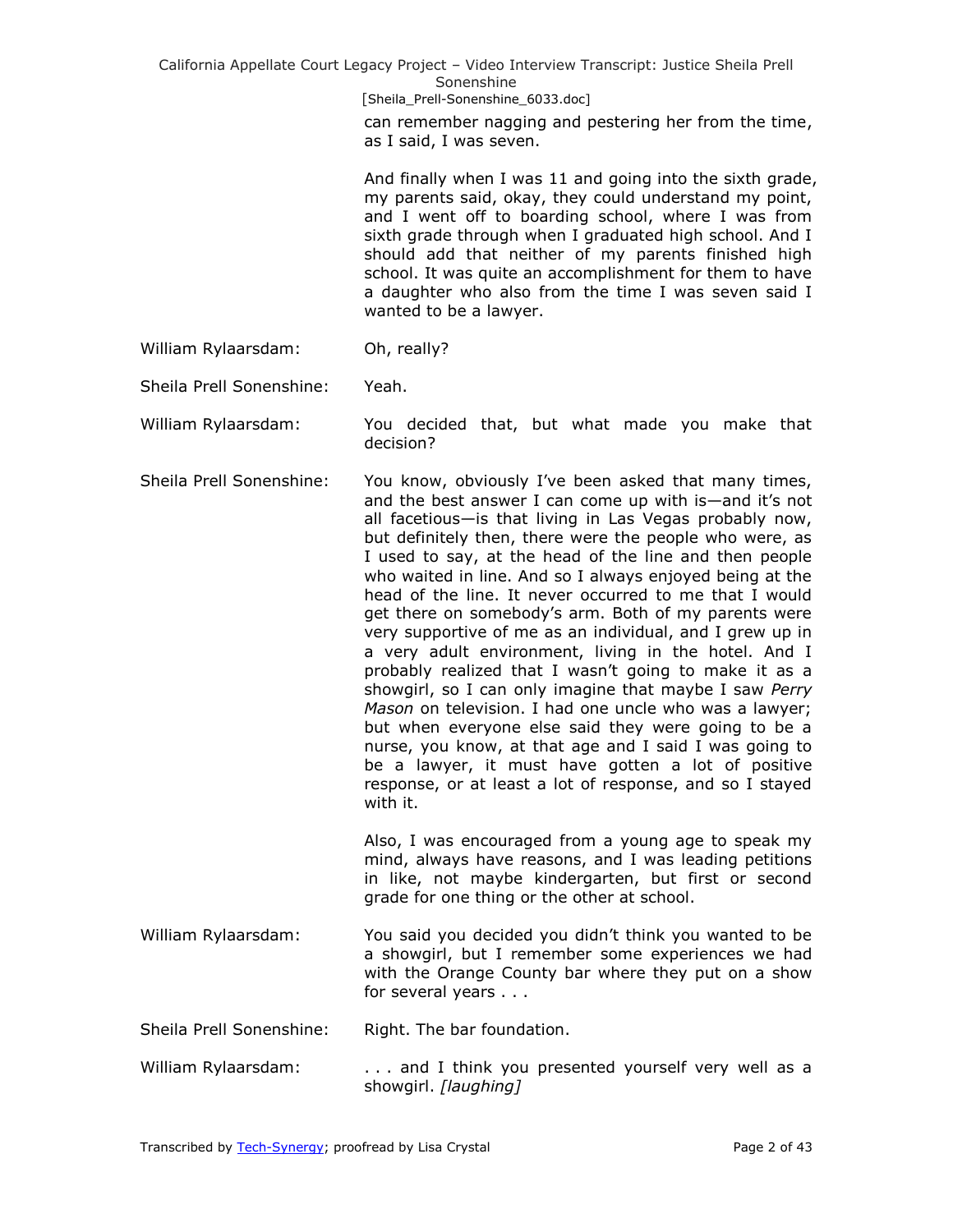| California Appellate Court Legacy Project - Video Interview Transcript: Justice Sheila Prell<br>Sonenshine |                                                                                                                                                                                                                                                                                                                                                                                                                                                                                                                                                                                                                                                                                                                                                                                                                                                                    |  |
|------------------------------------------------------------------------------------------------------------|--------------------------------------------------------------------------------------------------------------------------------------------------------------------------------------------------------------------------------------------------------------------------------------------------------------------------------------------------------------------------------------------------------------------------------------------------------------------------------------------------------------------------------------------------------------------------------------------------------------------------------------------------------------------------------------------------------------------------------------------------------------------------------------------------------------------------------------------------------------------|--|
| Sheila Prell Sonenshine:                                                                                   | [Sheila_Prell-Sonenshine_6033.doc]<br>Well, I didn't say I didn't want to be a showgirl; I said<br>that my success would not come as a showgirl<br>[laughing], and I was probably right on that.                                                                                                                                                                                                                                                                                                                                                                                                                                                                                                                                                                                                                                                                   |  |
| William Rylaarsdam:                                                                                        | Okay. [laughing] You say you lived in a hotel as a child.<br>That must have been a rather different way of growing<br>up. What was that like?                                                                                                                                                                                                                                                                                                                                                                                                                                                                                                                                                                                                                                                                                                                      |  |
| (00:04:52)<br>Sheila Prell Sonenshine:                                                                     | Well, you know, I think a lot of my childhood was<br>different. My mother never worried what time I came<br>home at night. She used to say that whatever you're<br>going to do at 2:00 in the morning, you can do at 2:00<br>in the afternoon. So she was always worried that I was<br>going to catch cold; so even in the middle of summer, I<br>think, I had to always have a sweater on. But my<br>parents involved me, and they never talked around me;<br>whatever discussion was taking place, I was part of it or<br>at least I could be there. I attended floor shows and met<br>a lot of show people from the time I was little. And I<br>think that one's upbringing so much depends on what's<br>happening within the family as opposed to, you know,<br>outside; and that said, my parents were involved,<br>considerate, very wonderful human beings. |  |
|                                                                                                            | So I don't think my childhood was that much different-<br>although I will tell you that when I was really little,<br>before my father had the Sahara, he had a place called<br>the Club Bingo, which was on the same property as the<br>Sahara, and they had a showroom that you could only<br>go into if you were over 21, because they didn't serve<br>any food. And so my parents used to say that if I was<br>really good that they would check with Butch Leopold,<br>who was the sheriff, to get special permission to go to<br>see this particular show. And the particular show was a<br>woman, an entertainer who also babysat for me, and<br>her name was Yvonne Moray and she was a striptease, a<br>midget stripteaser who worked with a parrot.                                                                                                       |  |
|                                                                                                            | So maybe that's unusual; maybe not all five-year-olds-                                                                                                                                                                                                                                                                                                                                                                                                                                                                                                                                                                                                                                                                                                                                                                                                             |  |
| William Rylaarsdam:                                                                                        | The parrot. [laughing]                                                                                                                                                                                                                                                                                                                                                                                                                                                                                                                                                                                                                                                                                                                                                                                                                                             |  |
| Sheila Prell Sonenshine:                                                                                   | Yeah, right [laughing], have a stripteaser as a babysitter.<br>But, you know, she was a lovely person and I didn't<br>think anything different of it.                                                                                                                                                                                                                                                                                                                                                                                                                                                                                                                                                                                                                                                                                                              |  |
| William Rylaarsdam:                                                                                        | Yeah. It sounds as though at a particularly young age,<br>you were pretty much surrounded by adults.                                                                                                                                                                                                                                                                                                                                                                                                                                                                                                                                                                                                                                                                                                                                                               |  |
| Sheila Prell Sonenshine:                                                                                   | Totally, yeah.                                                                                                                                                                                                                                                                                                                                                                                                                                                                                                                                                                                                                                                                                                                                                                                                                                                     |  |
| William Rylaarsdam:                                                                                        | Not too many of your own age.                                                                                                                                                                                                                                                                                                                                                                                                                                                                                                                                                                                                                                                                                                                                                                                                                                      |  |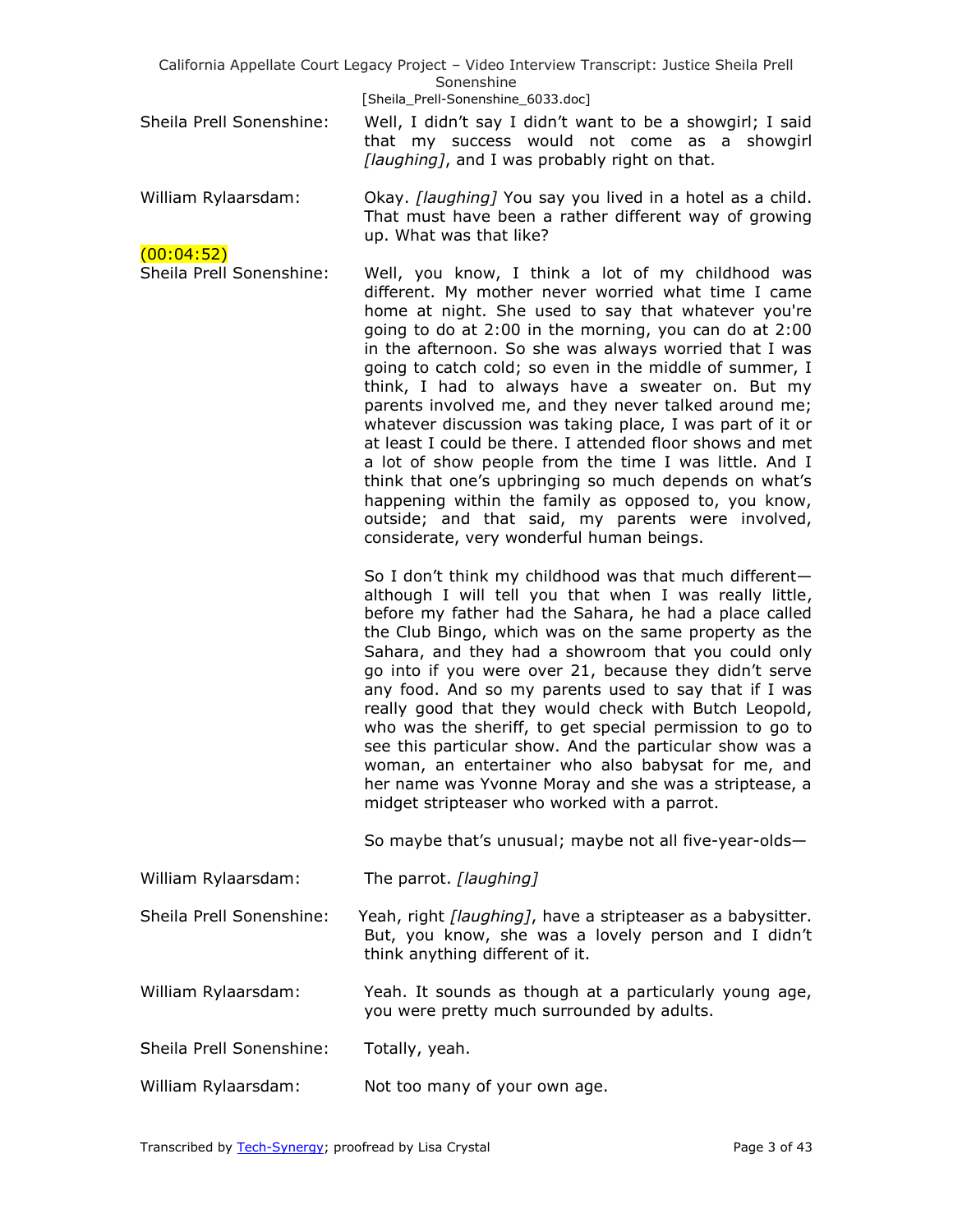|                          | California Appellate Court Legacy Project - Video Interview Transcript: Justice Sheila Prell                                                                                                                                                  |
|--------------------------|-----------------------------------------------------------------------------------------------------------------------------------------------------------------------------------------------------------------------------------------------|
|                          | Sonenshine                                                                                                                                                                                                                                    |
|                          | [Sheila Prell-Sonenshine 6033.doc]                                                                                                                                                                                                            |
| Sheila Prell Sonenshine: | Well, I went to school. I mean, I don't remember going<br>to nursery school; but I definitely had friends, and I still<br>have in the house here a picture from my fifth birthday<br>party, and a lot of the people in that picture I'm still |

- William Rylaarsdam: Then so when you were, what'd you say, fifth grade that you went to boarding school?
- Sheila Prell Sonenshine: I went to boarding school at sixth.

friends with.

- William Rylaarsdam: I'm sorry?
- Sheila Prell Sonenshine: At sixth, when I was 11, yeah.
- William Rylaarsdam: And where did you go then?
- Sheila Prell Sonenshine: I went to Chadwick in Palos Verdes. It's still a very fine school. It is now only a day school. When I was there it was day and boarding, and it was a very unusual school at the time because, first of all, it was day and boarding. Secondly, it was boys and girls. It went from kindergarten through 12th grade, and it was totally ethnic, gender, any kind of neutral that you can think of. Mrs. Chadwick had a theory like a soup full of humanity—that just like soup, the more you mix people together and the longer you let them simmer, the better they turn out, not necessarily losing their own characteristics, but blending and being better seasoned by those people with whom they are studying or living. So it was a fantastic experience.
- William Rylaarsdam: What were some of the life lessons that you learned during that period?
- Sheila Prell Sonenshine: Well, I can tell you one that someone else learned. *[laughing]* Jann Wenner; I don't know if you know who Jann Wenner is. He is the founder/editor of *Rolling Stone*  magazine, and when we were in ninth grade he stuffed the ballot box for me, and when I found out I turned him in. He goes, "Well, why would you turn me in?" I said, "Because, you know, that's not a way to win an election"; and so they had a reelection, and I won.

Well, I think that two most important lessons I learned from Chadwick—and probably they're more of the same than not—and that is that to which I just alluded about the diversity of people and learning from them. And as part of that, the total lack of gender bias in the school and never feeling odd that I wanted to be a lawyer. A very high percentage of our class, both of men and women in our class, went on to some kind of graduate school and are practicing lawyers, doctors, whatever.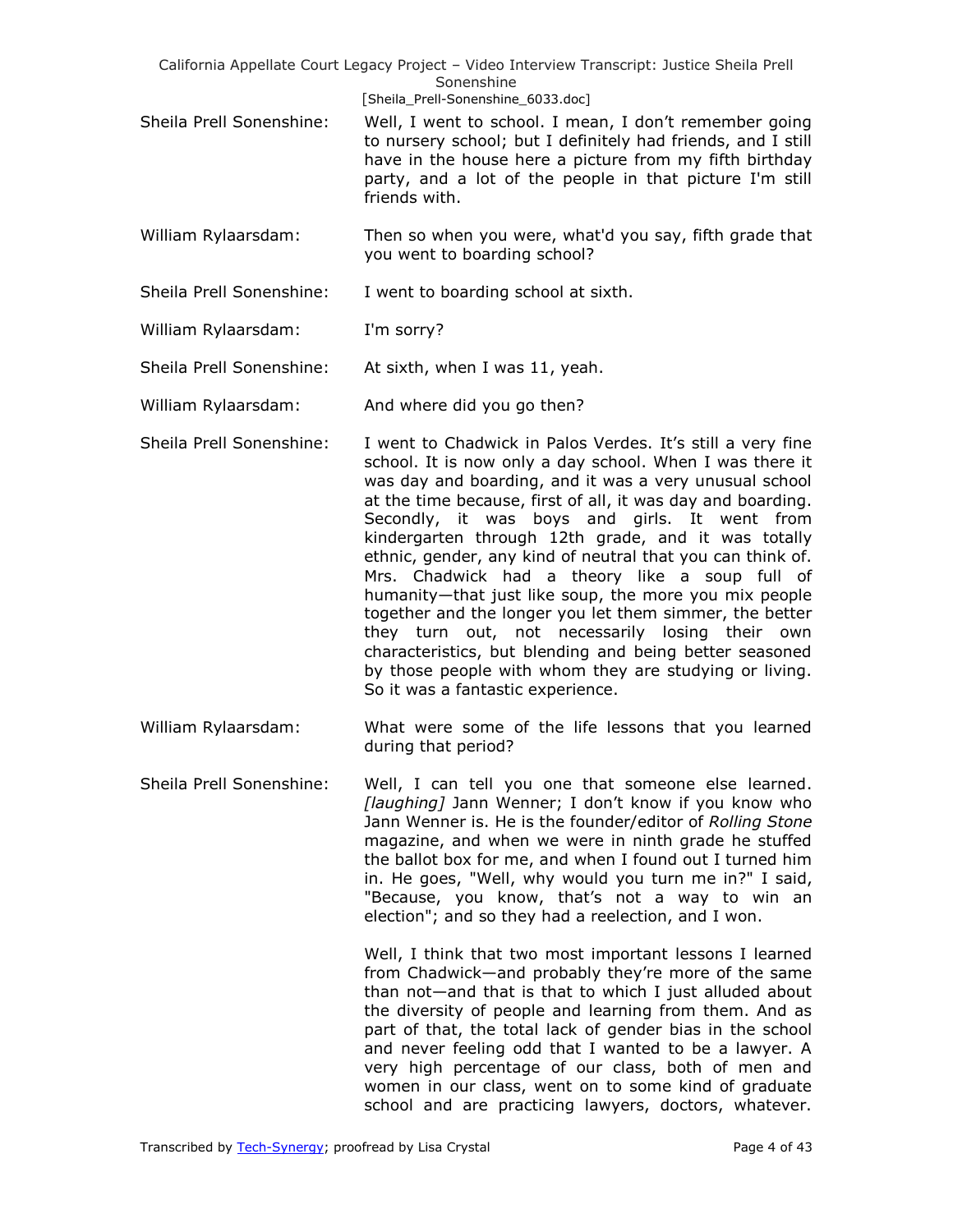> And that's pretty unusual when you think we graduated from high school in 1963. And it wasn't anything that was taught. It was observed, it was . . . the head of the biology department, Mrs. Quinlan, was revered and, you know, she was a woman. Her husband was the head of journalism.

 $(00:09:50)$ So maybe the roles could have been reversed, but in that school that's the way they were. And nothing . . . one was never felt to be hindered by any limitations, and one was always encouraged to exploit that which made them particularly good, whether it was art or music or whatever.

- William Rylaarsdam: Did you miss Las Vegas or your parents when you first went there?
- Sheila Prell Sonenshine: Well, that's another life lesson, although that wasn't from the school: when I started and my parents came to visit at Halloween and I wanted to go home desperately because I was so homesick, and my mother is the one who didn't want me to go. My father was the one who, you know, thought it was a good idea. And then when I was crying and I wanted to go home, my father said, "Oh, come on, bring her home," and my mother said, "No. This is what she wanted to do. She is going to finish the year, and then she can make up her mind." And so I was very homesick; and then after that I loved it, and I never . . . not that I never wanted to go home, but I never looked back.
- William Rylaarsdam: So then you graduated, you say, in 1963?
- Sheila Prell Sonenshine: Right.

William Rylaarsdam: And then where did you go?

Sheila Prell Sonenshine: Well, I wanted to go to Stanford, and there were 52 people in our graduating class; 15 graduated with honors. Out of the 15 who graduated with honors, 12 applied to Stanford. And the 3 people who got into Stanford out of those 12 were the two valedictorians and the one all-American swimmer, and I did not fit into any of that group. And so I was devastated, because it was before college counselors, and my parents were not the least bit involved because they didn't have any concept of the process. And so I was hysterical and I went to see Mrs. Chadwick and I said, "I don't have a college to go to," and she said, "Yes, you do." And she had always wanted one of her students to go to Brandeis, which is in Waltham, Massachusetts. So she had a pretty good idea I wasn't going to get into Stanford and she also knew how stubborn I was; so she just took my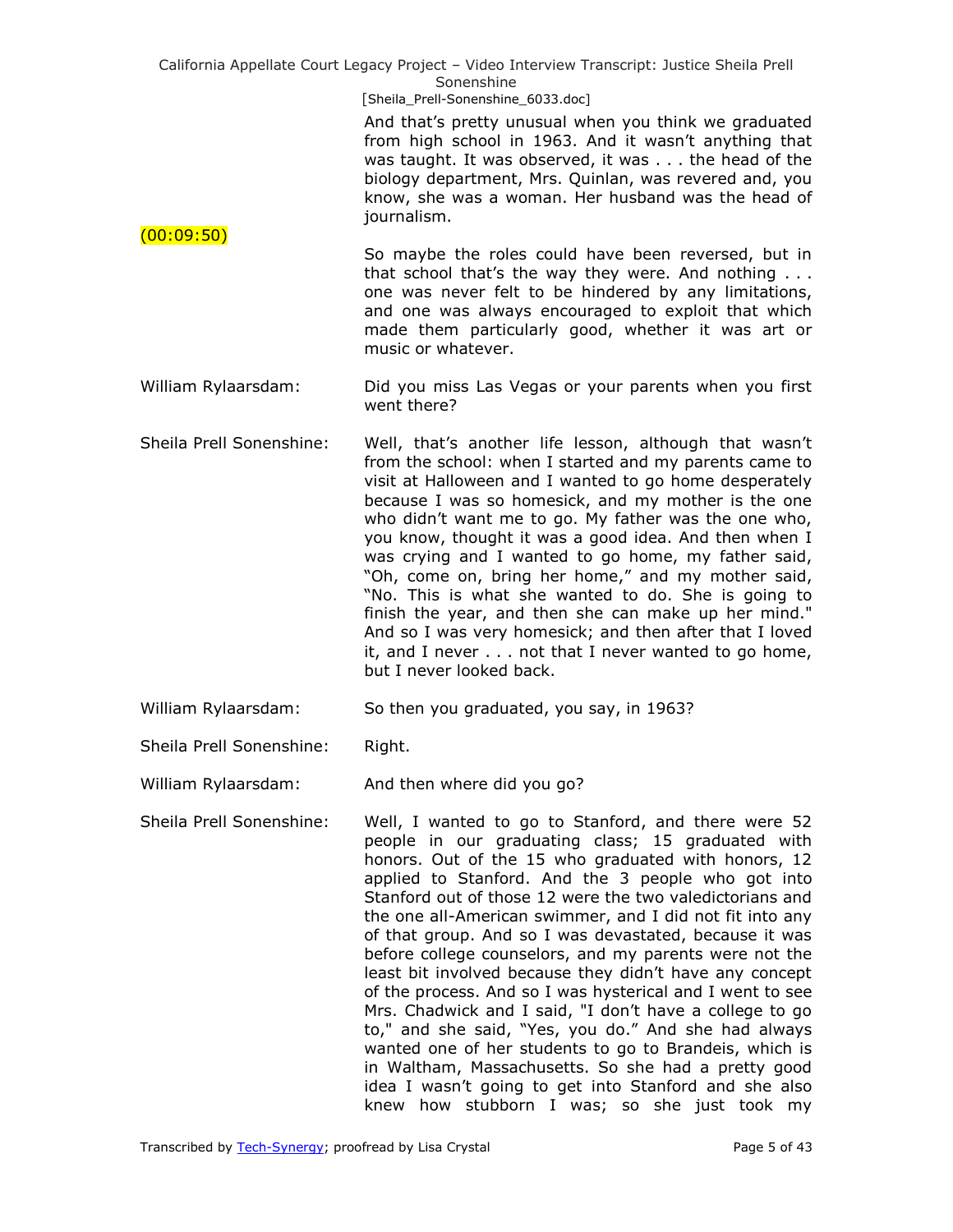|                          | California Appellate Court Legacy Project - Video Interview Transcript: Justice Sheila Prell<br>Sonenshine<br>[Sheila_Prell-Sonenshine_6033.doc]<br>application and forged it, and whatever the essay<br>questions were, she just kind of rewrote them and<br>signed my name. So then she whipped out my<br>acceptance to Brandeis.                                                                             |
|--------------------------|-----------------------------------------------------------------------------------------------------------------------------------------------------------------------------------------------------------------------------------------------------------------------------------------------------------------------------------------------------------------------------------------------------------------|
|                          | My father in the meantime got me into Stanford and I<br>wouldn't go, because I said that I couldn't look at those<br>other people in my class who didn't get in who were just<br>as deserving as I.                                                                                                                                                                                                             |
|                          | So I went to Brandeis, and it wasn't so much that I<br>didn't like it as I had an opportunity that summer to go<br>to UCLA for summer school. And I liked it much better<br>than I thought, and my father was not in particularly<br>good health, and so I transferred and finished at UCLA.                                                                                                                    |
|                          | That's a long answer to your short question.                                                                                                                                                                                                                                                                                                                                                                    |
| William Rylaarsdam:      | Your first year at Brandeis, then the next three years at<br>UCLA.                                                                                                                                                                                                                                                                                                                                              |
| Sheila Prell Sonenshine: | Yeah, yeah.                                                                                                                                                                                                                                                                                                                                                                                                     |
| William Rylaarsdam:      | What was your major?                                                                                                                                                                                                                                                                                                                                                                                            |
| Sheila Prell Sonenshine: | Economics from day one.                                                                                                                                                                                                                                                                                                                                                                                         |
| William Rylaarsdam:      | Okay, in both places? How did you                                                                                                                                                                                                                                                                                                                                                                               |
| Sheila Prell Sonenshine: | How'd I get into economics?                                                                                                                                                                                                                                                                                                                                                                                     |
| William Rylaarsdam:      | compare the two schools?                                                                                                                                                                                                                                                                                                                                                                                        |
| Sheila Prell Sonenshine: | Well, Brandeis and it was one of the reasons I didn't<br>like it. Chadwick was such an exceptional school, in that<br>you really had an opportunity to be well-rounded-<br>athletics, music, studies, socially. And Brandeis was, I<br>felt, almost depressing in that everyone was inside the<br>cave trying to figure out what life was all about; but<br>they never went outside the cave and just lived it. |
|                          | Then I got to UCLA, and it was like everybody was<br>outside the cave and never went inside to just<br>contemplate. And I probably would have left UCLA had I<br>not met my husband, Ygal.                                                                                                                                                                                                                      |
| William Rylaarsdam:      | Oh, you met him at UCLA?                                                                                                                                                                                                                                                                                                                                                                                        |
| Sheila Prell Sonenshine: | Yeah, uh-huh.                                                                                                                                                                                                                                                                                                                                                                                                   |
| William Rylaarsdam:      | So what year were you when you first started                                                                                                                                                                                                                                                                                                                                                                    |
| Sheila Prell Sonenshine: | First started what? [laughing]                                                                                                                                                                                                                                                                                                                                                                                  |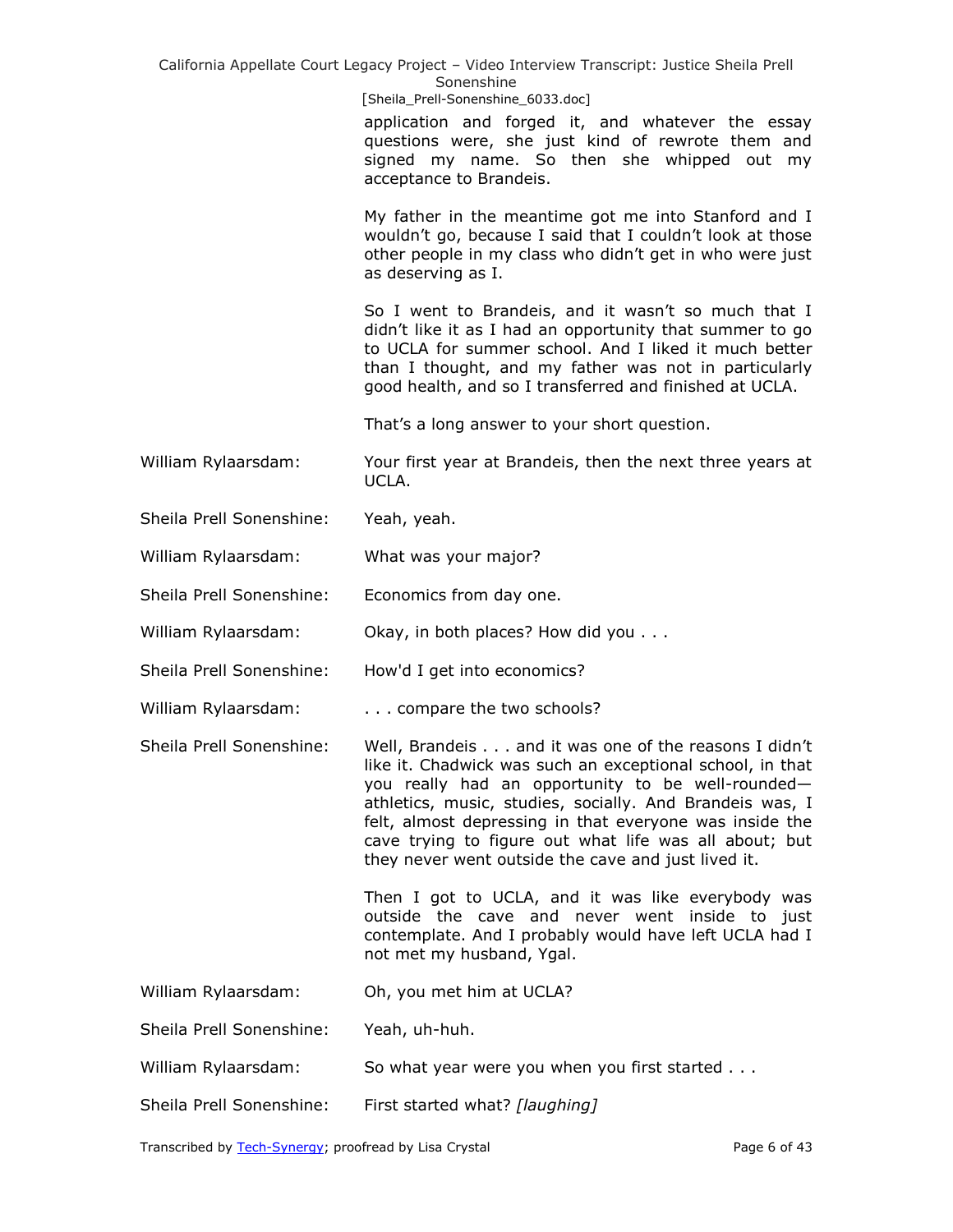|                                   | California Appellate Court Legacy Project - Video Interview Transcript: Justice Sheila Prell<br>Sonenshine                                                                                                                                                                                                                                                                                                                                                                                                                                                                              |
|-----------------------------------|-----------------------------------------------------------------------------------------------------------------------------------------------------------------------------------------------------------------------------------------------------------------------------------------------------------------------------------------------------------------------------------------------------------------------------------------------------------------------------------------------------------------------------------------------------------------------------------------|
|                                   | [Sheila_Prell-Sonenshine_6033.doc]                                                                                                                                                                                                                                                                                                                                                                                                                                                                                                                                                      |
| William Rylaarsdam:               | Started to go with I don't know what you started.                                                                                                                                                                                                                                                                                                                                                                                                                                                                                                                                       |
| Sheila Prell Sonenshine:          | Well, we met in November of 1965, which was my<br>beginning of my junior year, and then we had our first<br>date in May of 1966, and then we got married in June of<br>1967; and Ygal was in my last year.                                                                                                                                                                                                                                                                                                                                                                              |
| William Rylaarsdam:               | Okay. You were married while you were still in school,<br>then, or was that-                                                                                                                                                                                                                                                                                                                                                                                                                                                                                                            |
| Sheila Prell Sonenshine:          | No, we graduated. We graduated on Wednesday and got<br>married on Sunday. Can I show you a picture? I have a<br>picture of our graduation day.                                                                                                                                                                                                                                                                                                                                                                                                                                          |
| William Rylaarsdam:               | Ygal was a foreign student.                                                                                                                                                                                                                                                                                                                                                                                                                                                                                                                                                             |
| Sheila Prell Sonenshine:          | He was a foreign student. He had finished the Army in<br>Israel. He is two and a half years older than I am, and<br>he'd been in the Army. And his sister was married, living<br>here, and actually teaching at UCLA. So when he<br>finished the Army, which was a year and a half before<br>that, his parents gave him a one-way ticket on the SS<br>France to come visit his sister on the theory that-well,<br>not just on the theory, but that's what they could afford,<br>was the one-way ticket. Then the idea was, he'd either<br>stay here or he'd figure out how to get home. |
| (00:15:24)<br>William Rylaarsdam: | [Laughing] Okay. So did you go straight on to law school<br>after you graduated?                                                                                                                                                                                                                                                                                                                                                                                                                                                                                                        |
| Sheila Prell Sonenshine:          | Yes, we graduated on Wednesday, got married on<br>Sunday—and June 18 will be our 40th year this year—<br>and then I started law school that August.                                                                                                                                                                                                                                                                                                                                                                                                                                     |
| William Rylaarsdam:               | All right, at Loyola Law School.                                                                                                                                                                                                                                                                                                                                                                                                                                                                                                                                                        |
| Sheila Prell Sonenshine:          | At Loyola Law School.                                                                                                                                                                                                                                                                                                                                                                                                                                                                                                                                                                   |
| William Rylaarsdam:               | My old alma mater.                                                                                                                                                                                                                                                                                                                                                                                                                                                                                                                                                                      |
| Sheila Prell Sonenshine:          | Yeah.                                                                                                                                                                                                                                                                                                                                                                                                                                                                                                                                                                                   |
| William Rylaarsdam:               | Your first year there was my last year. Well, actually, I<br>graduated in '64. When you started, was Loyola on the<br>new campus already?                                                                                                                                                                                                                                                                                                                                                                                                                                               |
| Sheila Prell Sonenshine:          | Yes, yes, I think for a couple of years.                                                                                                                                                                                                                                                                                                                                                                                                                                                                                                                                                |
| William Rylaarsdam:               | Now, the first year $\dots$ no, because I think that's the<br>first year, because I never was at the new campus and I<br>graduated in '64.                                                                                                                                                                                                                                                                                                                                                                                                                                              |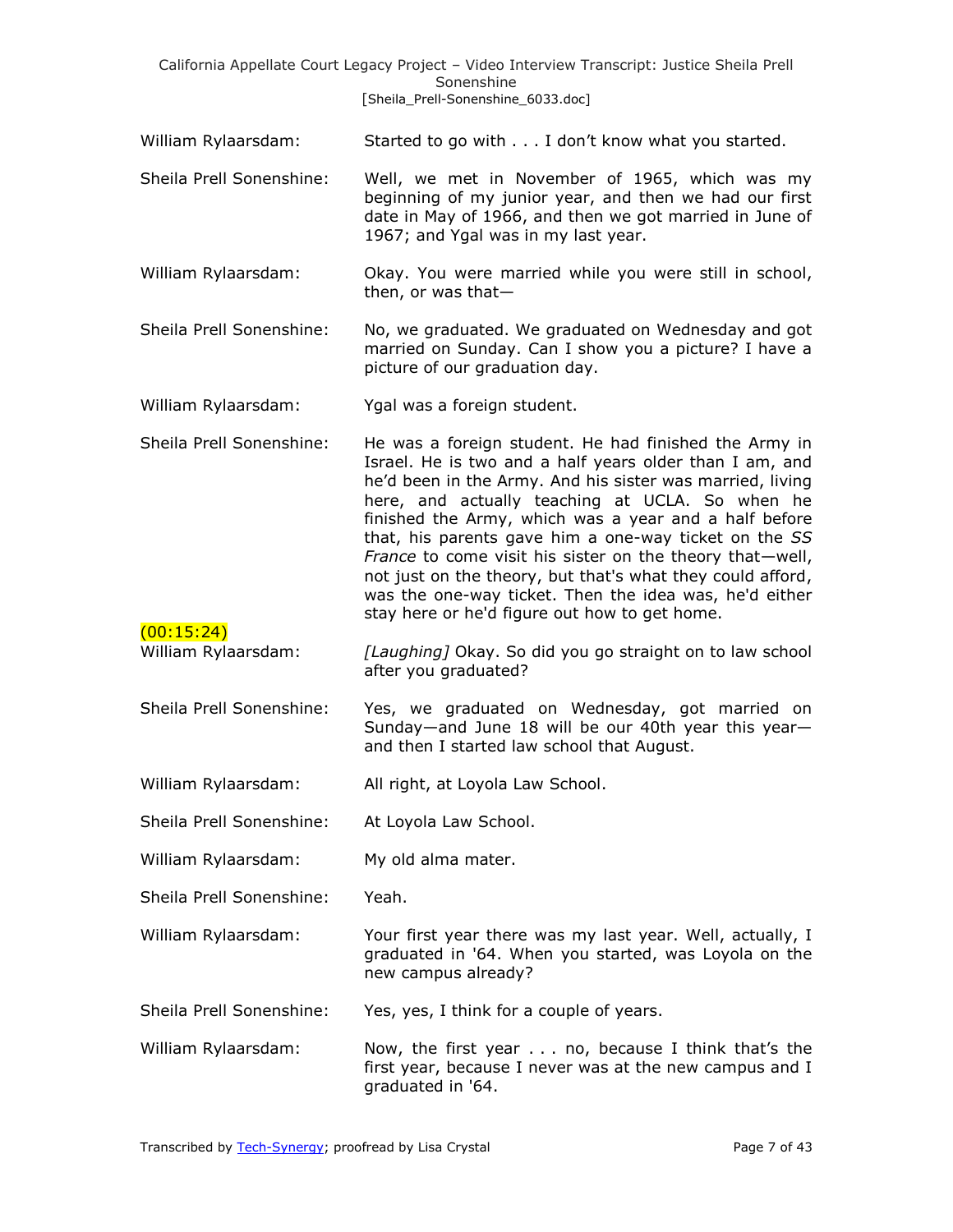|                          | California Appellate Court Legacy Project - Video Interview Transcript: Justice Sheila Prell<br>Sonenshine                                                                                                                                                                                                                                                                                       |
|--------------------------|--------------------------------------------------------------------------------------------------------------------------------------------------------------------------------------------------------------------------------------------------------------------------------------------------------------------------------------------------------------------------------------------------|
|                          | [Sheila_Prell-Sonenshine_6033.doc]                                                                                                                                                                                                                                                                                                                                                               |
| Sheila Prell Sonenshine: | Really?                                                                                                                                                                                                                                                                                                                                                                                          |
| William Rylaarsdam:      | Yeah. So, anyway, what kind of an experience did you<br>have in law school?                                                                                                                                                                                                                                                                                                                      |
| Sheila Prell Sonenshine: | I loved it. I loved high school, I loved law school, and<br>college was It's not that I didn't like it; but<br>compared to my other experiences, it just didn't<br>measure up. I made lifelong friends. I got a tremendous<br>education, as I really came to appreciate more and more<br>not just in practice, but particularly on the Court of<br>Appeal. So many did you have Professor Ogrin? |
| William Rylaarsdam:      | Yes.                                                                                                                                                                                                                                                                                                                                                                                             |
| Sheila Prell Sonenshine: | And Tevis?                                                                                                                                                                                                                                                                                                                                                                                       |
| William Rylaarsdam:      | Yes, I had him, too.                                                                                                                                                                                                                                                                                                                                                                             |
| Sheila Prell Sonenshine: | Okay, I mean, and the constitutional law professor,<br>starts with a "D."                                                                                                                                                                                                                                                                                                                        |
| William Rylaarsdam:      | Dibble.                                                                                                                                                                                                                                                                                                                                                                                          |
| Sheila Prell Sonenshine: | Dibble, Dibble, okay. So, I mean, like what else did you<br>ever I mean, it was all there, right? [laughing]                                                                                                                                                                                                                                                                                     |
| William Rylaarsdam:      | [Laughing] It sounds like we had pretty much the same<br>faculty.                                                                                                                                                                                                                                                                                                                                |
| Sheila Prell Sonenshine: | Yeah, yeah; and lifelong friends Judy Ryan and friends<br>from As a matter of fact, we had in our class Kathy<br>Doi, who sits on the Court of Appeal in Los Angeles now;<br>Judy Ryan, who's retired from the bench in                                                                                                                                                                          |
| William Rylaarsdam:      | Orange County.                                                                                                                                                                                                                                                                                                                                                                                   |
| Sheila Prell Sonenshine: | in Orange County. I have to cut this off, because I<br>can't sit here. Roberta Lee, who's a retired commissioner<br>from the court in Los Angeles. There were quite a few<br>women in our class.                                                                                                                                                                                                 |
| William Rylaarsdam:      | About how many graduates were there in your class?<br>Because it was a lot smaller                                                                                                                                                                                                                                                                                                               |
| Sheila Prell Sonenshine: | Night and day? Night and day, I think it was about 250.                                                                                                                                                                                                                                                                                                                                          |
| William Rylaarsdam:      | Oh, that many                                                                                                                                                                                                                                                                                                                                                                                    |
| Sheila Prell Sonenshine: | Yeah.                                                                                                                                                                                                                                                                                                                                                                                            |
| William Rylaarsdam:      | in the graduating class?                                                                                                                                                                                                                                                                                                                                                                         |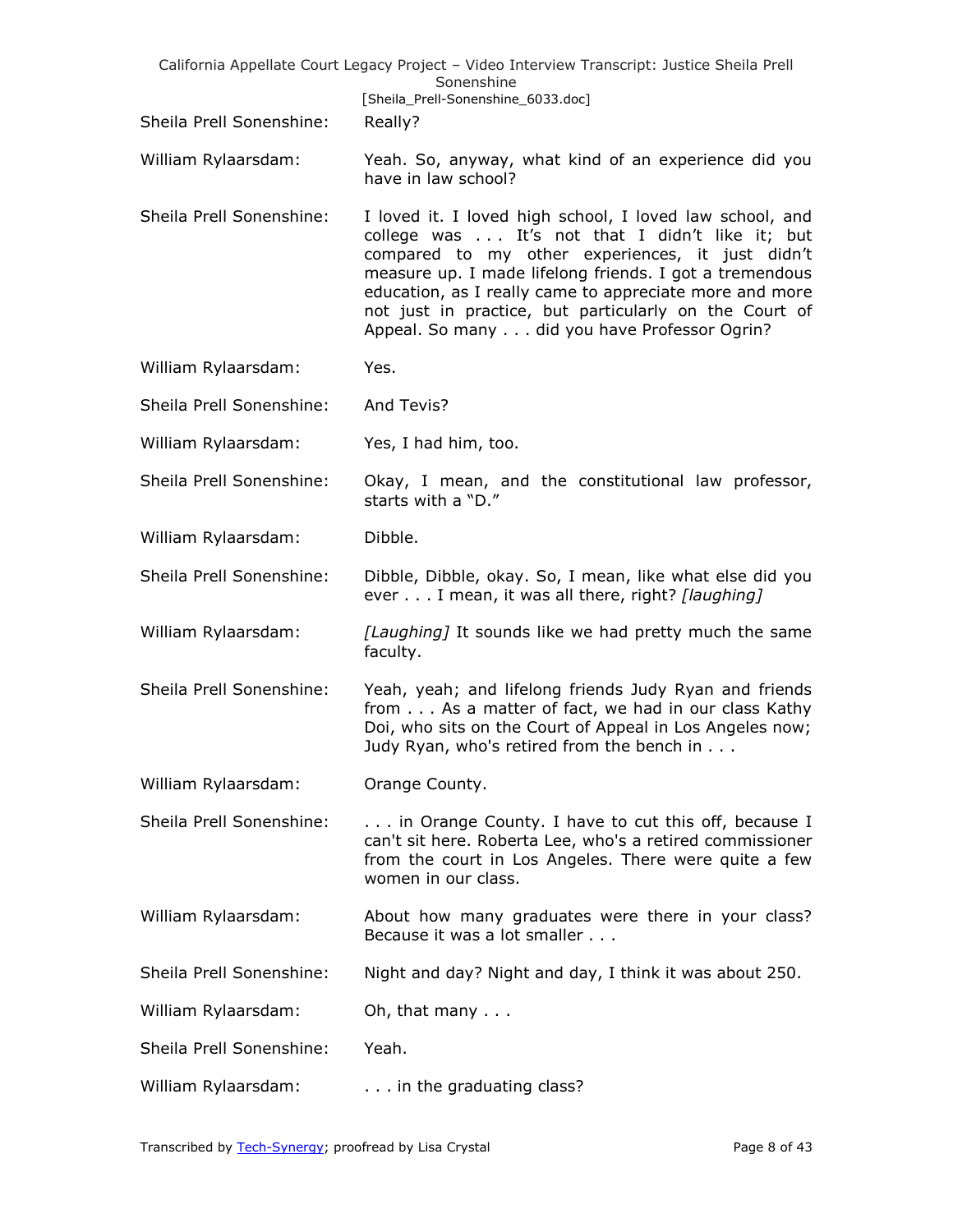|                          | California Appellate Court Legacy Project - Video Interview Transcript: Justice Sheila Prell<br>Sonenshine                                                                                                                                                                                                                                                                                                                                                                                                                                                                                                     |
|--------------------------|----------------------------------------------------------------------------------------------------------------------------------------------------------------------------------------------------------------------------------------------------------------------------------------------------------------------------------------------------------------------------------------------------------------------------------------------------------------------------------------------------------------------------------------------------------------------------------------------------------------|
| Sheila Prell Sonenshine: | [Sheila_Prell-Sonenshine_6033.doc]<br>Right, but that was night and day together.                                                                                                                                                                                                                                                                                                                                                                                                                                                                                                                              |
| William Rylaarsdam:      | Okay. Any particular activities that you engaged in in<br>law school that you feel are-                                                                                                                                                                                                                                                                                                                                                                                                                                                                                                                        |
| Sheila Prell Sonenshine: | Besides being married? [laughing]                                                                                                                                                                                                                                                                                                                                                                                                                                                                                                                                                                              |
| William Rylaarsdam:      | Well, that's right. [laughing]                                                                                                                                                                                                                                                                                                                                                                                                                                                                                                                                                                                 |
| Sheila Prell Sonenshine: | Well, I was very close to my parents, as you may have<br>noticed. And I started law school in August, and<br>September 26 my father had a disabling stroke in Las<br>Vegas, and it was really not clear in my mind whether I<br>was going to stay in school or not. But his friends, I flew<br>up to Vegas and wasn't even sure that he was going to<br>live, and his friends pinned me against the wall, I mean<br>literally, and said, "You're finishing whether your father<br>lives or doesn't; he would want you to," and I realized<br>they were right.                                                  |
|                          | So he came back, and he was at Cedars Hospital my<br>whole year, my whole first year of law school. And I was<br>working part time, I was a new bride, and I was trying<br>to stay in law school, and I was at the hospital every<br>day. And then I worked full time every summer, and I<br>worked full time I mean, I worked part time during<br>the school year and full time each summer.                                                                                                                                                                                                                  |
| William Rylaarsdam:      | What kind of work did you do?                                                                                                                                                                                                                                                                                                                                                                                                                                                                                                                                                                                  |
| Sheila Prell Sonenshine: | My first year I worked for different lawyers, you know,<br>just freelance work. And then my first summer, I worked<br>for the law librarian.                                                                                                                                                                                                                                                                                                                                                                                                                                                                   |
| William Rylaarsdam:      | At the Los Angeles County Law Library or-                                                                                                                                                                                                                                                                                                                                                                                                                                                                                                                                                                      |
| Sheila Prell Sonenshine: | No, at Loyola.                                                                                                                                                                                                                                                                                                                                                                                                                                                                                                                                                                                                 |
| William Rylaarsdam:      | Oh, Loyola. I probably know his name; but I can't think<br>of it either.                                                                                                                                                                                                                                                                                                                                                                                                                                                                                                                                       |
| Sheila Prell Sonenshine: | Yes. And so that was probably in terms of law school the<br>best job that I had, because learning how to use the<br>library, how to appreciate the library, was fantastic. I<br>had worked for two years while I was at UCLA at<br>Neighborhood Legal Services, which was the first<br>poverty program, pro-bono program, in the United<br>States on a national level. And I sought that job out<br>because when I was a junior in college, I realized that I<br>had never tested my hypothesis that I wanted to be a<br>lawyer. You know, it sounded good; but I wasn't really<br>sure what it was all about. |

 $(00:20:00)$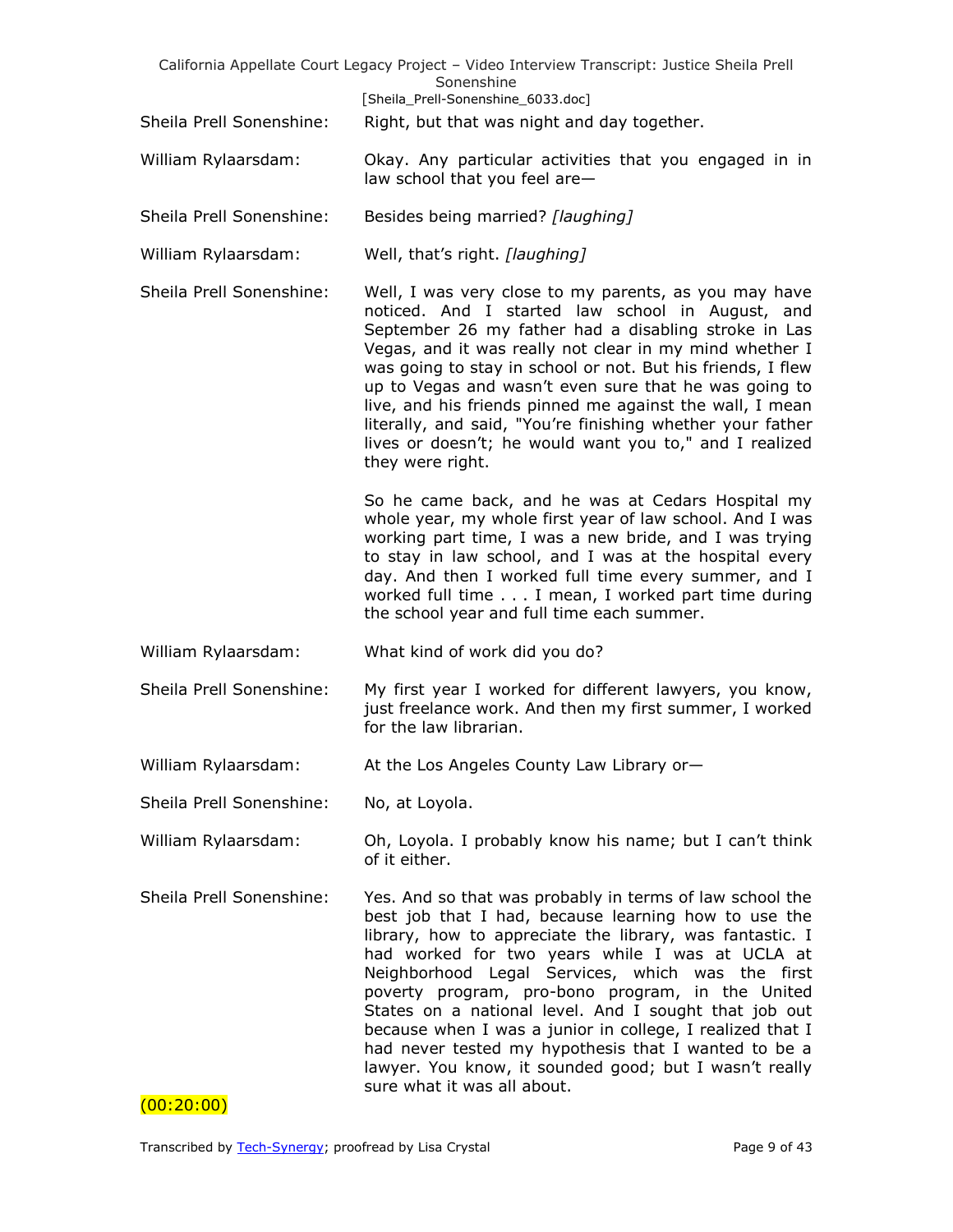[Sheila\_Prell-Sonenshine\_6033.doc]

So totally on my own, one of my classmates, who was a sociology major at UCLA, heard about Neighborhood Legal Services opening, and I went down; I couldn't find a number, because they didn't have a phone yet. So I went down and Arnett Hartsfield, who was the director of the program, first executive director, was literally there unpacking boxes, and I introduced myself and told him why I was there. And he asked if I had a CV, and I said, "No, what's that?" And he goes, "Well, it's like a story about yourself." So I sat down and wrote him a story and he hired me, and I was the first person hired; and I worked there for two and a half years, till I started law school.

William Rylaarsdam: What type of work did you do there?

Sheila Prell Sonenshine: I did everything. I did interviewing of clients, and I had to go and ask one of the lawyers working there, "What is a tort?" because I was in charge of all the paperwork that went back to Washington; and so, you know, contract matter, family law, I could figure that out, but I didn't know what a tort was. So I did that. I did typing and whatever. I kind of semi-ran the office; I even did the interviewing for the new lawyers, for the summer lawyers who were being hired. I can't think of her name—Rosalie, retired superior court judge from Los Angeles very, very well-known judge, she worked there, I can't remember if it was in the summer or full time after she graduated from Stanford. We had some pretty heavy-duty people coming in and out of there.

William Rylaarsdam: Well, it obviously reinforced your plans to be a lawyer.

Sheila Prell Sonenshine: Yes, yes. And it also gave me an abiding interest in certain areas, including pro-bono work.

> But to finish about what I did in law school, so then I worked at Mattel Toys as a legal intern in their labor-law department and their law department, their legal department, and that was what I did during the summer and then part time during the school year aside from the . . . Vachon? No, that—

- William Rylaarsdam: Father Vachon?
- Sheila Prell Sonenshine: Yeah, but who was the librarian? That's going to bother me.
- William Rylaarsdam: I want to say Frakt and I know that's wrong, because he was a dean later.
- Sheila Prell Sonenshine: Yeah. Okay, we'll think of it. It'll come to me in the middle of something.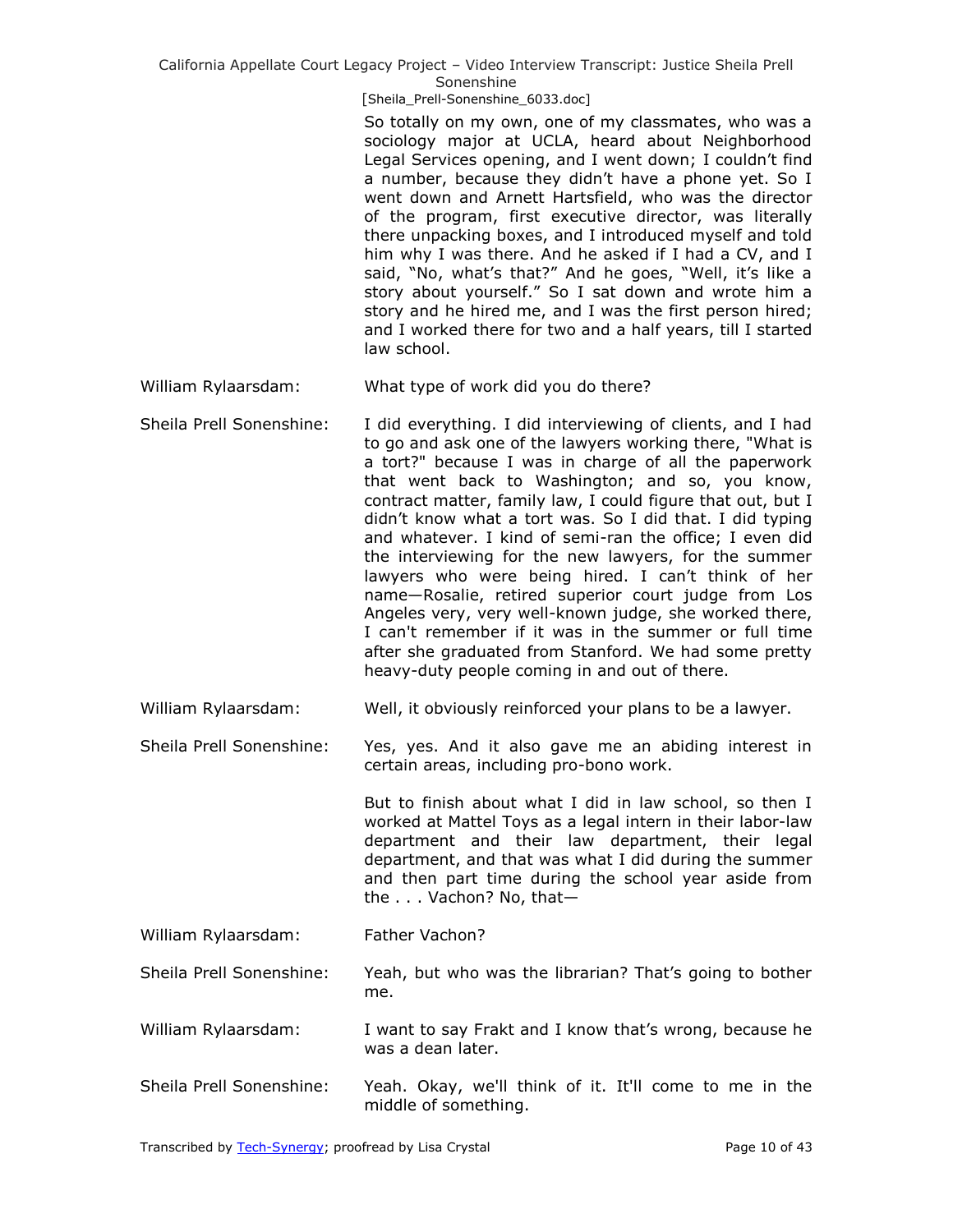- William Rylaarsdam: Later, yeah. So at some point either during your experience with legal services or at law school, did you get an idea as to what you wanted to do with the law degree?
- Sheila Prell Sonenshine: Uh-huh, yeah, besides practice?
- William Rylaarsdam: Well, practice what?

Sheila Prell Sonenshine: And I say . . . no, I know, but I'm just saying because at the time it was not uncommon for employers to say, "Well, you're not going to . . ." or people to say, "You're not going to practice." "No, right, I'm just going to law school because . . ." *[laughing]* Actually, I did like law school. Yes, I was an economics major in college, as I told you, and I kind of sub-specialized in labor economics, and I really, really liked that. My father had been president of the hotel association in Las Vegas and very involved in labor relations, very good relationship with labor unions. I felt very comfortable with the whole concept.

> And so by the time I finished law school, I had taken again every labor-law course there was, and that's another reason I got to know . . .

- William Rylaarsdam: Ogrin.
- Sheila Prell Sonenshine: . . . . Ogrin so well.
- William Rylaarsdam: So you decided you wanted to go into labor law.
- Sheila Prell Sonenshine: That's what I wanted to do.
- William Rylaarsdam: And then you took the bar?
- Sheila Prell Sonenshine: I took the bar eight months pregnant.
- William Rylaarsdam: Oh, my god. *[laughing]*
- Sheila Prell Sonenshine: You asked what my activities were in law school.
- William Rylaarsdam: Yeah, you didn't tell me about all of them. *[laughing]*

Okay, you took the bar when you were eight months pregnant and you passed the bar, and then what did you do? Well, first you went and had the baby, I trust.

Sheila Prell Sonenshine: I had the baby in between, yeah. And I told you I made such lifelong friends in law school, and I studied with some of them for the bar. And one of my good friends, Perry Silver, said that he was very worried, so he was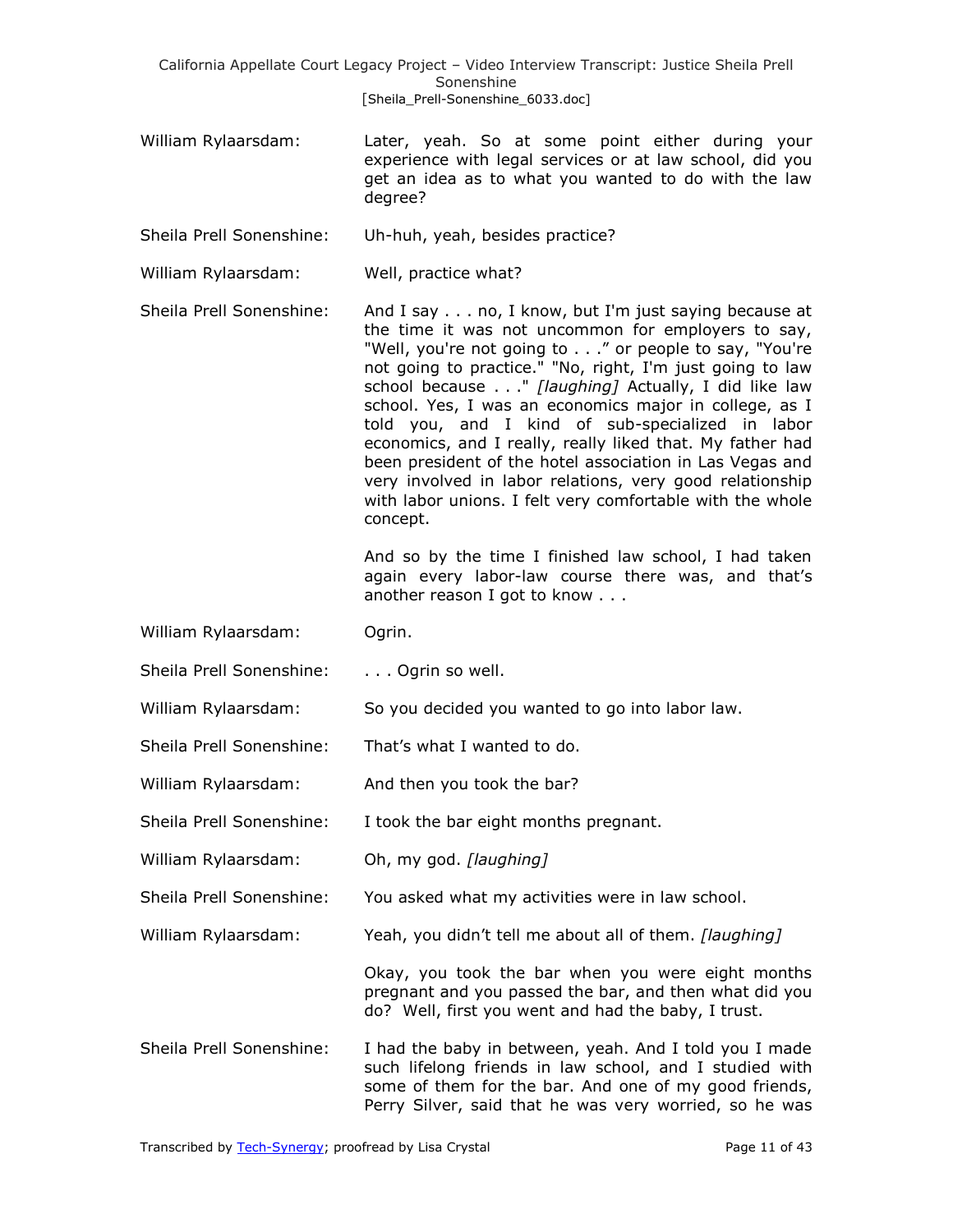|                          | California Appellate Court Legacy Project - Video Interview Transcript: Justice Sheila Prell<br>Sonenshine<br>[Sheila_Prell-Sonenshine_6033.doc]                                                                                                                                                                                                                                                                                                                                                                                                                                                                                                                                                                                                                                                                                                                                                                                                                                                                                                        |
|--------------------------|---------------------------------------------------------------------------------------------------------------------------------------------------------------------------------------------------------------------------------------------------------------------------------------------------------------------------------------------------------------------------------------------------------------------------------------------------------------------------------------------------------------------------------------------------------------------------------------------------------------------------------------------------------------------------------------------------------------------------------------------------------------------------------------------------------------------------------------------------------------------------------------------------------------------------------------------------------------------------------------------------------------------------------------------------------|
|                          | going to drive me to take the bar exam. The whole way<br>there, he lectured me about how no wife of his would be,<br>you know, taking the bar eight months pregnant.                                                                                                                                                                                                                                                                                                                                                                                                                                                                                                                                                                                                                                                                                                                                                                                                                                                                                    |
|                          | So we took the bar August 25th, $-6^{th}$ , and $-7th$ of August,<br>and Coby was born-he was due October 15-he was<br>born October 21, and the bar results came back in those<br>days, if you remember, in December, and then you<br>actually were sworn in in January, as opposed to now.                                                                                                                                                                                                                                                                                                                                                                                                                                                                                                                                                                                                                                                                                                                                                             |
| William Rylaarsdam:      | Yeah.                                                                                                                                                                                                                                                                                                                                                                                                                                                                                                                                                                                                                                                                                                                                                                                                                                                                                                                                                                                                                                                   |
| Sheila Prell Sonenshine: | And I had started to look for a job long before I was<br>visibly pregnant, and maybe even before I was pregnant,<br>and we had made a determination to move to Orange<br>County, because Ygal was working here for Far West for<br>Coco's/Reuben's; they offered him a fantastic job.                                                                                                                                                                                                                                                                                                                                                                                                                                                                                                                                                                                                                                                                                                                                                                   |
| (00:25:04)               | Well, he was here for I think like a year and a half,<br>almost two years; while I was finishing law school, he<br>commuted.                                                                                                                                                                                                                                                                                                                                                                                                                                                                                                                                                                                                                                                                                                                                                                                                                                                                                                                            |
| William Rylaarsdam:      | Right.                                                                                                                                                                                                                                                                                                                                                                                                                                                                                                                                                                                                                                                                                                                                                                                                                                                                                                                                                                                                                                                  |
| Sheila Prell Sonenshine: | And one day he came home and he said, "Here's the<br>deal: I can quit, we can get a divorce, or we can move."<br>So I said, "Okay, we'll move." So I started looking for a<br>job. I started looking for a job.                                                                                                                                                                                                                                                                                                                                                                                                                                                                                                                                                                                                                                                                                                                                                                                                                                         |
| William Rylaarsdam:      | Okay, Ygal was working here in Orange County.                                                                                                                                                                                                                                                                                                                                                                                                                                                                                                                                                                                                                                                                                                                                                                                                                                                                                                                                                                                                           |
| Sheila Prell Sonenshine: | Right.                                                                                                                                                                                                                                                                                                                                                                                                                                                                                                                                                                                                                                                                                                                                                                                                                                                                                                                                                                                                                                                  |
| William Rylaarsdam:      | And you started looking for a job in Orange County.                                                                                                                                                                                                                                                                                                                                                                                                                                                                                                                                                                                                                                                                                                                                                                                                                                                                                                                                                                                                     |
| Sheila Prell Sonenshine: | And it was not an easy or fruitful job search; it was<br>impossible. Professor Ogrin was very generous in<br>helping me with his connections in trying to find<br>something in the labor-law field. And there were just<br>two firms at the time that did any kind of labor law: one<br>was Rutan, and the other was the old Nagel, Regan &<br>Davidson firm. So through him and through, actually,<br>Far West-because they were in some ways clients of<br>Rutan-I got interviews in both, and Rutan offered me a<br>job if I promised never to expect to have an office with<br>windows or ever to be a partner; I would be only doing<br>probate work. And then Nagel, Regan & Davidson, Pat<br>Nagel didn't even get close to offering me a job. He<br>said-I mean, I went back, I had like 10 million<br>interviews there—and finally I came in and he said he'd<br>narrowed it down to two people and that I was the more<br>qualified, but that he'd given it a lot of thought and none<br>of his partners would feel comfortable. No. First of |
|                          |                                                                                                                                                                                                                                                                                                                                                                                                                                                                                                                                                                                                                                                                                                                                                                                                                                                                                                                                                                                                                                                         |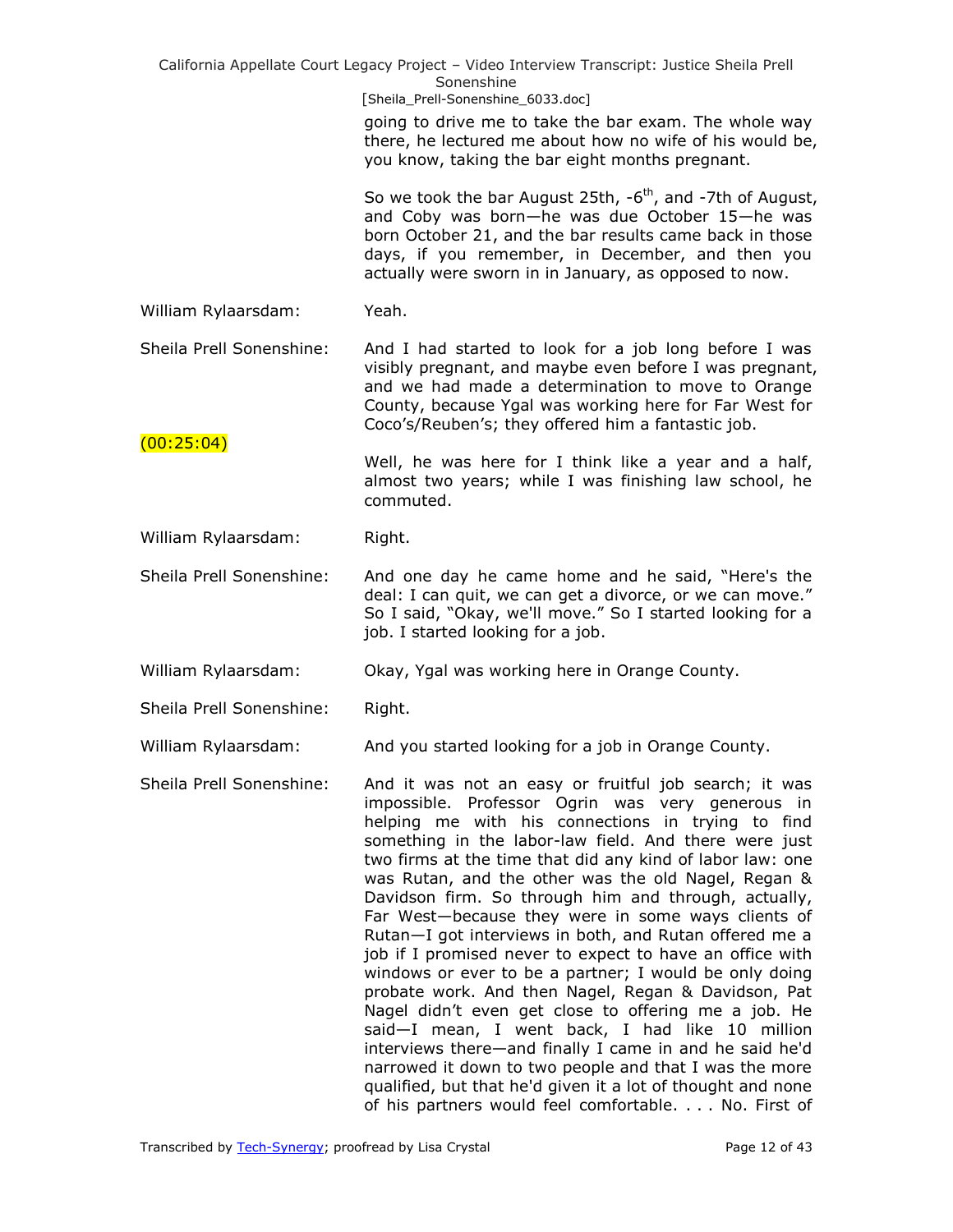[Sheila\_Prell-Sonenshine\_6033.doc]

all, it was none of the wives would feel comfortable, because there was a lot of traveling. None of the secretaries would take orders from a girl lawyer. None of the clients would pay for legal advice from a woman. And then the real important thing was that none of . . . his partners would feel uncomfortable and so would I, because it was a real macho firm and there was swearing and so forth.

So I said, "What in the fuck are you talking about?" I don't know if I want to leave that in. *[laughing]* I've told the story so many times, might as well.

### William Rylaarsdam: Yeah.

Sheila Prell Sonenshine: And with Rutan they had a policy it only took one partner to blackball somebody, and there was one partner who actually went on the superior court who said he would never practice law with a woman. And they had a woman there, a very fine woman who was sharer of the estate probate department—I mean, section—and very accomplished. And every time her name came up, this particular person would say, "You know, I really like her; but I won't practice law with her." And so some of the younger people in the firm, particularly on the recruiting committee, didn't know what to do with that; so they decided that as long as this partner was there, they would not offer . . . Any job they would offer to a woman would only be based on telling that person kind of the truth, which is "You'll never be a partner." And the day he left the firm, Colleen Clare became a partner and I got a call. By then I'd been in practice quite a few years.

> So the bottom line was that I didn't have a job, and the bar results came back in December, sworn in in January. Ygal came home from work one day and I was still in my nightgown, and he said, "What are you doing?" and I said, "Well, like, I have no reason to get dressed." And he said, "Well, why don't you go and open up your own office?" And I said, "Well, because I'd just stare at the window, at the walls." And he goes, "Well, you're staring at the walls now; at least you'd be dressed." [laughing] So I opened up my own office.

- William Rylaarsdam: So if we could back up just a little bit here, obviously you've been telling us about the gender issues that were very much issues in those days; I hope they are less today. But were there any gender issues while you were in law school?
- Sheila Prell Sonenshine: Not in terms of this school. And at the time I tease Loyola that it was a mistake, because it was such an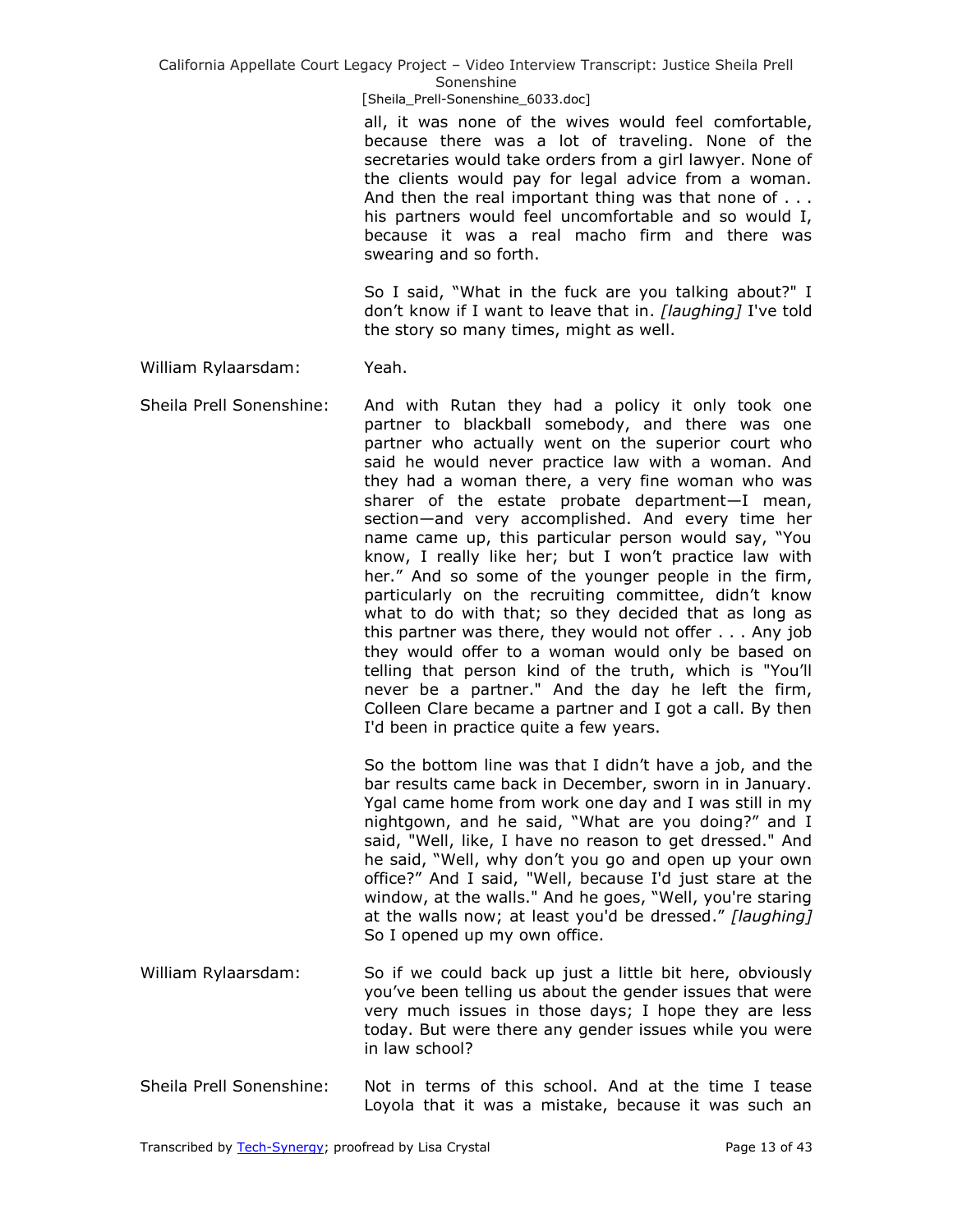|                          | California Appellate Court Legacy Project - Video Interview Transcript: Justice Sheila Prell<br>Sonenshine                                                                                                                                                                                                                                                                                                                                                                                                                                                                                                                                                                                                                     |
|--------------------------|--------------------------------------------------------------------------------------------------------------------------------------------------------------------------------------------------------------------------------------------------------------------------------------------------------------------------------------------------------------------------------------------------------------------------------------------------------------------------------------------------------------------------------------------------------------------------------------------------------------------------------------------------------------------------------------------------------------------------------|
|                          | [Sheila_Prell-Sonenshine_6033.doc]<br>idyllic and warm and lovely, you know, call it Catholic,<br>Christian, Jewish, whatever, atmosphere; but I mean,<br>the way things should be, that the real world came as a<br>real big surprise to me. And by the way, I was one of<br>the few women in economics at UCLA; in the whole<br>department the whole four years, I think maybe there<br>were six or seven of us. And in law school, we were<br>about 6 percent at the time, which was very close to<br>what, if not exactly what, the national average of<br>practicing lawyers was.                                                                                                                                         |
| (00:30:15)               | But I know some of my classmates one woman<br>applied for a job in Orange County and got a letter back<br>saying that as a woman she really should consider<br>someplace other than Orange County to practice, and<br>that went up on the bulletin board. That was kind of my<br>$first-$                                                                                                                                                                                                                                                                                                                                                                                                                                      |
| William Rylaarsdam:      | Clue $or-$                                                                                                                                                                                                                                                                                                                                                                                                                                                                                                                                                                                                                                                                                                                     |
| Sheila Prell Sonenshine: | Yeah. [laughing]                                                                                                                                                                                                                                                                                                                                                                                                                                                                                                                                                                                                                                                                                                               |
| William Rylaarsdam:      | So, anyway, with Ygal's encouragement, you then<br>started your own office. Where was your office in those<br>days?                                                                                                                                                                                                                                                                                                                                                                                                                                                                                                                                                                                                            |
| Sheila Prell Sonenshine: | My office was on 833 Dover Drive.                                                                                                                                                                                                                                                                                                                                                                                                                                                                                                                                                                                                                                                                                              |
| William Rylaarsdam:      | In Newport Beach?                                                                                                                                                                                                                                                                                                                                                                                                                                                                                                                                                                                                                                                                                                              |
| Sheila Prell Sonenshine: | In Newport Beach, yeah, and it was almost walking<br>distance from home. I went around looking for an office.<br>And not that I particularly wanted to be that close to<br>home, but it was a really nice building and it was a suite<br>with three or four offices, five offices, and a library; and<br>there were two men there, one who drank a lot and the<br>other who did deals. And so I think if I would have come<br>in and said, "I'll come here, but you have to tell me how<br>much you're going to pay me" instead of the other way<br>around, they probably would have. They were absolutely,<br>oh, enchanted, intrigued, whatever, and they said, "You<br>mean you'll take some of our cases? You'll do this?" |
|                          | So I can't remember-\$150, \$250 a month, that was the<br>office, the library, the secretary; it was everything, plus<br>one of them was always available to help me with<br>pleadings or whatever I needed, and then they gave me<br>a lot of work.                                                                                                                                                                                                                                                                                                                                                                                                                                                                           |
| William Rylaarsdam:      | Okay. So once you had your office established, you<br>pretty much got going right away?                                                                                                                                                                                                                                                                                                                                                                                                                                                                                                                                                                                                                                        |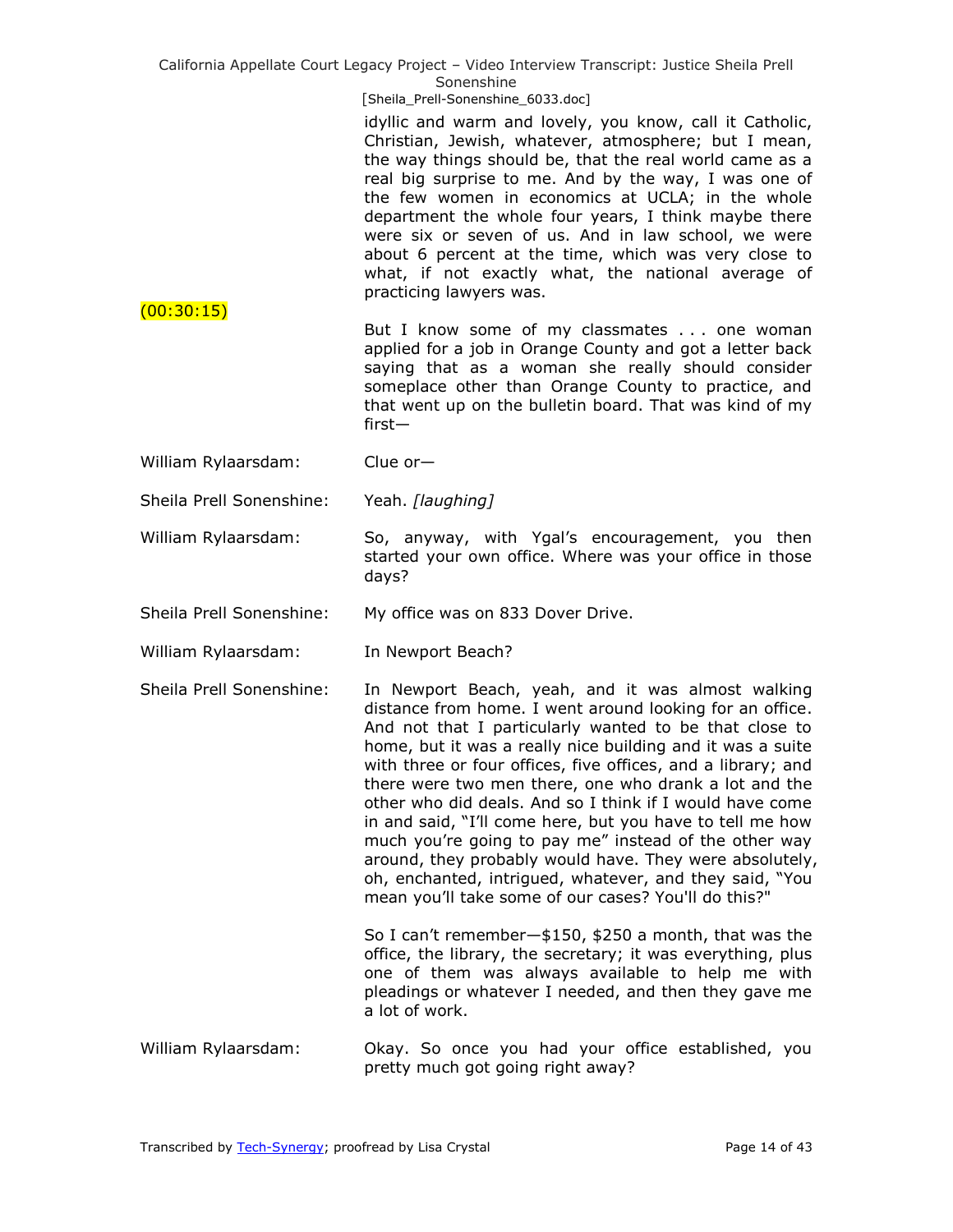[Sheila\_Prell-Sonenshine\_6033.doc]

Sheila Prell Sonenshine: Right away. What I did all of that time that I was looking for a job, I kept notes; I kept everybody's cards. And some people really weren't hiring, and some people didn't want to hire a woman; but they were all very nice. And so it was like, "If you ever need help with a pleading, if you ever need help with a lease, if you . . ."

> So, first of all, the first thing I did was send out announcements to everybody with whom I had interviewed; and then when I did need help, I would call all these people. And Pat Nagel—the one who said the language was rough—he called shortly after I had opened up my office and said that he had two matters that were going up on appeal in labor law, and no one in his office was really qualified to help with the research, would I do it. So I said, "Yes, but I'm going to charge you an hourly rate." So it was like a big \$40 an hour-it was a lot of money—and I did, the first month I did, two appellate projects for him.

> And then the old Compaq firm, Compaq DeMarco. We had a neighbor friend there, and so I met a lot of people in that firm, including two guys who I used to go up to SC with because I took a postgraduate course in estate planning. And so they sent a memo around when anything came in that was a conflict or too small or whatever for them. So really from the first month, I had an unbelievably successful practice.

William Rylaarsdam: I remember somebody telling me years ago that if you want to start your own practice, your best source of business is other lawyers, and certainly, yeah—

Sheila Prell Sonenshine: Absolutely, and particularly when they feel guilty *[laughing]* and, I would hope, confident that, you know, I would do the work.

- William Rylaarsdam: Okay. Now, you started out with the idea of becoming a labor lawyer; but I assume when you opened your own office, you were pretty much open to anything.
- Sheila Prell Sonenshine: I did anything and everything, and I had some great cases.

William Rylaarsdam: Did you develop a trial practice, also?

Sheila Prell Sonenshine: Yep, I did, criminal, trial—I mean, business. One of the people that we met through Far West who did all the real-estate work was a Realtor, and one of his clients was El Poco Candle & Gift Shop. And this was a man who had at that time eight or nine stores in substantial malls like South Coast . . . I mean, Fashion Island, different places in the West. And he was uneducated,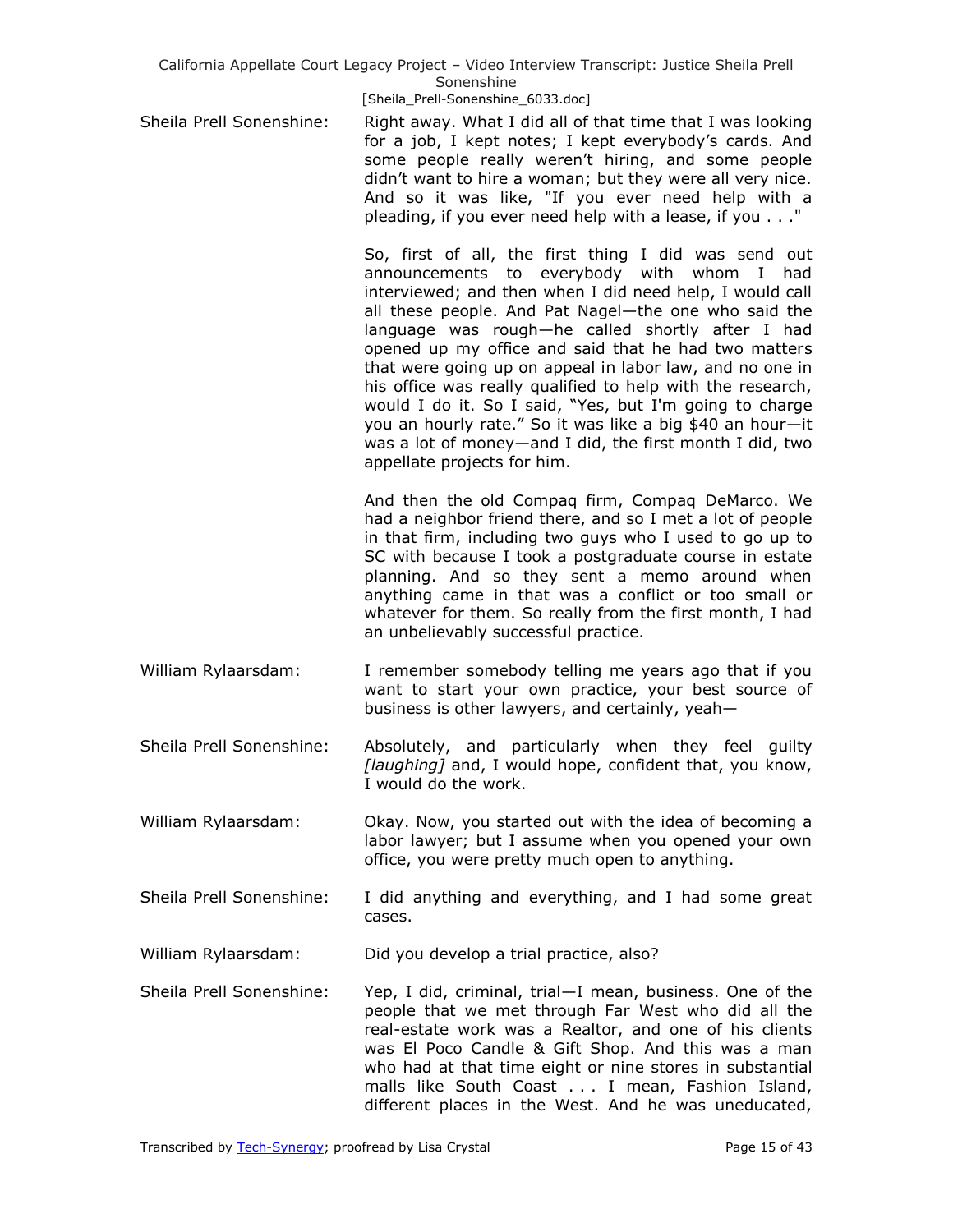|                          | California Appellate Court Legacy Project - Video Interview Transcript: Justice Sheila Prell<br>Sonenshine<br>[Sheila_Prell-Sonenshine_6033.doc]                                                                                                                                                                                                                                                                                                                                                                                                                                                                                                 |
|--------------------------|--------------------------------------------------------------------------------------------------------------------------------------------------------------------------------------------------------------------------------------------------------------------------------------------------------------------------------------------------------------------------------------------------------------------------------------------------------------------------------------------------------------------------------------------------------------------------------------------------------------------------------------------------|
|                          | hadn't finished high school, felt very intimidated by<br>lawyers or the big accounting firms. So he came to see<br>me and I said, "I don't have my diplomas up yet," and<br>he goes, "Well, I trust you." And so I wound up doing all<br>of his leasing, corporate leasing, estate-planning work.                                                                                                                                                                                                                                                                                                                                                |
| (00:34:59)               | I remember one time I had—maybe it was a PI case, I<br>can't remember-this lovely judge who lived in San<br>Clemente, and he was a judge for years, but he's also<br>been retired for years.                                                                                                                                                                                                                                                                                                                                                                                                                                                     |
|                          | Anyway, he retired; and one of his clients, god knows<br>how she got my name, and she came in. I remember<br>her name. And I'm looking at the files, and I'm out of<br>law school about two days and I realize that the five-<br>year statute is going to run. And so I called the court,<br>and I wanted to know how to get a case calendared. And<br>they told me, and I said, "No, like, you don't understand.<br>I mean, calendared, like now." And so we wound up in<br>municipal court in front of Cal Schmidt, and he said,<br>"Fine, go to trial; we're ready." And it was a big firm<br>from LA and they said, "No, you can't do this." |
|                          | So then we went to superior court. Don McKinney is the<br>judge who'd retired, lovely man.                                                                                                                                                                                                                                                                                                                                                                                                                                                                                                                                                       |
| William Rylaarsdam:      | Right; oh, yes.                                                                                                                                                                                                                                                                                                                                                                                                                                                                                                                                                                                                                                  |
| Sheila Prell Sonenshine: | And I don't remember who we got in front of in superior<br>court, because they took a writ up there, and I settled<br>the case. So, I mean, everything, all kinds of-                                                                                                                                                                                                                                                                                                                                                                                                                                                                            |
| William Rylaarsdam:      | Okay. Tell me about some more of your courtroom<br>experiences, good and bad. [laughing]                                                                                                                                                                                                                                                                                                                                                                                                                                                                                                                                                         |
| Sheila Prell Sonenshine: | Well, I only had good. I don't know; have you ever<br>heard my 187 story?                                                                                                                                                                                                                                                                                                                                                                                                                                                                                                                                                                        |
| William Rylaarsdam:      | I haven't.                                                                                                                                                                                                                                                                                                                                                                                                                                                                                                                                                                                                                                       |
| Sheila Prell Sonenshine: | Well, this is all when I went to court for the first time on<br>a criminal matter. I didn't have my bar card yet and I<br>wanted to go in the jail to see the client; and, I mean, I<br>had passed the bar, but the bar card hadn't come. And<br>so I took the Daily Journal with my name in it.<br>[laughing]                                                                                                                                                                                                                                                                                                                                   |
|                          | So now I'm practicing already several months, and I had<br>a client from Far West who was a baker or something<br>and he was stopped for drunk driving. But he said he<br>was really diabetic, and that was before I was diabetic; I<br>didn't know anything about that.                                                                                                                                                                                                                                                                                                                                                                         |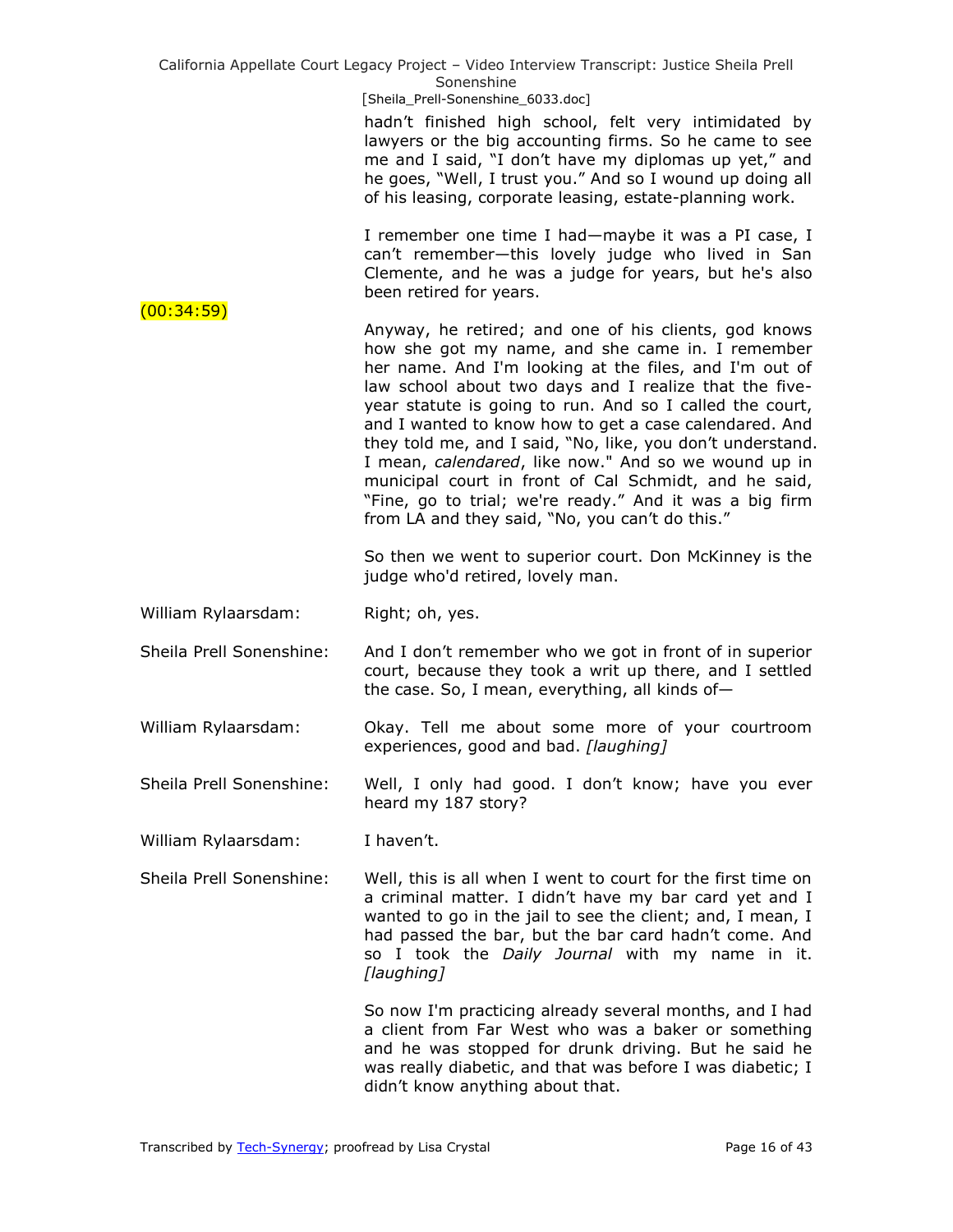[Sheila\_Prell-Sonenshine\_6033.doc]

So I went to the district attorney, to the deputy DA, to explain that my client wasn't really drunk, but he seemed like he was drunk; but it was diabetes. And it was actually in Newport Beach; Al Graham, do you know Al Graham?

William Rylaarsdam: Yes.

Sheila Prell Sonenshine: He was the city attorney. And so he made me go through this whole thing, and I said, "You know, what we really want, because it's through the employer, the insurance and everything, anything that's not a moving violation." So he said, "Not a problem." So he said, "Now, I'm going to be kind of busy. So what I want you to do is go into the calendar, to the courtroom there in master calendar, and introduce yourself to the judge. And what you'll say is, 'Mrs. Sonenshine for the defendant. The City Attorney's Office has agreed to change this from a . . . in the interests of justice, the City Attorney's Office has agreed to change this from a Penal Code 23102a to a 187.' And then you'll say that that's okay with you."

> So I was so excited, and I went in the bathroom and I practiced how to say this. And it was like the most crowded master calendar. And so I stood up and introduced myself and, of course, everybody started laughing. I thought they were laughing because here's this 25-year-old girl got this great deal, right?

> So Cal Schmidt said, "Do you know what a 187 is?" Something saved me from saying, "No, but I know it's not a moving violation." And so then he said, "Well, why don't you use my library?" I went in and looked and-

William Rylaarsdam: What is a 187?

Sheila Prell Sonenshine: It's first-degree murder. *[laughing]*

- William Rylaarsdam: Oh. *[laughing]* My exposure to criminal is sufficiently limited that I don't quite talk the lingo. They're always talking numbers.
- Sheila Prell Sonenshine: Yeah, yeah. Well, that reminds me when I did get on the bench and I was in the trial court and I was on the family law panel. But then one day, Capeci decided there was no more plea bargaining, the District Attorney Capeci. So all of a sudden we have to try everything. And I walk in, and Amy, my clerk, says, "You've got some files." I said, "Well, start sending the people in." She goes, "No. These are not  $\ldots$  these start with 'People' [laughing], 'People versus.' " And then Jennifer Keller was the DA on that case, and I told her before the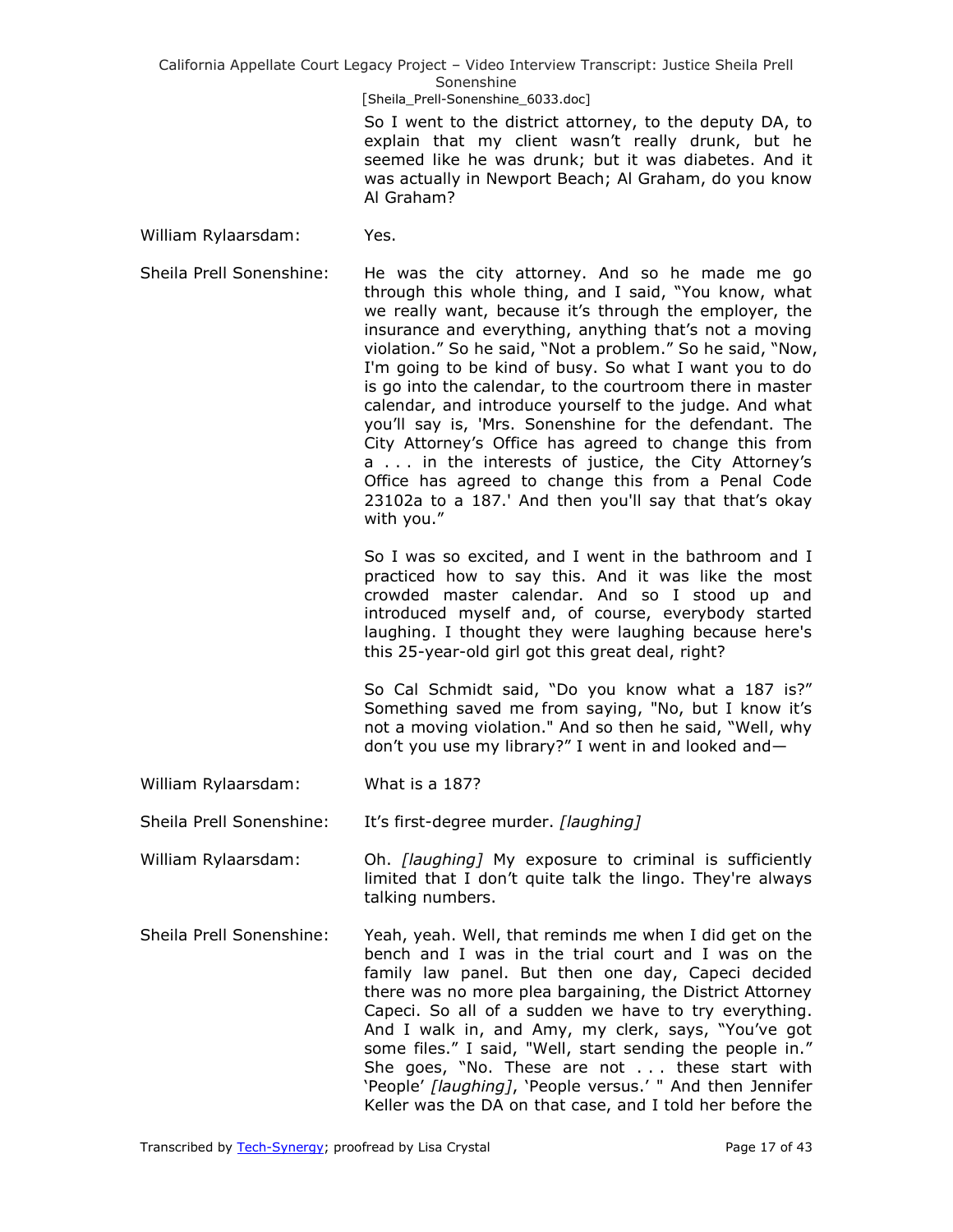| California Appellate Court Legacy Project - Video Interview Transcript: Justice Sheila Prell<br>Sonenshine |                                                                                                                                                                                                                                                                                                                                                                                                                                        |
|------------------------------------------------------------------------------------------------------------|----------------------------------------------------------------------------------------------------------------------------------------------------------------------------------------------------------------------------------------------------------------------------------------------------------------------------------------------------------------------------------------------------------------------------------------|
|                                                                                                            | [Sheila_Prell-Sonenshine_6033.doc]                                                                                                                                                                                                                                                                                                                                                                                                     |
|                                                                                                            | end, I said, "You've got to learn to speak English, or<br>we're going to take a lot of recesses."                                                                                                                                                                                                                                                                                                                                      |
| William Rylaarsdam:                                                                                        | You had the same experience I did in that regard.<br>[laughing]                                                                                                                                                                                                                                                                                                                                                                        |
|                                                                                                            | Before you went on the bench, though, were there<br>certain did you practice developing a particular<br>direction, or did you continue to do pretty much<br>everything?                                                                                                                                                                                                                                                                |
| Sheila Prell Sonenshine:                                                                                   | Yes. Well, within a few months of opening up my<br>practice, Wayne Armstrong, with whom I had been good<br>friends in law school, and he was number one in our<br>class and a total genius, brilliant person, and he left the<br>big law firm. He was with Nossaman in LA.                                                                                                                                                             |
| (00:39:57)<br>William Rylaarsdam:                                                                          | Okay, you were starting to talk about how your practice<br>developed.                                                                                                                                                                                                                                                                                                                                                                  |
| Sheila Prell Sonenshine:                                                                                   | Right. So I was doing a little bit of everything, and then<br>I heard that Wayne, my former classmate at Loyola, was<br>moving down or had moved down here, and he'd rented<br>space in an office in Santa Ana. And so I called and we<br>got together, and within a short period of time we were<br>sharing a lot of cases. I'd make appearances for him;<br>he'd go do the pleadings for me. We were just working<br>back and forth. |
|                                                                                                            | And so within a year we formed Sonenshine &<br>Armstrong and our offices were at 500 Newport Center<br>Drive. And within a year and a half after that, we<br>expanded. Do you know John Nelson? He's also from<br>Loyola. He's an insurance-defense lawyer. He was one of<br>our first associates. And Franz Miller was  Judge<br>Franz Miller was also Loyola and-                                                                    |
| William Rylaarsdam:                                                                                        | He was one of your associates?                                                                                                                                                                                                                                                                                                                                                                                                         |
| Sheila Prell Sonenshine:                                                                                   | He was one of our associates. And then we expanded,<br>then we moved to 550 Newport Center Drive, and along<br>the way, I mean, we did everything. It was like if you've<br>got the fee, we can do it. And we did a lot of work for<br>Bank of Newport at the time and just across the board<br>kind of a very interesting general practice in criminal<br>defense as well.                                                            |
|                                                                                                            | And one day I looked down. And the one thing I did not<br>want to do was family law, and I did not want to do<br>family law because that's what girl lawyers were<br>supposed to do and I didn't want to be pigeonholed and                                                                                                                                                                                                            |

Transcribed by [Tech-Synergy;](http://www.tech-synergy.com/) proofread by Lisa Crystal Page 18 of 43

I thought it was demeaning. And, you know, I had thought at the time when I graduated from law school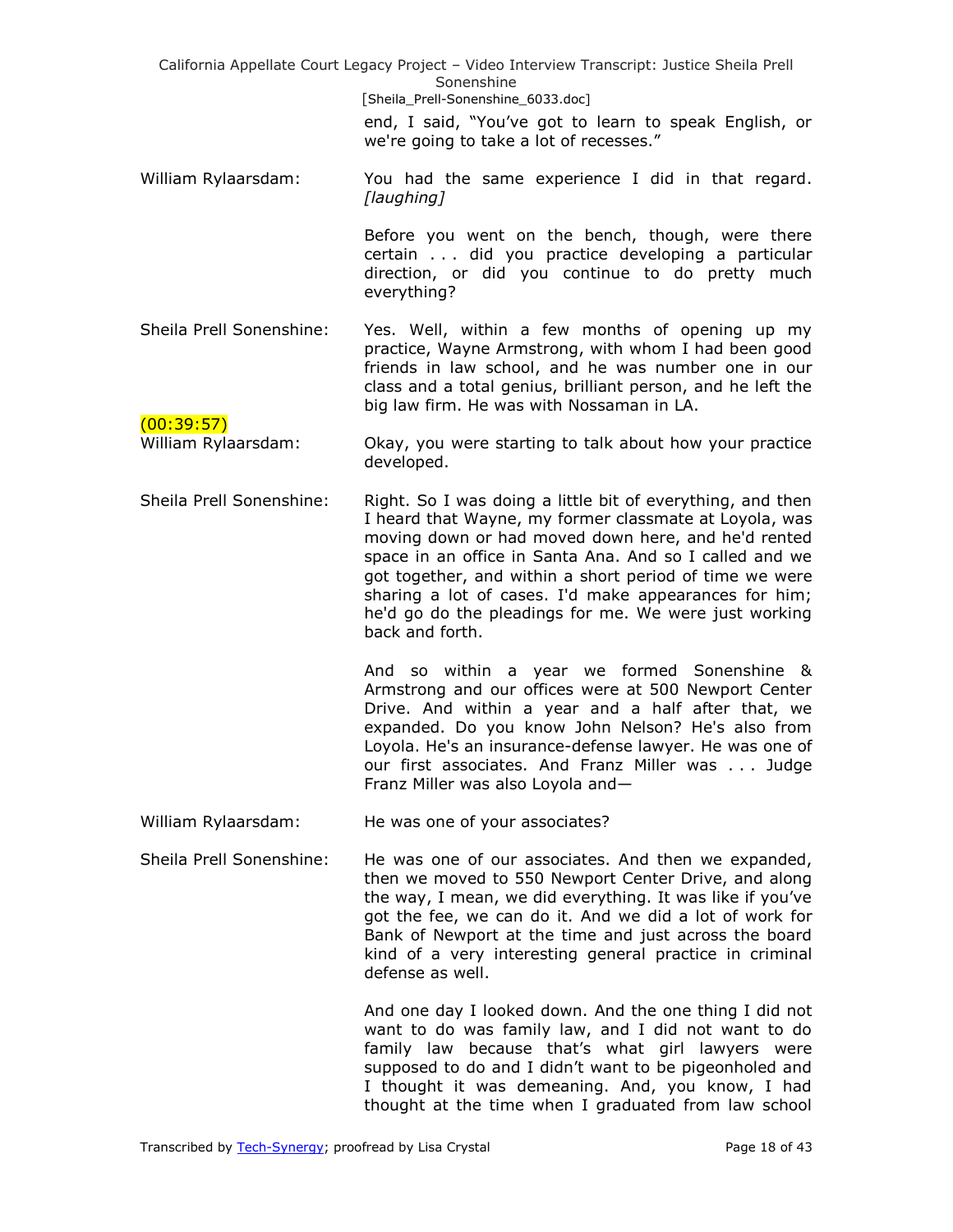California Appellate Court Legacy Project – Video Interview Transcript: Justice Sheila Prell Sonenshine [Sheila\_Prell-Sonenshine\_6033.doc] that I didn't want to be a \$350 divorce lawyer—because that was the going fee, \$350 plus costs, and—

- William Rylaarsdam: Per case.
- Sheila Prell Sonenshine: Per case, yeah. So, anyway, one day I looked down at my desk and I thought, "Oh, okay. So almost everything on my desk is family law, some estate planning, and I really like it." And so I decided that the fact that I wasn't supposed to do it just shouldn't outweigh the fact that I really liked it—enjoyed it. And it's been a continuing theme professionally for me is the low status, undeserved status, unrecognized status, whatever, of family law. I became very proud then to be a family-law lawyer. I was in the first group of certified family-law specialists, and, well, my firm continued to do everything. We wound up representing Bank of Newport in almost everything. My specialty was really family law and some estate planning.
- William Rylaarsdam: Are there any other cases that come to mind during your practice that particularly stand out, other than the one where you pled your client guilty to first-degree murder?
- Sheila Prell Sonenshine: Yeah, to first-degree murder. *[laughing]* Well, that was at the beginning, and a case that happened at the end . . . It's a reported case, *In re Marriage of Jacobs*, and I had already gone on the bench when it came up to the court. But it was a case where Mrs. Jacobs was referred to me by a . . . it doesn't matter who, but anyways, a very good referral. And when she came in I told her that I thought almost for certain she was going to lose; but if she wanted to go forward . . . And she would have to raise a huge sum—I think it was \$5,000 as a retainer—and sign something that said that I thought, you know, I'd take her money, but I thought we were going to lose. And in that case, her husband was the managing partner of one of the Big at that time Eight accounting firms; and they had two children, one of whom was deaf, and he had convinced her along the way that the best thing they could do would be to put everything they owned in trust for the children and over which he would be the trustee.

And then after that transpired, then he left and she wound up with a two-bedroom condo in Irvine and a station wagon, and he got the four-seater Mercedes and the house in Tustin. But she did all this with an attorney and actually signed off on it. So when she came in to set it aside, it was very hard to think of how to do it. And I came up with a lot of different theories, one of which was, you know, you've heard of post-stress syndrome;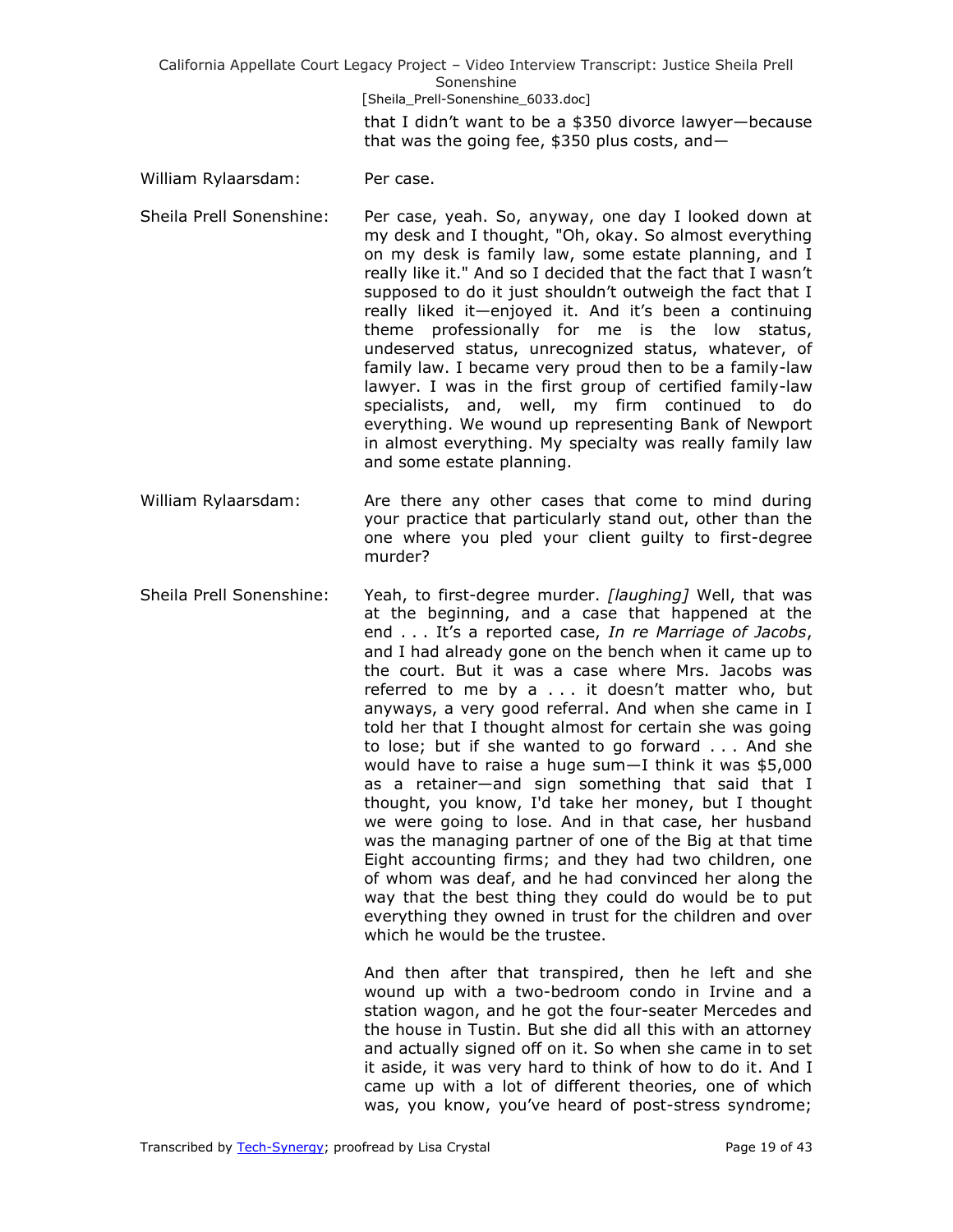[Sheila\_Prell-Sonenshine\_6033.doc]

well, it was kind of that kind of theory about how people can be so torn down that they could sign anything and not know and da-da-da. And we set it aside, and it was upheld on appeal.

William Rylaarsdam: Your experiences in the Orange County Superior Court do you have any general impression as to the quality of the judiciary?

(00:45:20) Sheila Prell Sonenshine: Yeah, I can tell you one other story, and that's I participated in one of the first cases after the Uniform Child Custody Jurisdiction Act was enforced. And the question was whether that superseded the habeas corpus process or not. And that was another really fascinating case.

> Yes, I thought it was maybe a little bit like Loyola, a very good experience. It's got to be, to some extent, because I made it so for some of the judges. I mean, there was one judge who literally anytime a woman lawyer came in his courtroom, he would walk off the bench or he'd let you start and then he'd say, "I can't listen to this anymore; you're wasting my time." And so I just had an arrangement with his clerk that whenever I was assigned to him that somehow the file would get out and go someplace else.

> But I've always thought, and more so in later years, that the real issue was not woman lawyers; the real issue is the decision-making process and how gender is affected. And I remember—I think it was Ogrin who referred a case to me when I first started practicing—a young man who had come back from Vietnam and wanted custody of his son, or at least substantial visitation rights. And we got what they used to call the probation report, but really the whatever report back. It was prepared by the probation department, saying that they were concerned about his ability to be a good parent because he loved the child so much; he was so caring. What they were really saying was, "You're showing attributes of a mother, and therefore we question your paternal capabilities."

William Rylaarsdam: Did you represent that husband in that particular case?

Sheila Prell Sonenshine: The father, yeah.

William Rylaarsdam: Yeah. So, well, when you started your practice, women were still a very small minority of the bar, and very few of them did trial work, as I recall from that era, other than the ones—

Sheila Prell Sonenshine: Right. Very few of them did anything. *[laughing]*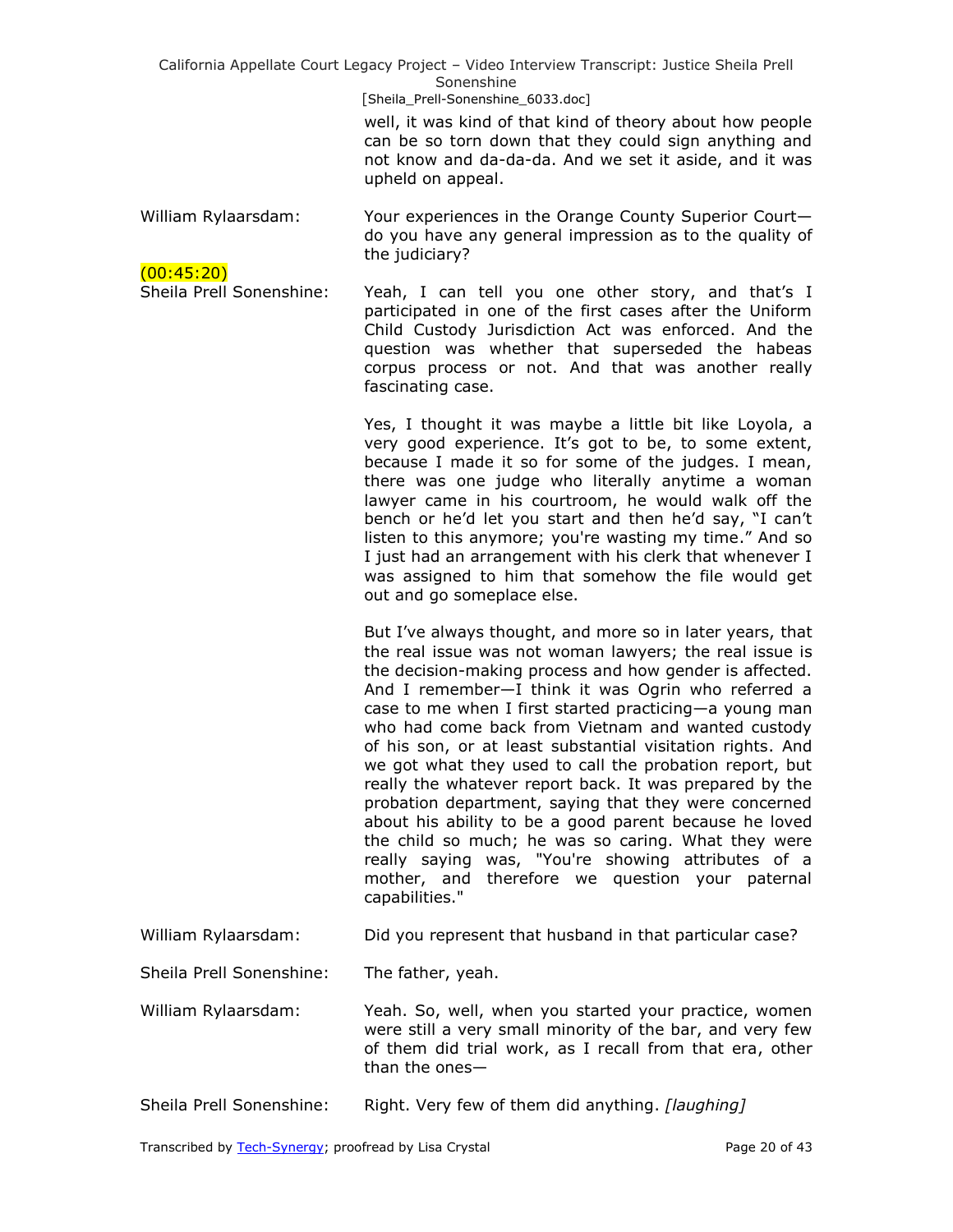- William Rylaarsdam: Other than the judge that you talked about who basically didn't want to hear from you, did you have other experiences where your gender became an issue or seemed to be an issue?
- Sheila Prell Sonenshine: Well, I had one judge once, I walked into chambers to discuss the case and he said to the other attorney, "Things were sure a lot easier when we could still buy and sell them.‖ *[laughing]* I mean, but aside from that . . . well, I tell this story all the time. It's one of the ways that I got to the Court of Appeal. The case that I told you about with the Uniform Child Custody Jurisdiction Act, that was very interesting from the beginning, because the father in that case was a lawyer from New Jersey; in fact, both parents were from New Jersey. And he told the wife that if she ever really left him that she would never see the children again.

So for several years he took off and hid the kids. She finally traced them to living in Eastbluff in Newport and with an off-duty police officer from New Jersey came out here. They went to the Newport Beach Police Department. That's how she got my name. Then we went into court—it was on Good Friday, actually—for this warrant, and then I think we got to court and Judge Dickey said I needed a writ, not a warrant. He redid the paperwork.

Now we get the kids, they bring the kids in. Dickey says, "Stay in here." He stayed till 7:00 at night; they brought the kids in. Now it's Monday morning, and there's an argument over whether 170, the affidavit?

William Rylaarsdam: 170.6.

Sheila Prell Sonenshine: . . . . 170.6 should have been filed or couldn't have been filed because he wasn't there. We went up in front of another judge. Now we're in chambers with Sumner, and the attorney representing the father leans across the table, and we all think that he's had a heart attack; I mean, he puts his head down, and he goes, "I can't go on." And Judge Sumner said, "What's wrong?" And imagine, I mean, this is really exciting; got a great case, great client, great fee, great issue. And I'm thinking, "Oh, god, he's going to die." And he goes, "She is wearing a black bra, and it's driving me crazy."

# $(00:50:03)$

| William Rylaarsdam:      | Were you the $-$                                  |
|--------------------------|---------------------------------------------------|
| Sheila Prell Sonenshine: | Yeah, so <i>[laughing]</i> and I had a blouse on. |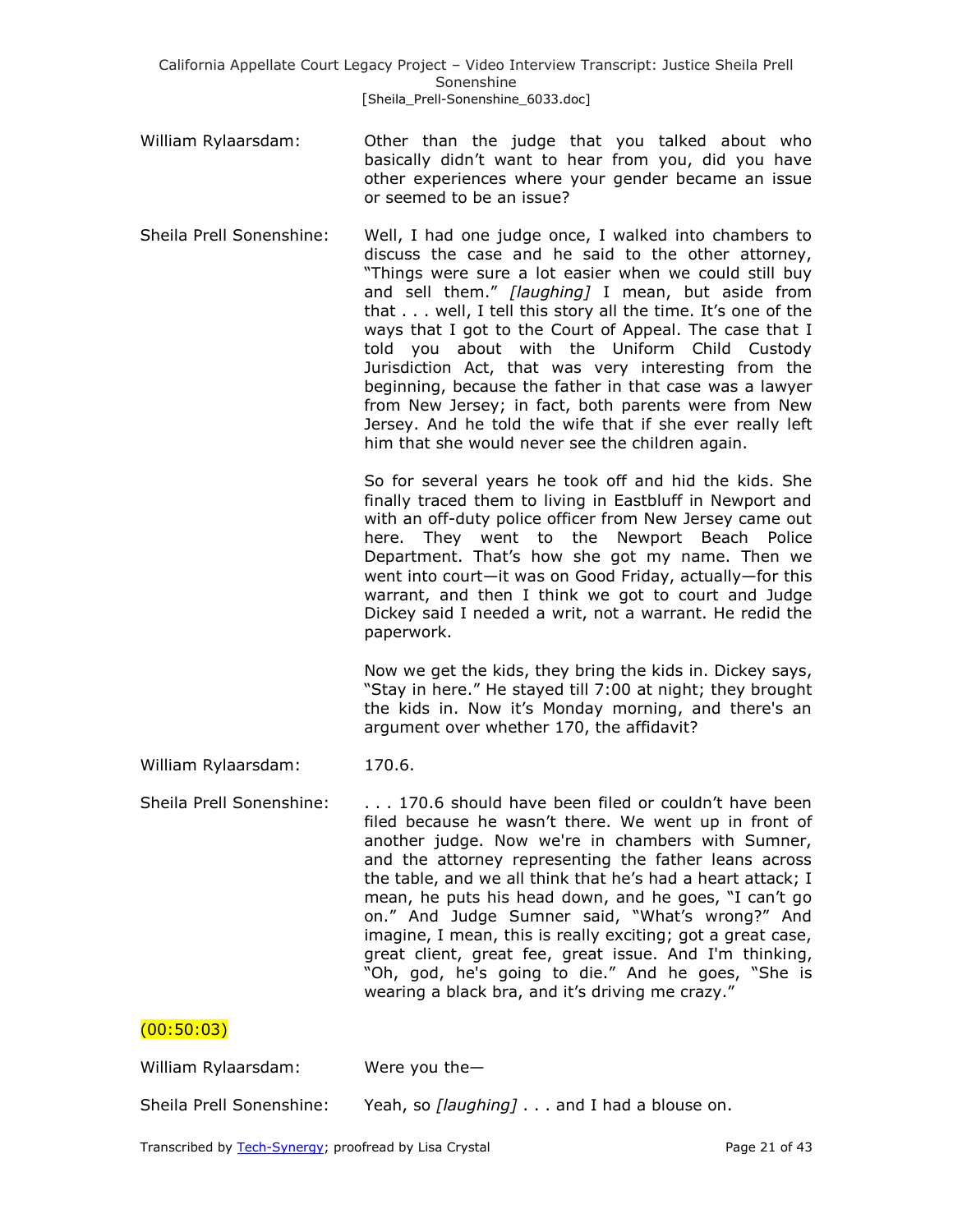|                          | California Appellate Court Legacy Project - Video Interview Transcript: Justice Sheila Prell<br>Sonenshine                                                                                                                                                                                                                                                                                                                           |
|--------------------------|--------------------------------------------------------------------------------------------------------------------------------------------------------------------------------------------------------------------------------------------------------------------------------------------------------------------------------------------------------------------------------------------------------------------------------------|
|                          | [Sheila_Prell-Sonenshine_6033.doc]                                                                                                                                                                                                                                                                                                                                                                                                   |
| William Rylaarsdam:      | I hope you had something over it. [laughing]                                                                                                                                                                                                                                                                                                                                                                                         |
| Sheila Prell Sonenshine: | I mean, I had a blouse; I had a blouse, you know, like<br>that.                                                                                                                                                                                                                                                                                                                                                                      |
|                          | So anyway, we settled that, and then for years<br>whenever I'd have a case with this particular attorney,<br>I'd see him in the hallway and I'd say, you know, "You<br>know what I'm wearing." [laughing] Then I became a<br>judge. He's one of the first people in my courtroom on<br>superior court, and he walks in and I said, "Mr. Schwam,<br>to everyone else I'm just another black robe; but you<br>know better." [laughing] |
|                          | So now I'm going to go to the Court of Appeal.                                                                                                                                                                                                                                                                                                                                                                                       |
| William Rylaarsdam:      | Okay. Before you get there, though, you practiced law<br>for how long?                                                                                                                                                                                                                                                                                                                                                               |
| Sheila Prell Sonenshine: | Ten years.                                                                                                                                                                                                                                                                                                                                                                                                                           |
| William Rylaarsdam:      | Ten years, and then you went to the $-$                                                                                                                                                                                                                                                                                                                                                                                              |
| Sheila Prell Sonenshine: | Trial court.                                                                                                                                                                                                                                                                                                                                                                                                                         |
| William Rylaarsdam:      | Trial court, the superior court.                                                                                                                                                                                                                                                                                                                                                                                                     |
| Sheila Prell Sonenshine: | Right.                                                                                                                                                                                                                                                                                                                                                                                                                               |
| William Rylaarsdam:      | And how long were you there?                                                                                                                                                                                                                                                                                                                                                                                                         |
| Sheila Prell Sonenshine: | Two days; no, a year and a half.                                                                                                                                                                                                                                                                                                                                                                                                     |
| William Rylaarsdam:      | Yeah, I know it wasn't very long.                                                                                                                                                                                                                                                                                                                                                                                                    |
| Sheila Prell Sonenshine: | Yeah, I think it was April to December.                                                                                                                                                                                                                                                                                                                                                                                              |
| William Rylaarsdam:      | Okay. And any particular experiences you had there that<br>spring to mind other than when that criminal case<br>walked into your door?                                                                                                                                                                                                                                                                                               |
| Sheila Prell Sonenshine: | Well, I had one attorney-yeah, I think it was the trial<br>court-who said, "My, I think the court looks nice today.<br>I think the court has lost weight." [laughing] I was<br>thinking in my mind, "Would you ever do that to a<br>man?"                                                                                                                                                                                            |
| William Rylaarsdam:      | Well, I wouldn't dare do it to anybody. [laughing]                                                                                                                                                                                                                                                                                                                                                                                   |
| Sheila Prell Sonenshine: | Yeah, to a woman. And then I used to routinely stand<br>out at my clerk's desk at recesses or at lunch or<br>something, and then the attorneys would come in and                                                                                                                                                                                                                                                                     |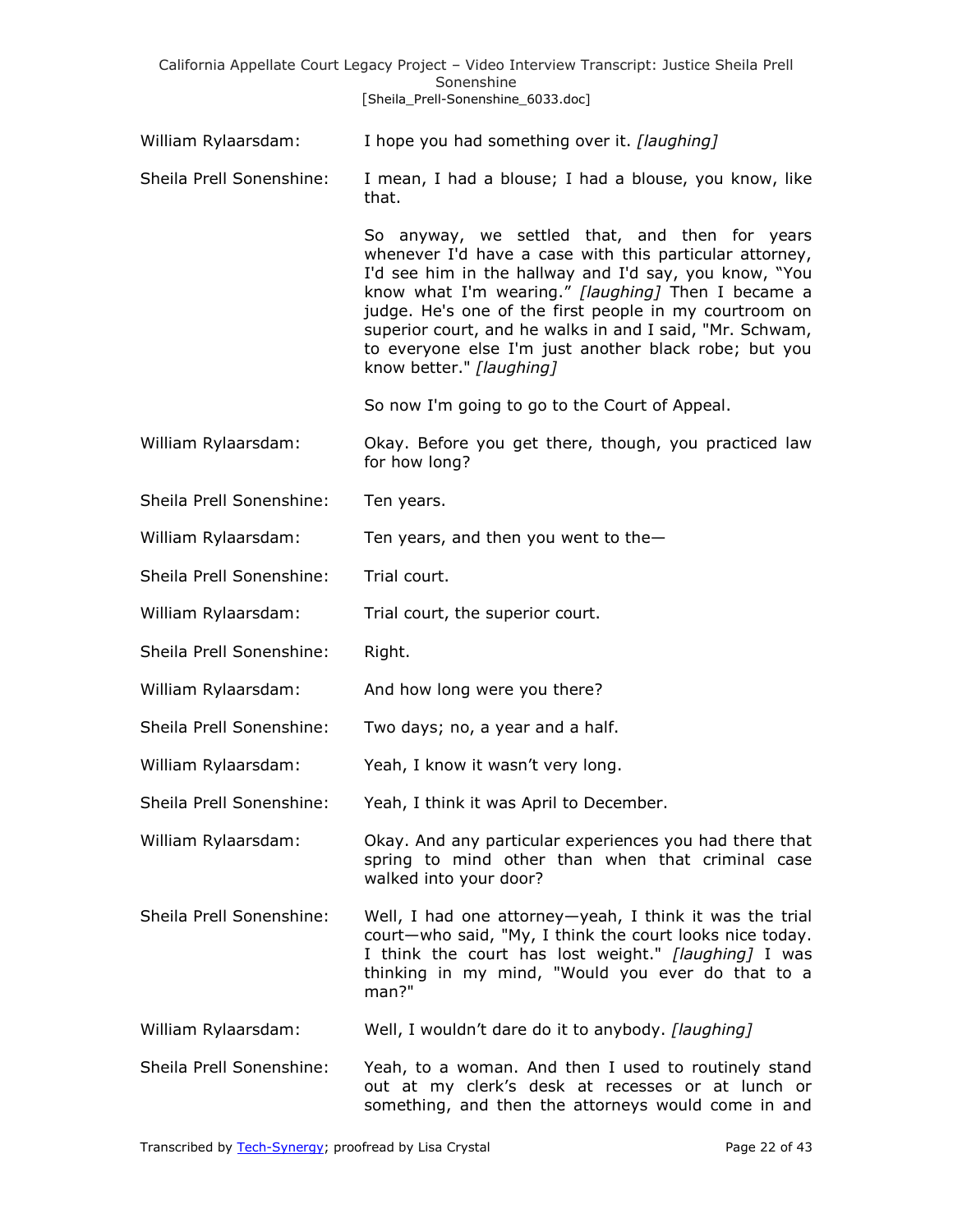> one attorney said, "So, what's this judge like?" And I said, "Oh, brilliant." [laughing]

> No, I think in terms at least of the attorneys, that either my reputation preceded me and they knew with whom they were dealing, or they got to know me. And I remember one specific instance where I had attorneys from LA come, and the body language—we were in chambers—the body language was pretty incredible, you know, like this, hand on the briefcase. And whatever I did and said over a period of time, you could see . . . I mean, they took their hand off the briefcase, they relaxed, and then every time kind of like this fear of recognition increased, so did the respect. I'm not sure how different that is for a man.

- William Rylaarsdam: Let's see now. You were not the only female judge on the Orange County Superior Court, were you, or were you?
- Sheila Prell Sonenshine: No, Alicemarie preceded . . . No, Judge Lamoreaux preceded all of us, and then Alicemarie.
- William Rylaarsdam: And then you probably were the third one, yeah.
- Sheila Prell Sonenshine: Yeah. Actually, I think . . . she's dead. I can't think of her name, and I knew her really well. Linda McLaughlin.
- William Rylaarsdam: Oh. Oh, yeah, yeah.
- Sheila Prell Sonenshine: She may have been there. I think so only because we had a case together and . . . oh, no, you know what? I got confused. I think she was in municipal court, and then she got elevated.
- William Rylaarsdam: Yeah, I think so, yeah. So, anyway, now you started to tell us about your—

Sheila Prell Sonenshine: The black bra?

- William Rylaarsdam: Well, you did tell us about your black bra. *[laughing]* But how about your elevation to the Court of Appeal?
- Sheila Prell Sonenshine: Well, that was very controversial, as was my first appointment to the trial court, mostly because there were certain people that were not particularly thrilled with me becoming a judge; and then when I became a judge and I was actually doing a good job, then they became even more concerned when I was going to be elevated.

And so Capeci, who was a district attorney who was particularly not excited and much more excited that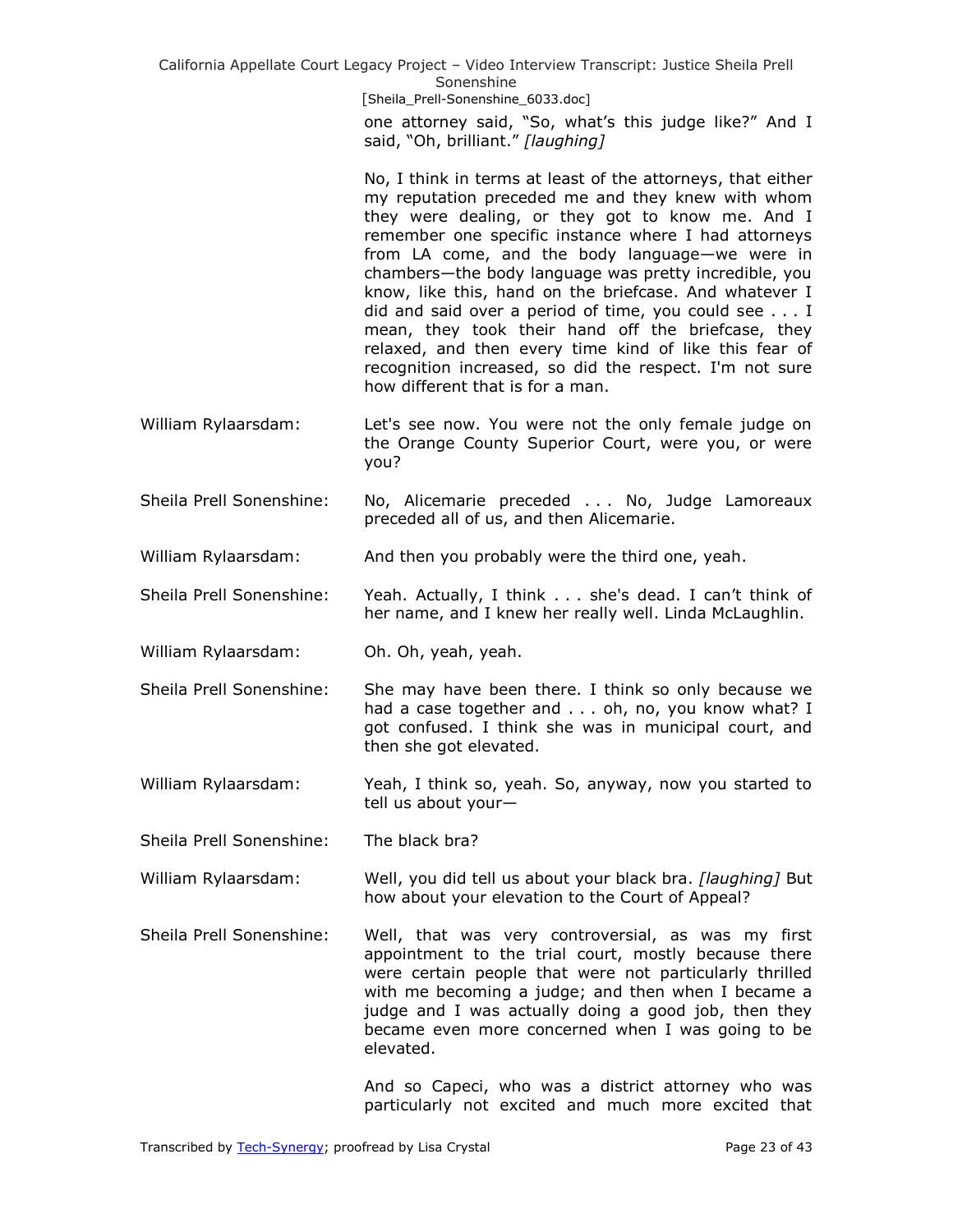|                                   | California Appellate Court Legacy Project - Video Interview Transcript: Justice Sheila Prell<br>Sonenshine                                                                                                                                                                                                                                                                                                                                    |
|-----------------------------------|-----------------------------------------------------------------------------------------------------------------------------------------------------------------------------------------------------------------------------------------------------------------------------------------------------------------------------------------------------------------------------------------------------------------------------------------------|
|                                   | [Sheila_Prell-Sonenshine_6033.doc]                                                                                                                                                                                                                                                                                                                                                                                                            |
|                                   | someone else should have the position, set up a                                                                                                                                                                                                                                                                                                                                                                                               |
|                                   | committee to report back. I don't know, it was like a<br>$state-$                                                                                                                                                                                                                                                                                                                                                                             |
| William Rylaarsdam:               | They had a local committee here.                                                                                                                                                                                                                                                                                                                                                                                                              |
| Sheila Prell Sonenshine:          | They had a local committee, right.                                                                                                                                                                                                                                                                                                                                                                                                            |
| William Rylaarsdam:               | Because I went before that, too. It was Capeci and Tom<br>Malcolm, I think, and a couple of others.                                                                                                                                                                                                                                                                                                                                           |
| Sheila Prell Sonenshine:          | Right. So but what he did is, he put all people who didn't<br>know me and who were DAs and, you know, would have<br>had no reason to know me-except the person that he<br>appointed to be head of that subcommittee only knew<br>one divorce lawyer in all of Orange County, and of<br>course that was my friend, the black-bra friend.<br>[laughing] So it turned out okay. That's why I say the<br>black bra did a lot to get me appointed. |
| William Rylaarsdam:<br>(00:55:05) | Oh, I see the connection now, yeah. [laughing] So that<br>was in December of '82, I think, that the division-                                                                                                                                                                                                                                                                                                                                 |
| Sheila Prell Sonenshine:          | We were actually sworn in.                                                                                                                                                                                                                                                                                                                                                                                                                    |
| William Rylaarsdam:               | Yeah, this was a brand-new division in the Fourth<br>District, and you and Jack Trotter was the presiding<br>justice, and Tom Crosby and Ed Wallin and you.                                                                                                                                                                                                                                                                                   |
| Sheila Prell Sonenshine:          | Right.                                                                                                                                                                                                                                                                                                                                                                                                                                        |
| William Rylaarsdam:               | The four of you were Division Three of the Fourth<br>District.                                                                                                                                                                                                                                                                                                                                                                                |
| Sheila Prell Sonenshine:          | Right.                                                                                                                                                                                                                                                                                                                                                                                                                                        |
| William Rylaarsdam:               | And I have heard stories about how the four of you got<br>started before you had any court or office or library.                                                                                                                                                                                                                                                                                                                              |
| Sheila Prell Sonenshine:          | Yeah, in Jack Trotter's kitchen.                                                                                                                                                                                                                                                                                                                                                                                                              |
| William Rylaarsdam:               | That's the story I've heard. So how long did that last?                                                                                                                                                                                                                                                                                                                                                                                       |
| Sheila Prell Sonenshine:          | It just lasted, oh, I don't know, less than a month, three<br>weeks, and then we moved into very temporary space in<br>the place that became our more permanent space.                                                                                                                                                                                                                                                                        |
| William Rylaarsdam:               | That was on Fourth, Ross and Fourth Street there.                                                                                                                                                                                                                                                                                                                                                                                             |
| Sheila Prell Sonenshine:          | Right. And I remember it was kind of there were<br>the first space, none of $\ldots$ the first space was not that<br>great, and there was some dispute as to who was going<br>to get which office and I said, "You know what? I don't                                                                                                                                                                                                         |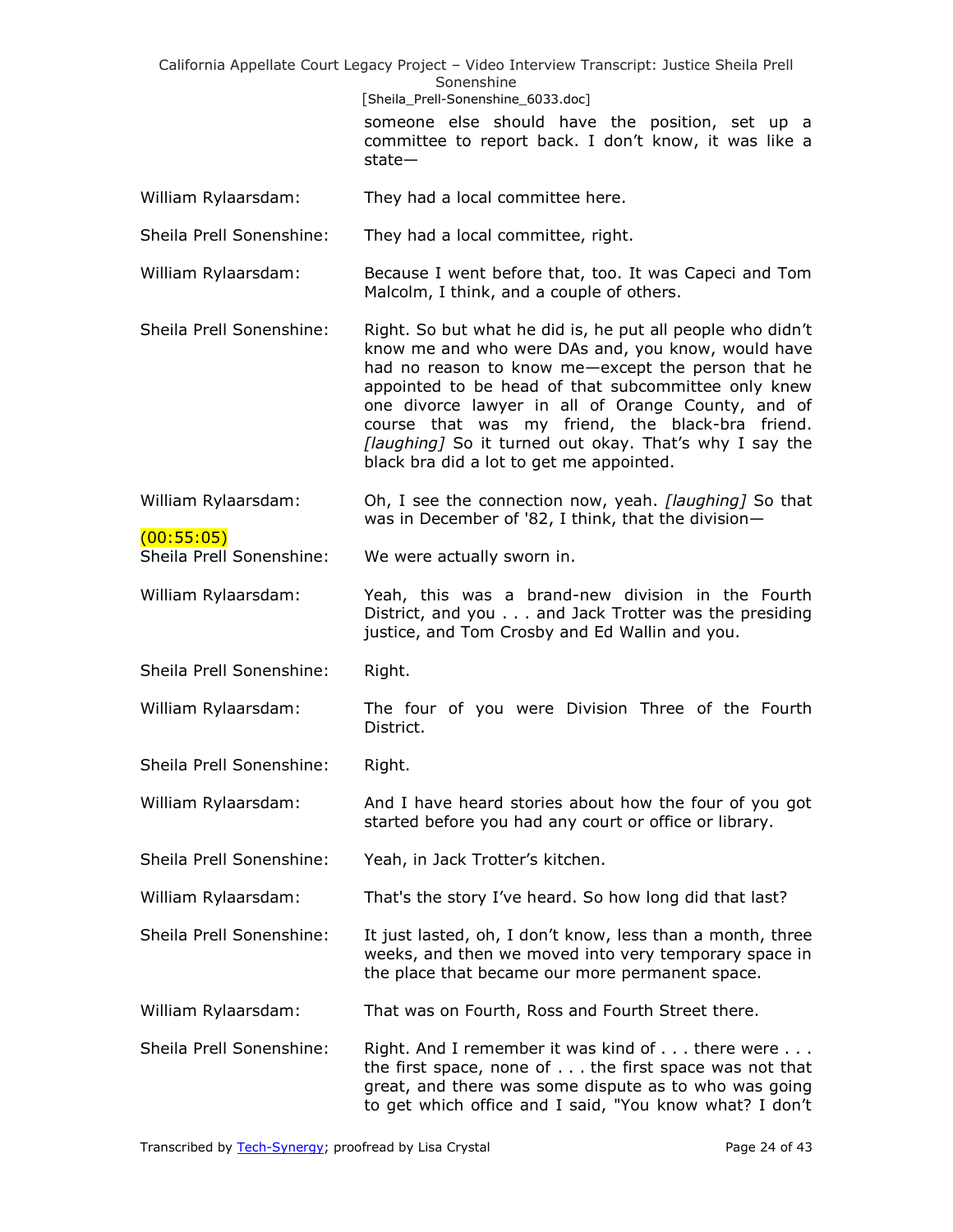[Sheila\_Prell-Sonenshine\_6033.doc]

really care." So naturally, I got the worst one; I mean, I'd set myself up for that. That office was so small that you couldn't have a chair and a desk in there at the same time. I mean, you were crawling over something to get to something.

- William Rylaarsdam: So but then how long were you there?
- Sheila Prell Sonenshine: Before we moved to Spurgeon or before we moved to-
- William Rylaarsdam: I thought you meant there was another interim.
- Sheila Prell Sonenshine: Well, in that same space.
- William Rylaarsdam: Oh, I see.
- Sheila Prell Sonenshine: In that same building, but just . . . yeah, and that was a beautiful chambers. That was really nice.
- William Rylaarsdam: I remember arguing a few cases there. I do not recall if you ever heard one of my cases or not. And then the court acquired a new location at Spurgeon, where we're still located now. How'd that come about?
- Sheila Prell Sonenshine: Well, we needed to move. I don't know if it was spacewise, for whatever reason; and Tom Crosby set it upon himself to find an atypical office space that didn't have, as he said, cottage cheese on the walls or the ceiling. And that was just a nice environment, and he was . . . Every day it was a different. He and Kim used to go around driving, looking for the building. And one day he came back and he said, "Okay, I found it," and it just like did not sound like it could be possible. And we all went to see it and it was fantastic, and it was . . . We got it when the inside was more shell than not; so we really got to specify what we wanted and how we wanted it.
- William Rylaarsdam: And like you say, functionally it's a great building, too.
- Sheila Prell Sonenshine: Yeah, it was.
- William Rylaarsdam: And I'm very sorry that we're going to be moving out of there in another year or two or sometime. But it does not look like a courthouse.
- Sheila Prell Sonenshine: No. Well, it wasn't designed-
- William Rylaarsdam: It looks more like a bed and breakfast.
- Sheila Prell Sonenshine: It was designed as an office building, but with different suites in it.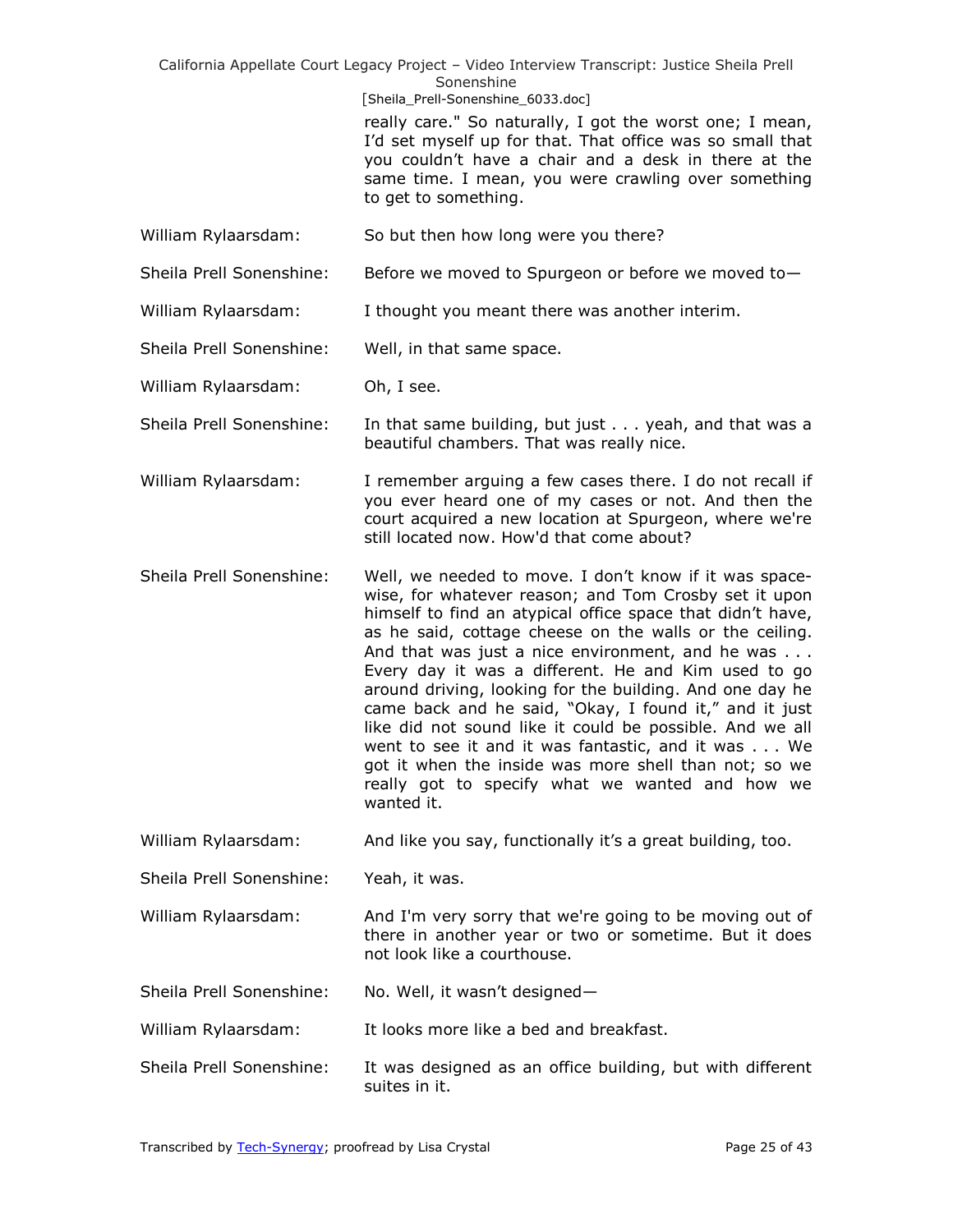|                                                      | California Appellate Court Legacy Project - Video Interview Transcript: Justice Sheila Prell<br>Sonenshine                                                                                                                                                                                                                                                                                                                                                                                                                                                                                                                                                                                                                                                                                                                                                                                                                                                                                                                                                                                                                                             |
|------------------------------------------------------|--------------------------------------------------------------------------------------------------------------------------------------------------------------------------------------------------------------------------------------------------------------------------------------------------------------------------------------------------------------------------------------------------------------------------------------------------------------------------------------------------------------------------------------------------------------------------------------------------------------------------------------------------------------------------------------------------------------------------------------------------------------------------------------------------------------------------------------------------------------------------------------------------------------------------------------------------------------------------------------------------------------------------------------------------------------------------------------------------------------------------------------------------------|
|                                                      | [Sheila_Prell-Sonenshine_6033.doc]                                                                                                                                                                                                                                                                                                                                                                                                                                                                                                                                                                                                                                                                                                                                                                                                                                                                                                                                                                                                                                                                                                                     |
| William Rylaarsdam:                                  | Yeah. So, let's see, do you know approximately when<br>you moved to Spurgeon?                                                                                                                                                                                                                                                                                                                                                                                                                                                                                                                                                                                                                                                                                                                                                                                                                                                                                                                                                                                                                                                                          |
| Sheila Prell Sonenshine:                             | No. I mean, I haven't thought about it.                                                                                                                                                                                                                                                                                                                                                                                                                                                                                                                                                                                                                                                                                                                                                                                                                                                                                                                                                                                                                                                                                                                |
| William Rylaarsdam:                                  | In general, as between practice, trial court, the Court of<br>Appeal, professionally, which was the most exciting part<br>of your career?                                                                                                                                                                                                                                                                                                                                                                                                                                                                                                                                                                                                                                                                                                                                                                                                                                                                                                                                                                                                              |
| Sheila Prell Sonenshine:                             | You know, I remember Well, first of all, I remember<br>when the phone call came from a friend whose mother<br>had dreamt that she saw her name on the bar list; that<br>was my first inclination that I passed the bar. Everything<br>has been unbelievably exciting. I remember the moment<br>the phone rang, I remember being sworn into superior<br>court and saying that what was happening was<br>something that I hadn't even Not that I dreamed it<br>possible; I hadn't even dreamt about it, because it was<br>so beyond my self-sense of reality. And not having an<br>appellate practice And, you know, obviously we<br>didn't even have an appellate court in Orange County;<br>so the concept of and I had argued a few appeals.<br>But the concept of being on the Court of Appeal was<br>I still sometimes can't believe that it happened. So it<br>was all exciting, and that's not just a standard Goody<br>Miss Two-Shoe answer. I can tell you, I see people now<br>that I represented in the 1970, and I can tell you about<br>their cases the same way that I can about the cases that<br>I decided. So it was all very exciting. |
| William Rylaarsdam:                                  | It must have been for you. Most courts-certainly when<br>I came on the court-four, or actually three of the<br>original people and David Sills had all been doing this for<br>quite a few years, so it was not that hard to find out<br>what the routine was. It must have been very different<br>when you're starting a brand-new division, because<br>everything has to be negotiated, I assume.                                                                                                                                                                                                                                                                                                                                                                                                                                                                                                                                                                                                                                                                                                                                                     |
| (01:00:15 Break in interview)<br>William Rylaarsdam: | Okay. We were starting to talk about getting the division                                                                                                                                                                                                                                                                                                                                                                                                                                                                                                                                                                                                                                                                                                                                                                                                                                                                                                                                                                                                                                                                                              |
|                                                      | going. I assume it was pretty difficult to just figure out<br>who was going to do what and who was going to handle<br>what and what procedures would you adopt, and it was<br>all How did all this come about?                                                                                                                                                                                                                                                                                                                                                                                                                                                                                                                                                                                                                                                                                                                                                                                                                                                                                                                                         |
| Sheila Prell Sonenshine:                             | I don't think in retrospect-excuse me-I don't recall it<br>difficult. I think there were, you<br>being<br>know,<br>administrative things: ordering stationery, finding a<br>home for us that I don't know if you remember, but<br>originally the courtroom was not in that building. We<br>had to walk and use some public hearing I don't<br>know whether it was the Board of Supervisors.                                                                                                                                                                                                                                                                                                                                                                                                                                                                                                                                                                                                                                                                                                                                                            |
| William Rylaarsdam:                                  | I remember where it was, yeah.                                                                                                                                                                                                                                                                                                                                                                                                                                                                                                                                                                                                                                                                                                                                                                                                                                                                                                                                                                                                                                                                                                                         |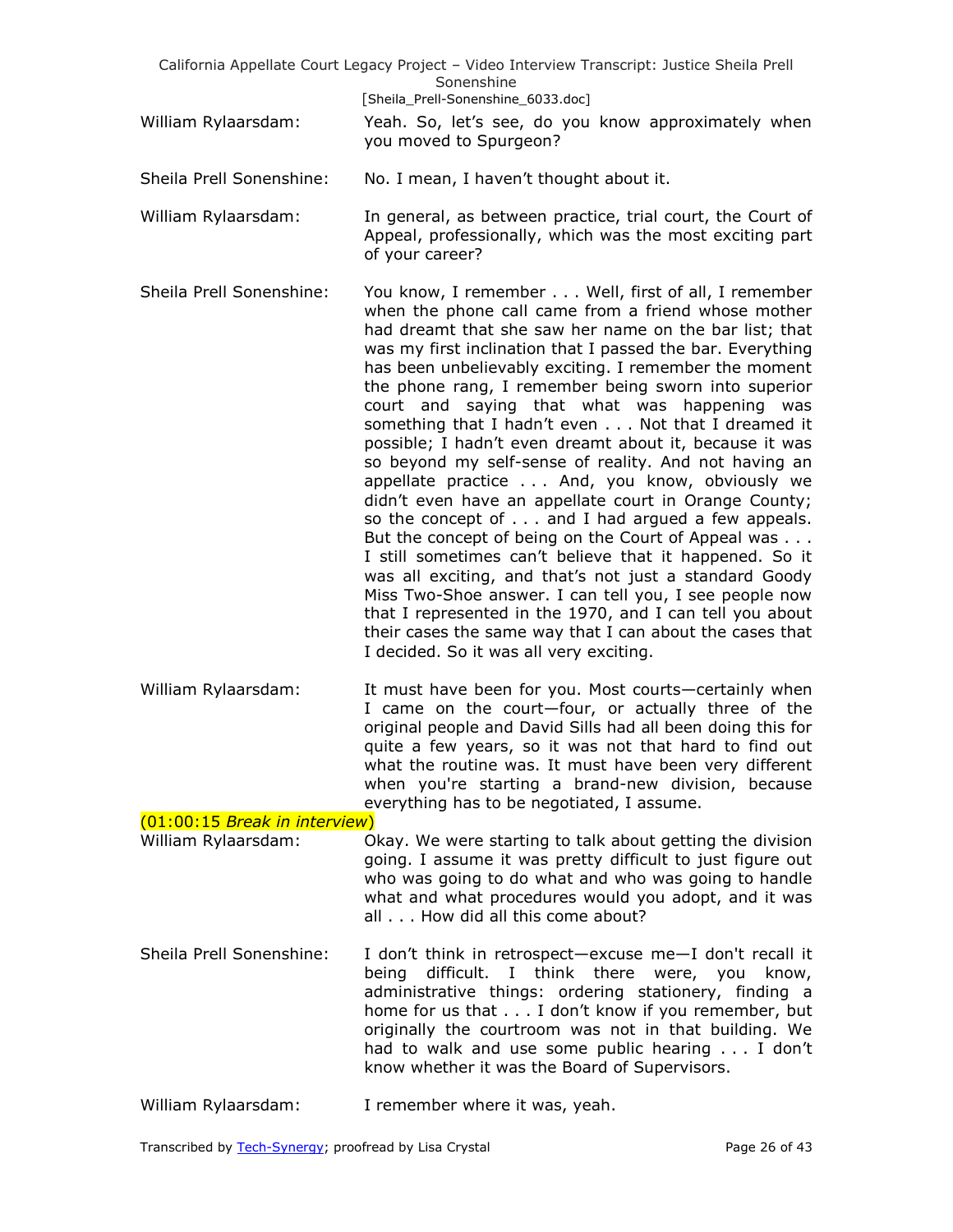- Sheila Prell Sonenshine: But when you look at the number of cases that our court wrote during that time, I think there were a lot of legal questions that were questions of first impression obviously for this division because we were a new division, and so we tackled a lot of procedural type of cases.
- William Rylaarsdam: Well, Jack Trotter did have experience. He sat in the Division Two for not very long, as I recall.

Sheila Prell Sonenshine: Right, right. No, just . . . right, several months.

William Rylaarsdam: But at least he'd had that exposure, so that probably proved helpful.

- Sheila Prell Sonenshine: Well, as you could imagine, between Trotter, Wallin, Sonenshine, and Crosby, there was never a lack of an opinion as to how . . .
- William Rylaarsdam: And they didn't always coincide, I'm sure. *[laughing]*
- Sheila Prell Sonenshine:  $\ldots$  as to how  $\ldots$  no, but we weren't shy. Everybody had their own thoughts. And not just that I look back, but I remember being aware of it at the time. We each represented different specialties: you know, with Trotter civil . . . I mean, PI; Wallin civil; Crosby criminal; and me family law. Plus, we all had a really good, healthy attitude about ourselves. So I was particularly put out when they would try and tell me anything about a family-law case; but I had no problem telling them anything about any of the other fields. And so it was staking out territory.
- William Rylaarsdam: By the time I came aboard in 1995, cases were essentially assigned on a rotation basis, regardless of who had experience in what. Was that always the case?

Sheila Prell Sonenshine: That was always the case.

William Rylaarsdam: That was always done.

- Sheila Prell Sonenshine: Yeah, yeah. That wasn't always the criteria; but in other words, it wasn't always simply by rotation. But it was never according to specialty.
- William Rylaarsdam: Okay, because I think in looking at published cases that in some districts and divisions, it seemed that certain . . . well, Justice King in family law . . .

Sheila Prell Sonenshine: Right.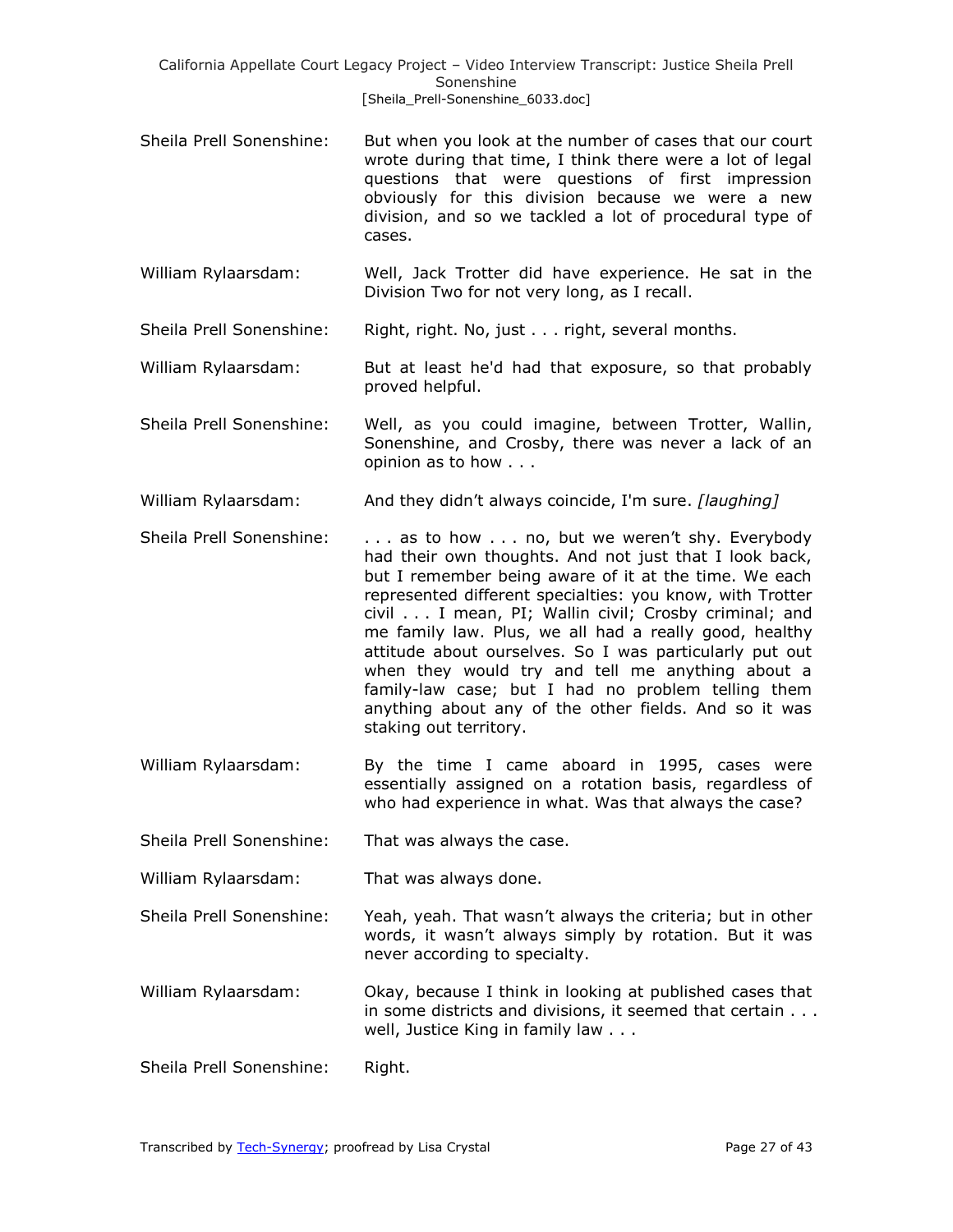| California Appellate Court Legacy Project - Video Interview Transcript: Justice Sheila Prell<br>Sonenshine |                                                                                                                                                                                                                                                                                                                                       |
|------------------------------------------------------------------------------------------------------------|---------------------------------------------------------------------------------------------------------------------------------------------------------------------------------------------------------------------------------------------------------------------------------------------------------------------------------------|
| William Rylaarsdam:                                                                                        | [Sheila_Prell-Sonenshine_6033.doc]<br>Justice I can't think of his name right now, but he<br>does a lot of insurance cases. But your court never<br>operated in that fashion, so-                                                                                                                                                     |
| Sheila Prell Sonenshine:                                                                                   | Yeah.                                                                                                                                                                                                                                                                                                                                 |
| William Rylaarsdam:                                                                                        | How long did it take for the four of you to get organized<br>and really feel that you were working on a normal<br>rhythm?                                                                                                                                                                                                             |
| Sheila Prell Sonenshine:                                                                                   | I kind of think from the beginning. I mean, doing writ<br>conferences, preparing for oral argument, all of us had<br>had-well, with the exception of Wallin-but we'd had<br>experience in running our own law offices, and I think<br>that that went a long way in making us feel comfortable<br>in setting up our own organizations. |
|                                                                                                            | I recall, actually, the most difficult aspect for me was<br>finding the appropriate law clerk because of the $\dots$ or<br>research attorney.                                                                                                                                                                                         |
| William Rylaarsdam:                                                                                        | Staff.                                                                                                                                                                                                                                                                                                                                |
| Sheila Prell Sonenshine:                                                                                   | Yeah, because at the time most courts were still using<br>law clerks or junior lawyers; and I don't remember who<br>came first in what order, but I know that Richard<br>Schwartzberg was there with me somewhere in that<br>beginning stage and that was very comforting, because<br>he had real-world criminal experience.          |
| William Rylaarsdam:                                                                                        | Yeah. But was the decision made by the people in your<br>division to go to full-time staff attorneys, experienced<br>staff attorneys, as distinguished from the traditional law<br>clerk, or is this something that was imposed from<br>above?                                                                                        |
| Sheila Prell Sonenshine:                                                                                   | I think it was just you know, it definitely wasn't<br>imposed from above, because as I recall Justice Bird<br>preferred the rotating in and out.                                                                                                                                                                                      |
| William Rylaarsdam:                                                                                        | Of law clerks.                                                                                                                                                                                                                                                                                                                        |
| Sheila Prell Sonenshine:                                                                                   | Yeah. But I think we were not the first to do it; but we<br>were it still was a little bit unique.                                                                                                                                                                                                                                    |
| (01:04:58)<br>William Rylaarsdam:                                                                          | Right. And of course now all we have is full-time staff,<br>except for our law student externs.                                                                                                                                                                                                                                       |
| Sheila Prell Sonenshine:                                                                                   | Yeah, which is the way it should be.                                                                                                                                                                                                                                                                                                  |
| William Rylaarsdam:                                                                                        | And I think that's pretty much the way throughout the<br>system now, I think. I didn't realize that was a<br>development of the last 30 years or so.                                                                                                                                                                                  |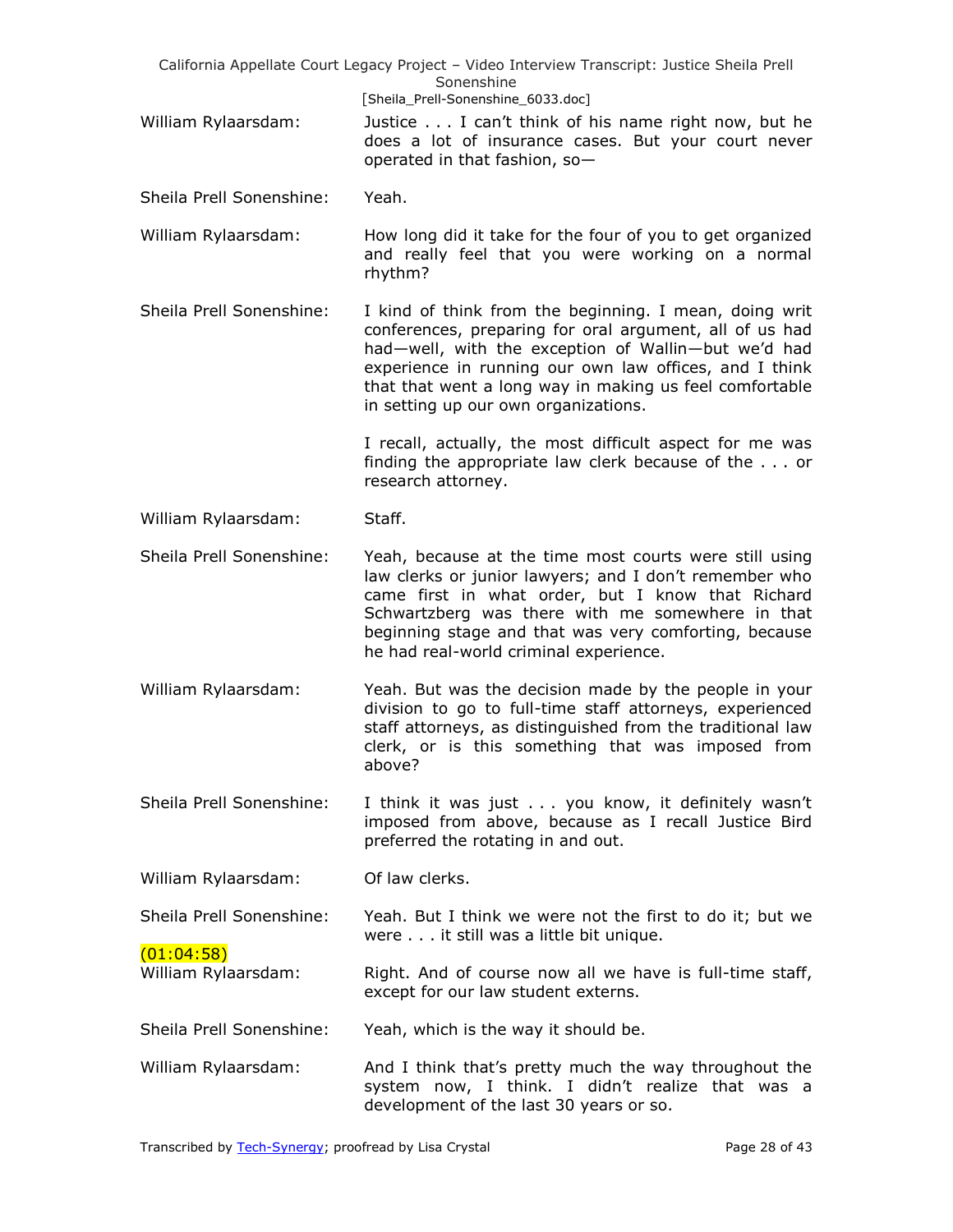- Sheila Prell Sonenshine: Yeah. Well, one thing when we started, we didn't have computers, and I just absolutely . . . Justice Trotter was on the . . . I don't know if he was the chair or just on the committee statewide, with the Wangs? Remember?
- William Rylaarsdam: Yeah. Well, I remember Wang computers. By the time I came in 1995, we already were on Microsoft. But when the Wang computers came in, were they used by the justices or just by staff or—
- Sheila Prell Sonenshine: As I recall, in the beginning it was just the secretaries.
- William Rylaarsdam: Then how would you write your opinions, longhand or typewriter or . . .?
- Sheila Prell Sonenshine: I didn't use the typewriter. I wrote them by longhand, and cut-and-paste has a whole new meaning—had a whole new meaning—for me then. I literally took scissors and cut things up and stapled or, you know, when I used to travel my husband would say, "What are you bringing?" because I'd have the scissors, the Scotch tape, the staple machine, and I would . . . The copy machine was my favorite, because—I'm surprised I didn't bankrupt the court—I would copy so much so that I could cut it up and move it around.
- William Rylaarsdam: Well, you know, I've been intrigued, because since I've been there we have used a computer, and I know that there're so many changes we make as the opinion progresses and I always wonder how people dealt with that when they had to be typed out by a secretary. And I'm sure you couldn't have the secretary retype it over and over and over again. How did that work? I mean, how did you make corrections?
- Sheila Prell Sonenshine: How did it work? *[laughing]* I don't remember.

William Rylaarsdam: Well, maybe it's just a question that we are so careless, because we know we can make these changes continuously that maybe—

Sheila Prell Sonenshine: Well, I also think . . . I mean, I remember back doing marital settlement agreements and pleadings and trial briefs and having to go back to the beginning on something. In a way I think that it's easier to be more careless now, because I've always said on anything I write or remember when I left the court, you start at the beginning; and I don't care if you're fixing the last paragraph, you start at the beginning, because you may have said something and you haven't seen it now in three drafts, you don't even remember what it is, and it doesn't match up to the end.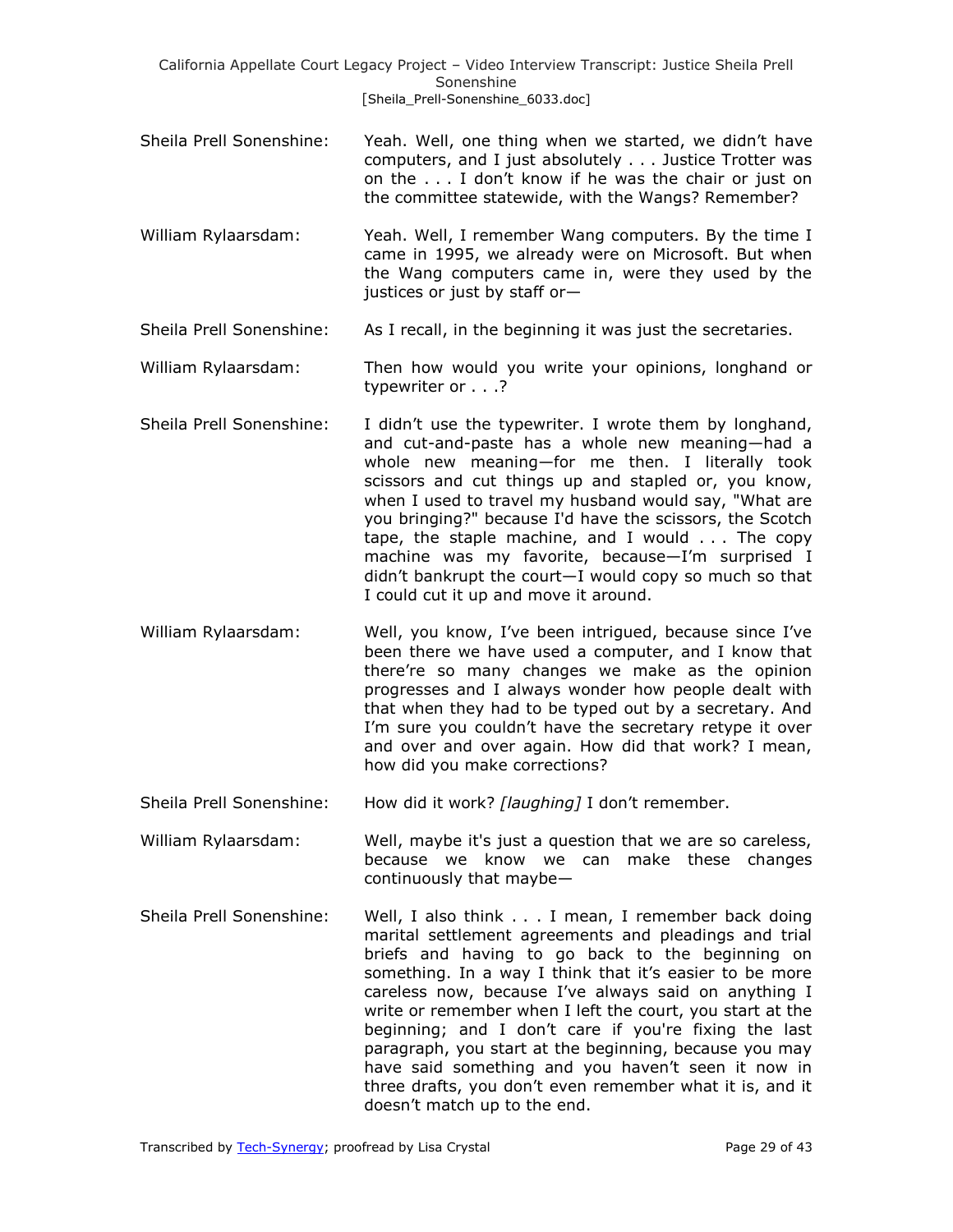|                          | California Appellate Court Legacy Project - Video Interview Transcript: Justice Sheila Prell<br>Sonenshine<br>[Sheila_Prell-Sonenshine_6033.doc]                                                                                                                                                                                                                                                                                                                              |
|--------------------------|-------------------------------------------------------------------------------------------------------------------------------------------------------------------------------------------------------------------------------------------------------------------------------------------------------------------------------------------------------------------------------------------------------------------------------------------------------------------------------|
| William Rylaarsdam:      | But when the secretaries had to type it out, they hardly<br>would have the time to type three, four, or five different<br>drafts. I assume when it went to the secretary, it was<br>already finished.                                                                                                                                                                                                                                                                         |
| Sheila Prell Sonenshine: | It was already more final, yeah. I just remember these<br>ridiculous-looking documents, manuscripts that I'd give<br>her that had a combination of Scotch tape, arrows, go to<br>the back, move this from page 11.                                                                                                                                                                                                                                                            |
| William Rylaarsdam:      | Did all four of you write the opinions in longhand, or did<br>some of your colleagues use a different system?                                                                                                                                                                                                                                                                                                                                                                 |
| Sheila Prell Sonenshine: | As I recall, Tom was the first on the computer. I don't<br>really remember Wallin or Trotter being on the computer.                                                                                                                                                                                                                                                                                                                                                           |
| William Rylaarsdam:      | Did they use typewriters, or did they write longhand, or<br>do you know?                                                                                                                                                                                                                                                                                                                                                                                                      |
| Sheila Prell Sonenshine: | I don't remember. But I know I was awfully impressed<br>with Tom.                                                                                                                                                                                                                                                                                                                                                                                                             |
| William Rylaarsdam:      | Uh-huh. Now, you had as far as legal research is<br>concerned, that's very different today, of course, too.<br>We find almost everything on Westlaw or Lexis.                                                                                                                                                                                                                                                                                                                 |
| Sheila Prell Sonenshine: | Right, right.                                                                                                                                                                                                                                                                                                                                                                                                                                                                 |
| William Rylaarsdam:      | When did that become available to you, do you recall, or<br>was it there when you started?                                                                                                                                                                                                                                                                                                                                                                                    |
| Sheila Prell Sonenshine: | No. You know, I don't know, because I never I've<br>become much more computer-oriented now since I've<br>left the court than I was when I was there. I didn't do e-<br>mail at all; now I can't live without it. I have it on my<br>new Blackjack, and I don't go anyplace without it. I used<br>it much more as a word-processing tool than anything<br>else at the time. And it's like I had enough to do not to<br>worry about how they were typing their opinions or not. |
| William Rylaarsdam:      | Did you from the start use the system that $\ldots$ the only<br>system I have seen used there in terms of getting<br>summaries out to the colleagues before oral argument<br>and then have a final opinion after that?                                                                                                                                                                                                                                                        |
| Sheila Prell Sonenshine: | Right. That, I don't remember ever changing.                                                                                                                                                                                                                                                                                                                                                                                                                                  |
| William Rylaarsdam:      | Now, were those summaries typed, or were they-                                                                                                                                                                                                                                                                                                                                                                                                                                |
| Sheila Prell Sonenshine: | Oh, no, they were typed.                                                                                                                                                                                                                                                                                                                                                                                                                                                      |
|                          |                                                                                                                                                                                                                                                                                                                                                                                                                                                                               |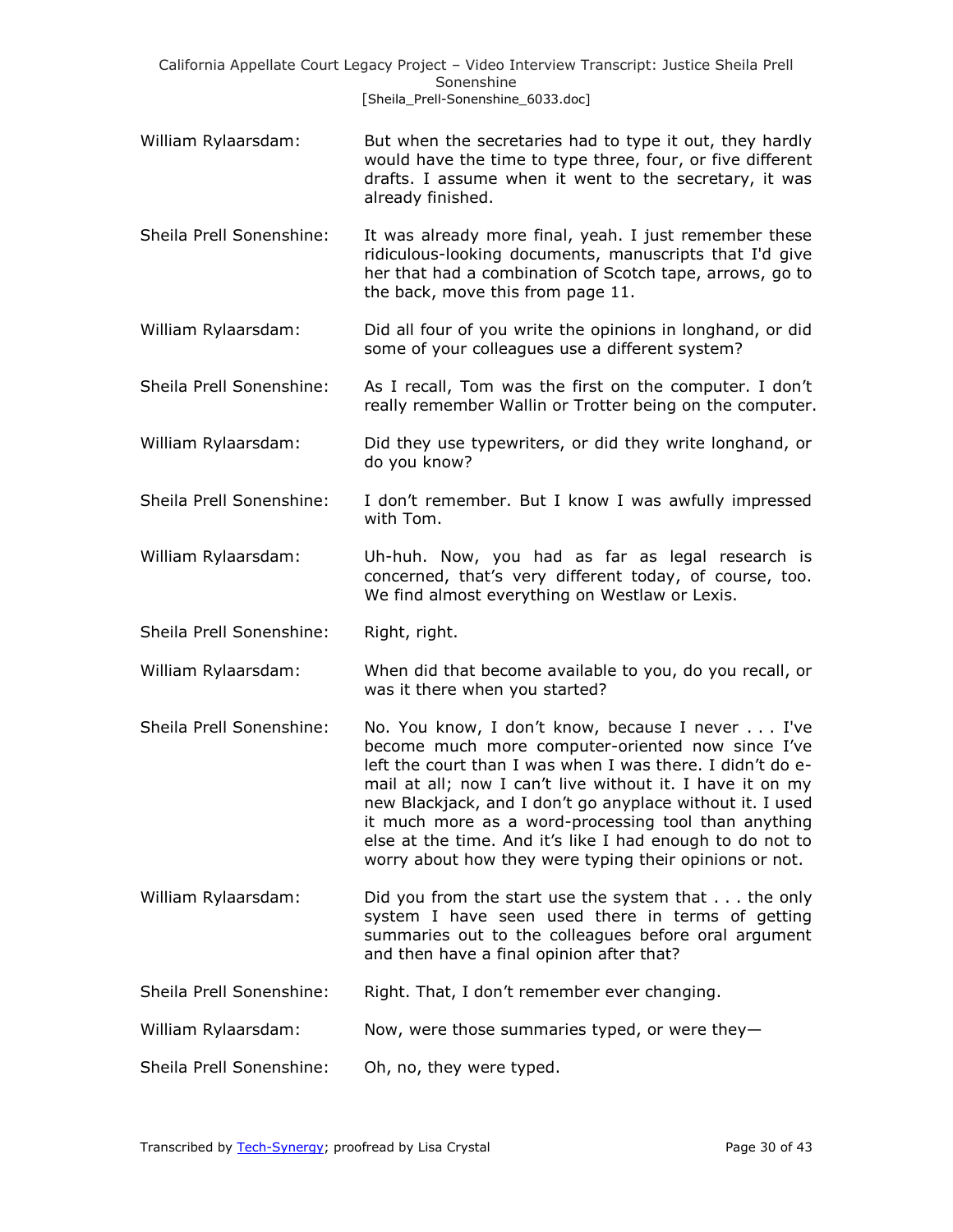|                                        | California Appellate Court Legacy Project - Video Interview Transcript: Justice Sheila Prell<br>Sonenshine                                                                                                                                                                                                                                                           |
|----------------------------------------|----------------------------------------------------------------------------------------------------------------------------------------------------------------------------------------------------------------------------------------------------------------------------------------------------------------------------------------------------------------------|
| William Rylaarsdam:                    | [Sheila_Prell-Sonenshine_6033.doc]<br>They were typed out. Now, we have, but they no longer<br>call them secretaries. I think instead of a raise, they<br>gave them a different title.                                                                                                                                                                               |
| Sheila Prell Sonenshine:<br>(01:09:55) | Judicial assistants?                                                                                                                                                                                                                                                                                                                                                 |
| William Rylaarsdam:                    | Judicial assistants. But we have and each chamber<br>has just one judicial assistant, and there's four of us<br>there, three attorneys and I. I can't imagine when the<br>secretaries had to type everything that one secretary<br>could serve that many people.                                                                                                     |
| Sheila Prell Sonenshine:               | They did, uh-huh.                                                                                                                                                                                                                                                                                                                                                    |
| William Rylaarsdam:                    | Did you have a higher proportion of secretaries?                                                                                                                                                                                                                                                                                                                     |
| Sheila Prell Sonenshine:               | No, and I think that the number, the quantity of briefs-<br>I mean, the quantity of opinions-has increased.                                                                                                                                                                                                                                                          |
| William Rylaarsdam:                    | Has increased?                                                                                                                                                                                                                                                                                                                                                       |
| Sheila Prell Sonenshine:               | I mean, has decreased.                                                                                                                                                                                                                                                                                                                                               |
| William Rylaarsdam:                    | The number of opinions per justice, yeah.                                                                                                                                                                                                                                                                                                                            |
| Sheila Prell Sonenshine:               | Per justice. I think it's down; that's what somebody told<br>me.                                                                                                                                                                                                                                                                                                     |
| William Rylaarsdam:                    | Well, it's definitely down for us this year, because we're<br>so caught up. We're getting everything out as soon as<br>it's ready.                                                                                                                                                                                                                                   |
| Sheila Prell Sonenshine:               | Right. So there were $\ldots$ I mean, the gross number may<br>be larger; but that doesn't that's not reflective of<br>how many each secretary or judicial assistant is actually<br>typing.                                                                                                                                                                           |
|                                        | On the other hand, I think probably the state of the<br>document by the time it gets to the judicial assistant is<br>probably in better condition than it was, because they're<br>not getting it handwritten and-                                                                                                                                                    |
| William Rylaarsdam:                    | Do you think using the computers has made us more<br>verbose than when you had to write it out in longhand?                                                                                                                                                                                                                                                          |
| Sheila Prell Sonenshine:               | I don't know. I kind of was looking when I was looking<br>over my opinions from '83 to '99, and I don't see that<br>they got particularly longer, shorter, or anything else.<br>I've always tried to be concise, and I don't think that<br>changed much. Actually, I think the computer makes it<br>easier; personally, I think it makes it easier to be<br>shorter. |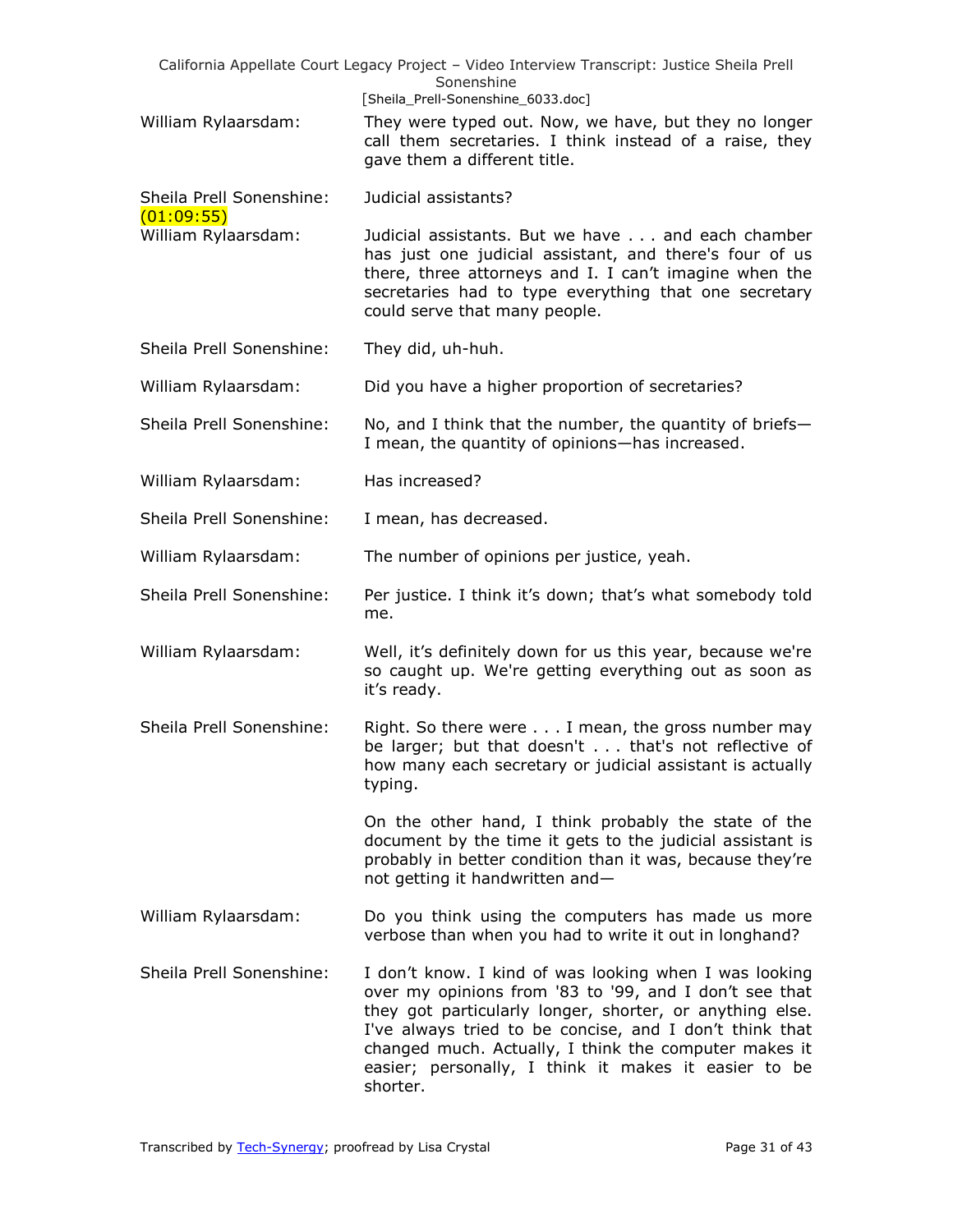|                          | California Appellate Court Legacy Project - Video Interview Transcript: Justice Sheila Prell<br>Sonenshine                                                                                                                                                                                                                                                                                                   |
|--------------------------|--------------------------------------------------------------------------------------------------------------------------------------------------------------------------------------------------------------------------------------------------------------------------------------------------------------------------------------------------------------------------------------------------------------|
|                          | [Sheila_Prell-Sonenshine_6033.doc]                                                                                                                                                                                                                                                                                                                                                                           |
| William Rylaarsdam:      | Well, that's interesting.                                                                                                                                                                                                                                                                                                                                                                                    |
| Sheila Prell Sonenshine: | Because for me it's much easier to see things and line<br>them up and see where I've said the same thing a<br>different way two paragraphs before.                                                                                                                                                                                                                                                           |
| William Rylaarsdam:      | And get it out, yeah.                                                                                                                                                                                                                                                                                                                                                                                        |
| Sheila Prell Sonenshine: | Yeah, so-                                                                                                                                                                                                                                                                                                                                                                                                    |
| William Rylaarsdam:      | Okay. Do you recall any particularly interesting cases,<br>cases that stand out in your mind that you worked on?<br>I'm sure there are some cases of the many hundreds<br>that you wrote, thousands, maybe.                                                                                                                                                                                                  |
| Sheila Prell Sonenshine: | Thousands.                                                                                                                                                                                                                                                                                                                                                                                                   |
| William Rylaarsdam:      | I notice you had almost 300 published opinions, which is<br>quite an average. You were there for 18 years, right?                                                                                                                                                                                                                                                                                            |
| Sheila Prell Sonenshine: | Sixteen and a half on the Court of Appeal.                                                                                                                                                                                                                                                                                                                                                                   |
| William Rylaarsdam:      | Sixteen and a half.                                                                                                                                                                                                                                                                                                                                                                                          |
| Sheila Prell Sonenshine: | Yeah.                                                                                                                                                                                                                                                                                                                                                                                                        |
| William Rylaarsdam:      | So that's almost 50. Let's see. My math isn't very good.<br>[laughing]                                                                                                                                                                                                                                                                                                                                       |
| Sheila Prell Sonenshine: | I don't know, I started doing that plus                                                                                                                                                                                                                                                                                                                                                                      |
| William Rylaarsdam:      | But, anyway, it seemed like you had a lot.                                                                                                                                                                                                                                                                                                                                                                   |
| Sheila Prell Sonenshine: | plus concurrences, plus dissents, you know.                                                                                                                                                                                                                                                                                                                                                                  |
| William Rylaarsdam:      | Yeah.                                                                                                                                                                                                                                                                                                                                                                                                        |
| Sheila Prell Sonenshine: | Well, on many different I mean, I can answer the<br>question on many different levels in terms of historic<br>significance or statewide significance; others just<br>because they were fun, intellectually satisfying; some I<br>still feel I don't know, I still don't know the answer. So<br>probably my landmark case or that which defines me the<br>most for many reasons is Koire versus the car wash. |
| William Rylaarsdam:      | Tell us a little about that.                                                                                                                                                                                                                                                                                                                                                                                 |
| Sheila Prell Sonenshine: | Tell a little about that, okay. Well, the case is so<br>wonderful on so many different levels, and I'll just<br>interrupt myself to say that several years after I had<br>decided the case or actually wrote the dissent I was<br>lecturing and this case came up, and an attorney in the<br>audience raised his hand and said, "You keep calling that                                                       |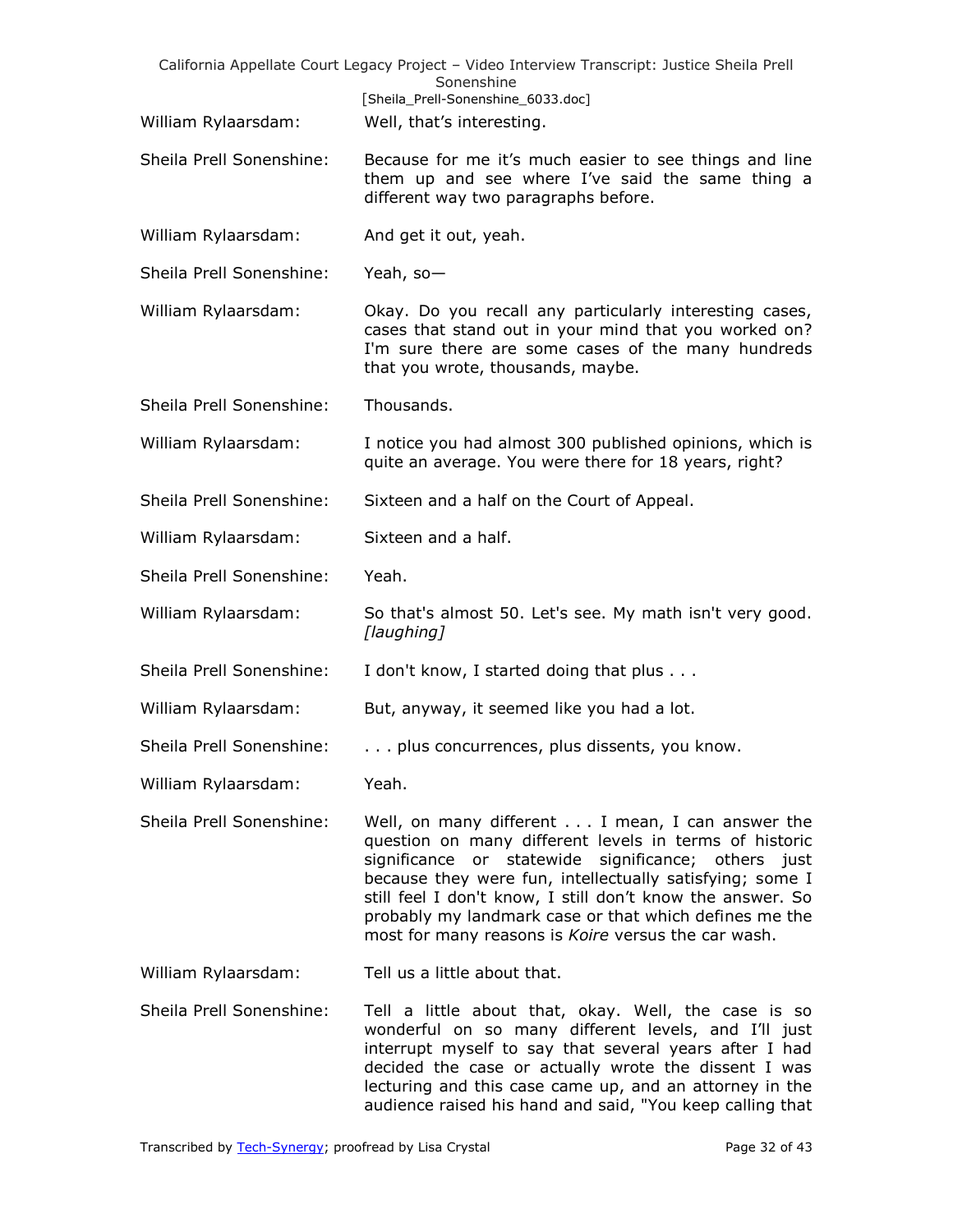> your case. It was my case.‖ *[laughing]* He was the plaintiff's attorney on it.

> But this was a situation where Mr. Koire had gone to a car wash and heard the lady in front being told in line that it was free that day. So when he came up he just got his money out to pay for his gas, and they said, "Oh, no, it's Ladies' Day; so it's free to the ladies, but not to you." So then that Saturday night he went to a bar, and he saw the women in front of him going in so he just walked in, and the bouncer came up and said, "No, it's Ladies' Night, but you have to pay." So he went to an attorney, and he filed two actions under the Unruh Act, which says very simply that no business establishment may discriminate in the offering of its services based on gender. Okay.

> So they filed it, and Justice Wallin, who was then Judge Wallin, was the trial judge, and he said, no, this doesn't fit within the parameters of Unruh, because the men can go on a different day, and women on a different day have to pay. And women have to pay on a different night, so it's not discriminatory. And besides that, it's really good for business, because more women come to get their car washed, and more bars do better businesses on Saturday night because more women come and so do men; so it doesn't violate the Unruh Act.

 $(01:15:05)$ 

So he brought it up to our court, and by now it's Wallin, Sills, Crosby, and myself; so we knock out . . .

# William Rylaarsdam: Wallin.

Sheila Prell Sonenshine: . . . Wallin. And blind rotation or not, I'm assigned the case. So I write like a two-sentence opinion: "This violates the Unruh Act, because it was discriminating on the basis of gender in the offering of its services." And I wound up as the dissent. And I don't remember if Crosby or Trotter wrote it, I think probably Crosby. And it went to the California Supreme Court—which was a feat unto itself, because they could have just depublished it or something—and reversed it, quoted—

William Rylaarsdam: From your dissent.

Sheila Prell Sonenshine: Quoted from my dissent. And the significance of the case, I mean, beyond the fact that Wallin was the trial judge, beyond the fact that it was our first Unruh Act case that we decided, I'm still shocked at a number of things. I'm still shocked, and no less so when I went back and read it in preparation for talking to you today, the unbelievable logic of both the trial court and my brethren when the case was written. If you would have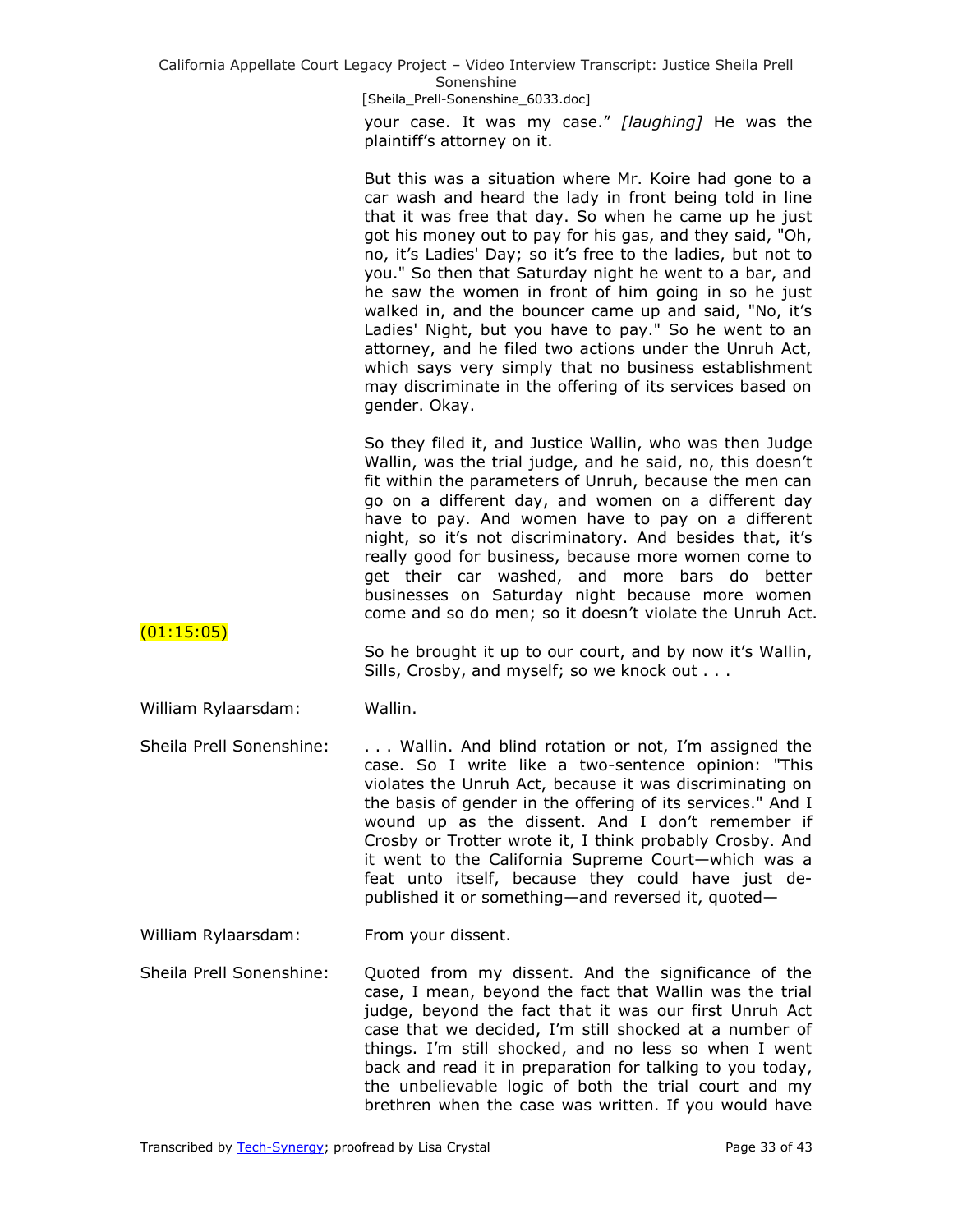California Appellate Court Legacy Project – Video Interview Transcript: Justice Sheila Prell Sonenshine [Sheila\_Prell-Sonenshine\_6033.doc] used any other example, including one's eye color or race or religious preference . . . William Rylaarsdam: They wouldn't have had a question about it. Sheila Prell Sonenshine: . . . it wouldn't have been an issue. And for grown people, let alone judges, to write it's okay because it's good for business and that, I mean, it still is shocking to me. The other thing that struck me at the time was the criticism and commentary that this engendered throughout the state. William Rylaarsdam: The criticism of the Supreme Court decision or-Sheila Prell Sonenshine: Supreme Court, the criticism that the Supreme Court was wasting its time hearing this kind of nonsense when there were murderers and robbers out there. And I don't know if you paid any attention to the NBC News commentator who was in trouble because he made a racious (sic) comment? William Rylaarsdam: Yeah, I heard something about it. Sheila Prell Sonenshine: Yeah. And I heard some discussion of it this morning, and one of the people said, "Wait a second. This was not only racial; this was a gender issue as well." But— William Rylaarsdam: Something about a women's basketball team, yeah. Sheila Prell Sonenshine: Yeah. I don't even know what it was. William Rylaarsdam: Yeah. Sheila Prell Sonenshine: But no one, not . . . you look on any news commentary, this is the first I heard anybody raise the fact that it was a gender issue; everybody's all upset, you know. The NAACP, da-da-da, they're all marching, as well they should; but we should also react on the gender issue. And so it is not a waste of time. I mean, the Unruh Act is there for very good and specific purposes. And I think it was great that the Supreme Court took the case and it was a unanimous opinion, which was unbelievable. I think Richardson was on the Court. Kaus, I think maybe Kaus and one other person may have written a concurrence that said something like, "I suppose we won't be able to give out flowers at Mother's Day anymore." It was like, "Okay, we have to go along with this; but this is really dumb." So that was . . . I'll always be proud of that. I'll be proud of . . . I mean, it took me a lot of time to think about the dissent. The dissent was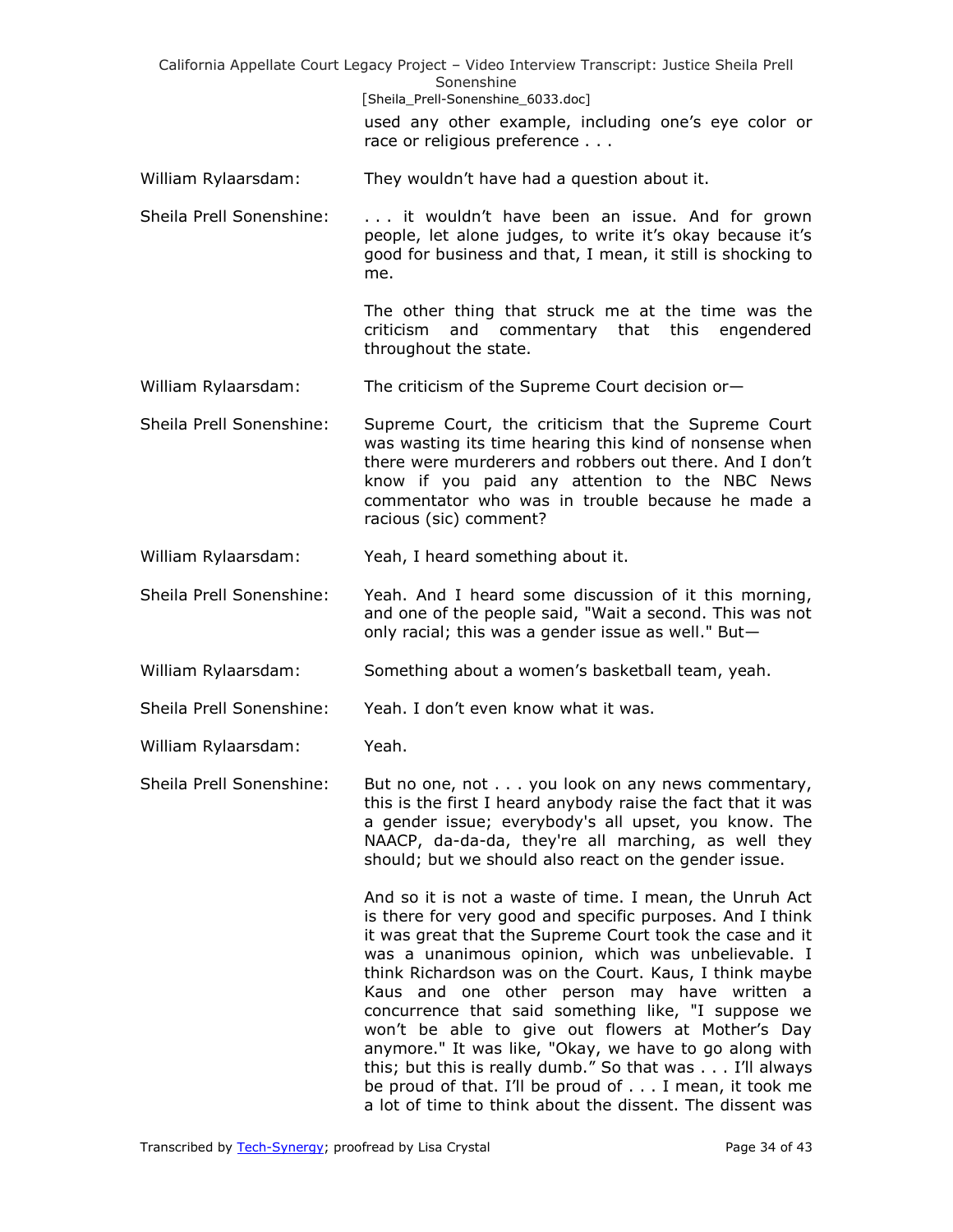> then quoted in the majority opinion, as, by the way, is *People v. Bravo*, which was at that same period of time in the  $80s$  and—

- William Rylaarsdam: What was that case about?
- Sheila Prell Sonenshine: That, I wrote the dissent in that also, and that was Crosby and one of the others. That was whether when one gives up one's right to search and seizure, whether one gives up one's right to have it be a reasonable search and seizure. And again, it's like my father used to say, "If you have to ask the question, you already know the answer." I mean, excuse me? So if I'm not mistaken my dissent wound up almost the entire majority Supreme Court opinion, and that was instructive on a lot of different levels.
- First of all, it was criminal law, which was everything in the field with which I was the least familiar, aside from my 187 experience. And also when I look back at my opinions, I was very conscious of it when I was writing my opinions. When I look back now, I'm impressed with how well I was able to carry off my intent—which was what's the question, what are the factors, what's the answer—and not get all involved in philosophical debate.
- William Rylaarsdam: Was that your general philosophy in opinion writing, or are you referring specifically to this?
- Sheila Prell Sonenshine: One hundred percent. One hundred percent. You know, people . . . And I know they say the same to you. "It must be so hard to be a judge and know all those answers." And I go, "I never had trouble with the answers; I only had trouble with the questions." *[laughing]*
- William Rylaarsdam: Yeah. *[laughing]* But did you have a particular philosophy, overriding philosophy, in terms of how to go about deciding cases or how to write?

Sheila Prell Sonenshine: Yes. Yes.

(01:19:52)

William Rylaarsdam: What's that?

Sheila Prell Sonenshine: Find the question, and then find every single bit of precedent to determine what the answer is. But so often, in so many cases, the question was different than that which was actually presented.

> Another case that was one of my favorites is *ADV* . . . I don't remember, I'll tell you; oh, *ADV v. Wikman*. And that was a 1986 case, and in that case the plaintiff had leased property upon which he had a used-car lot, and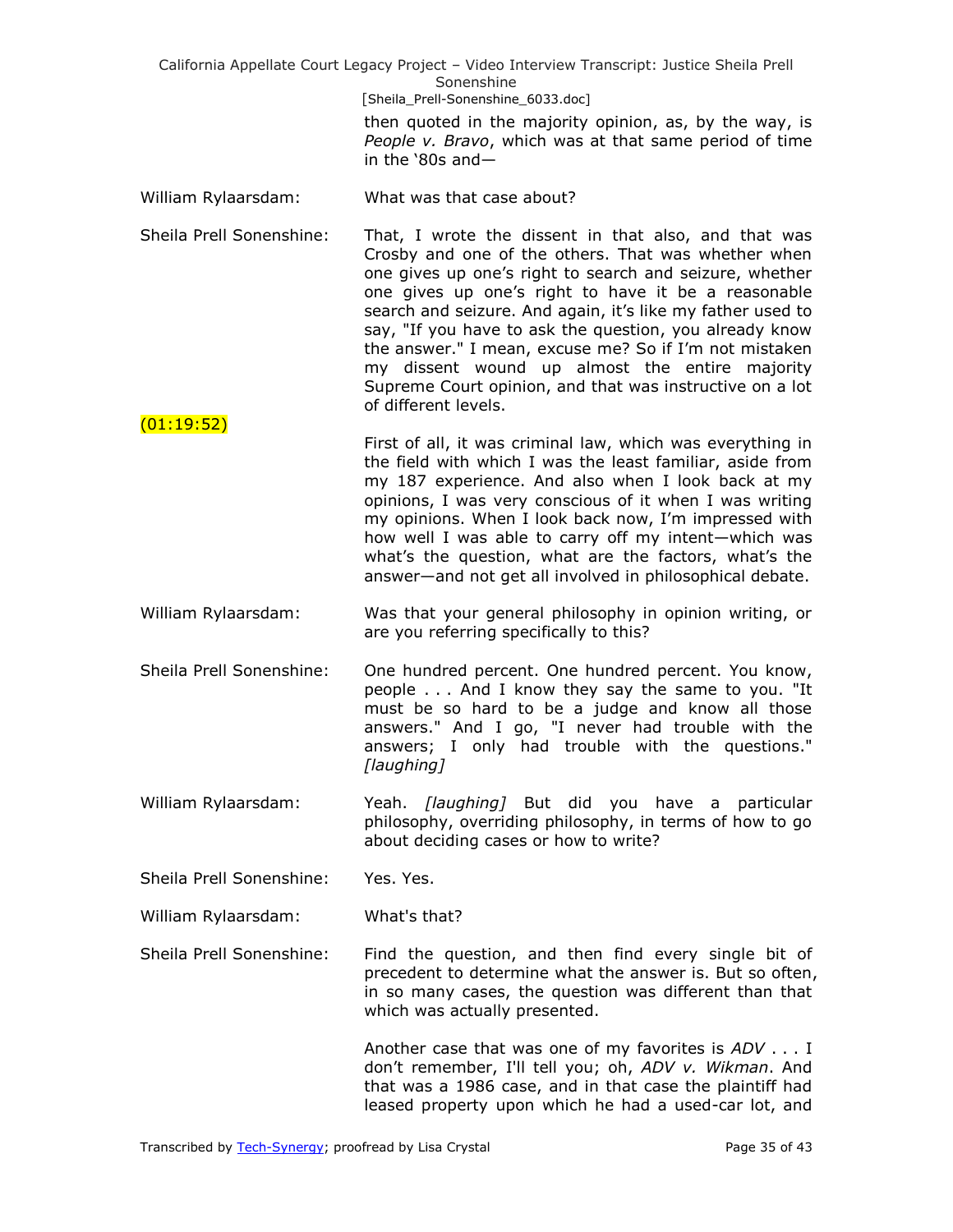[Sheila\_Prell-Sonenshine\_6033.doc]

the lease specified options; but the lease did not specify how the options were to be renewed. So came the time for the end of the lease, and the lessee stayed on, sent in the money. The lessor sent it back saying, "Sorry, you didn't tell us before the lease ended whether you were to exercise; and we don't want you, so we're not taking your money." And the trial court found that there was substantial evidence in the actions prior to the termination of the lease that the lessee had intended to stay on, and those prior actions included paving the parking lot and advertising in the newspaper.

Well, I remember having a discussion with my colleagues that that probably was the right answer, but not for the reason stated, because it wasn't a substantial-evidence question; it was a question as a matter of law when you don't . . . When the lease doesn't specify how it's to be exercised, then how is it to be exercised? That's the question, not substantial evidence; and even if it were substantial evidence, there isn't . . . that wouldn't qualify as substantial evidence, because he had to pave the parking lot whether he stayed on or not, and if he wanted to stay in business he had to advertise. And what does that have to do with the landlord?

So I couldn't believe—I felt like a detective—that in all the history of jurisprudence in California, this question had never come up before. And I finally found a treatise, real-property treatise that in 1906 in Colorado, da-da-da. I found one sentence in a California Supreme Court case from the late 1800s which answered the question and, you know, it's pretty simple: If the lessor wants to know the lessor should ask; and if the lessor doesn't ask and the lessee stays on, that's it.

William Rylaarsdam: That's how it decided.

Sheila Prell Sonenshine: Yeah.

William Rylaarsdam: Do you have any general comments about the relationships between the justices on your division?

Sheila Prell Sonenshine: No. *[laughing]*

William Rylaarsdam: No. Okay, let's go on to the next question. Let's talk a little bit about your life outside the law. I know you've been very involved in community organizations, and you've received many, many honors for your involvement. What have been some of your favorite—

Sheila Prell Sonenshine: Awards? *[laughing]*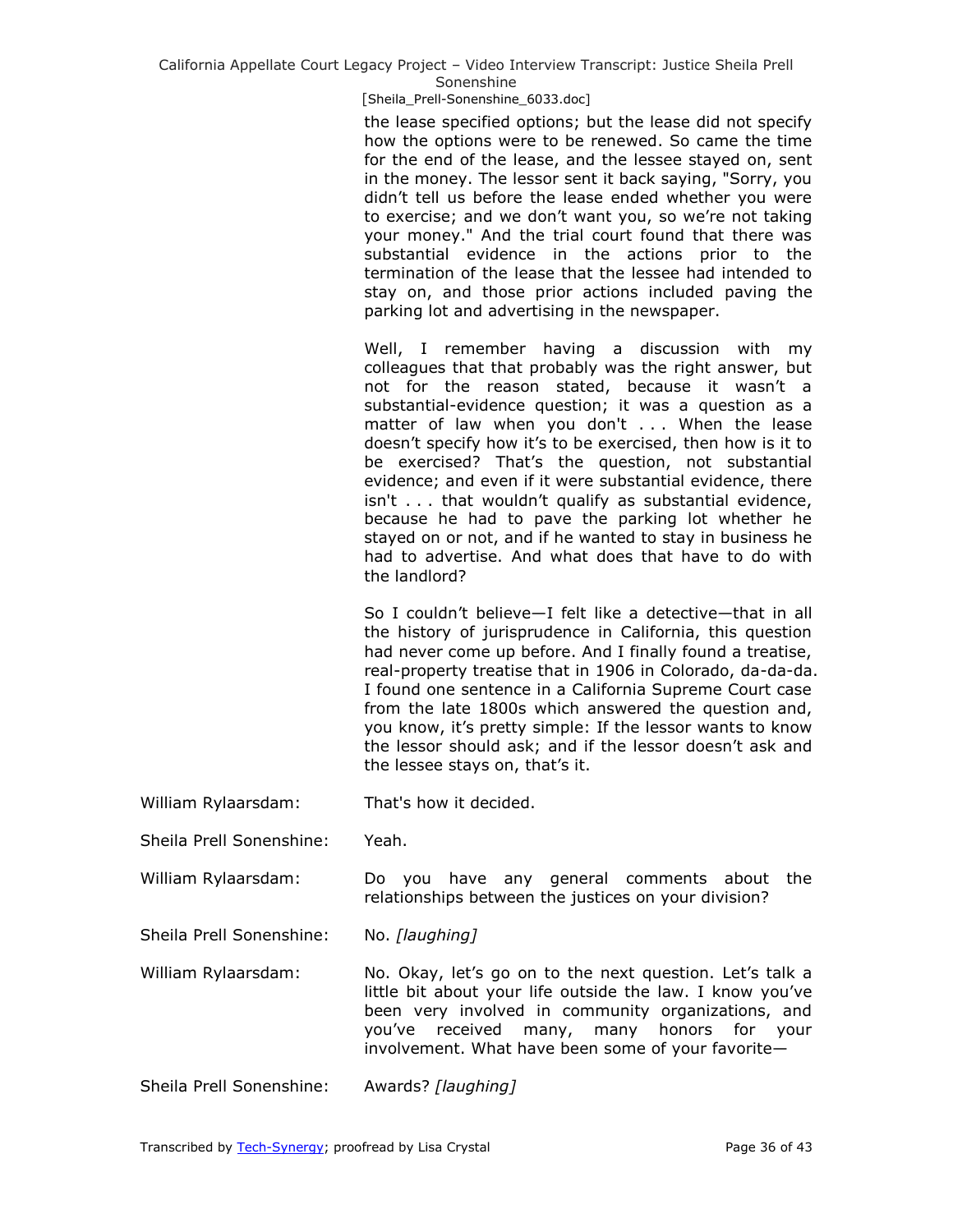- William Rylaarsdam: Well, we'll get to awards a little later; but the community activities that you've engaged in, what are you most involved in, which have you been most involved in?
- Sheila Prell Sonenshine: Well, they kind of break down into Human Options, which is a domestic-violence shelter. It started, coincidentally, the first year that I went on the bench in 1981, and because of the issue when I was working at Neighborhood Legal Services and the lack of representation for women; the lack of credibility that women had, whether it was in the courthouse or the police department; the lack of resources. It was very . . . I've always been very proud of my association there.  $(01:25:18)$
- And going forward quickly, our second son is now on the executive committee of Human Options, on the board, and he and his wife were chairing the big gala; and so he's . . . they're taking it to the next generation.

But in 1981 when Human Options was first started and really ran as an apartment building in Laguna, I used to go there at night when I'd leave the court and just talk to the women and just give them some credibility within their own selves.

William Rylaarsdam: Were these abused . . . are these abused women?

Sheila Prell Sonenshine: Yeah. And of course, what I found, it's a topic that I've become fairly conversant with over the years; I had women neighbors that were there. I mean, it cuts across all economic and social lines, ages; so that's been a very worthwhile and meaningful relationship for me.

> A lot of our activities with which I'm still involved in our temple, anything to do with women, the law . . .

William Rylaarsdam: And you're very . . . your religion is important to you too.

- Sheila Prell Sonenshine: . . . . and our religion.
- William Rylaarsdam: Yeah. So you retired in 1999 and took quite a different course, didn't you?
- Sheila Prell Sonenshine: Yes. *[laughing]*
- William Rylaarsdam: Most of us either sit on assignment or go into arbitrations or sit on our duff and read books. Tell us a little about what you did after you retired.
- Sheila Prell Sonenshine: Well, I left the court because of this opportunity. I think maybe I'd still be on the court if this opportunity hadn't come along; but I started an investment bank, and our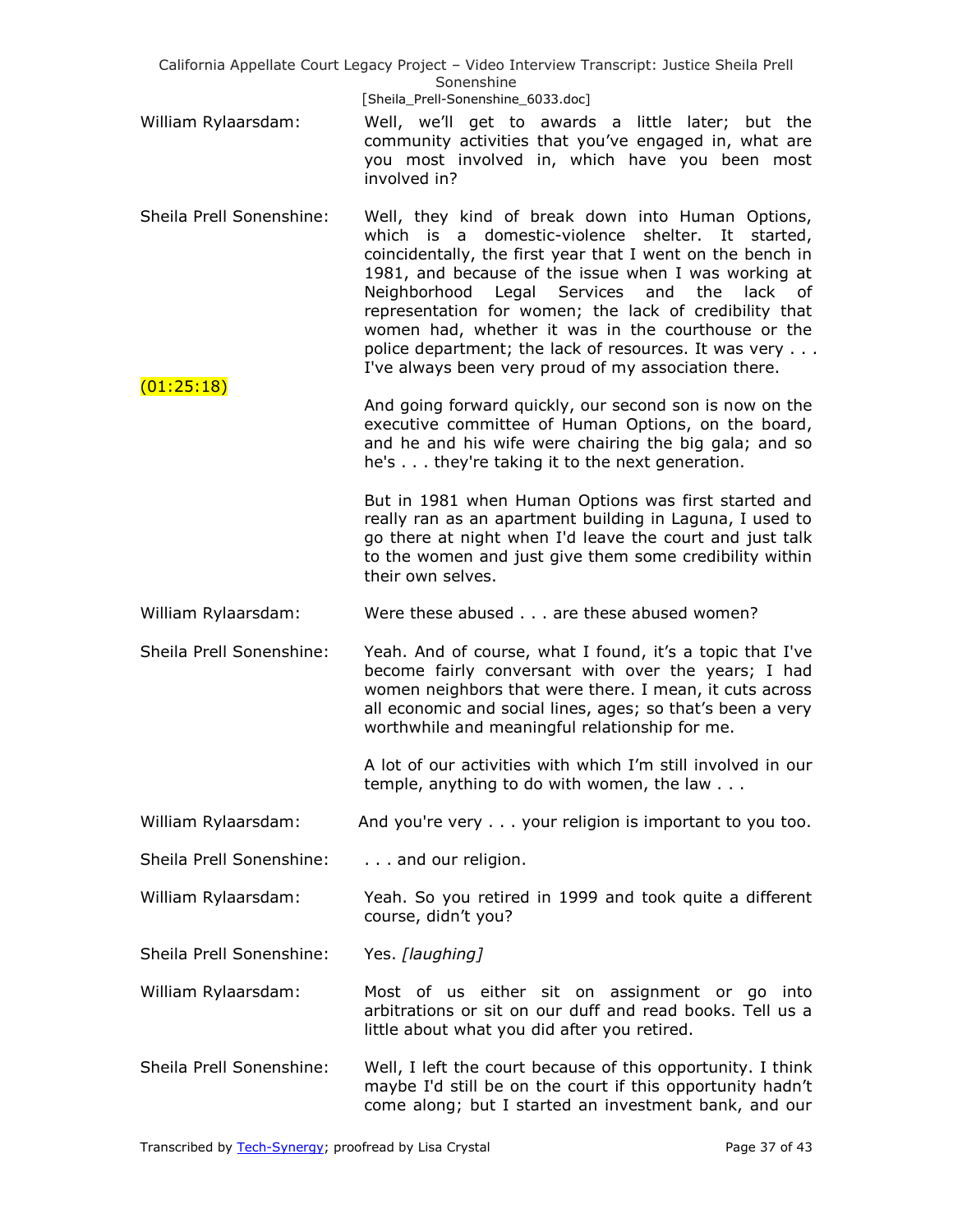> company focused on representing companies that were too big for business brokers and too small for Wall Street on a national basis. And we started in '99; we sold it to H&R Block in 2001. And then I left there, retired there, at the end of 2004.

- William Rylaarsdam: Well, that's a totally different thing for you to get into. Was that a good experience to get totally outside of any aspect of the law?
- Sheila Prell Sonenshine: Well, you know, I jokingly say that no one should do anything for more than 10 years at a time except be married. I think it's very healthy to change directions, to enlarge your mind or use your brain in different ways. I still sometimes wake up and, you know, can't believe . . . just like I can't believe that I was on the Court of Appeal for 16 and a half years, I can't believe what we accomplished in the 4 or 5—
- William Rylaarsdam: Five years, yeah.

Sheila Prell Sonenshine: Yeah, it's just . . . and when we first started, I had a partner who was very conversant in this field, had done something similar before, was just turning 70, had at that point started and sold six businesses. I was his first partner ever, and I said . . . you know, I asked him two questions. One, why would you want me as a partner—I mean, this is not exactly in my background—and two, what is it that you see me doing? And so as far as what I was going to be doing, he said, "Well, you're going to get us established, get us our SEC license and then set us up in Europe." And one of my legal friends, law friends, said, "What are you going to be doing, Sheila?" and I told her, she was, "Oh, I understand that; but exactly what is it you're going to be doing?" *[laughing]* And I said, "I don't know, but I'll figure it out." And I did.

- William Rylaarsdam: Well, obviously you did figure it out. But what have you been doing since you sold the business?
- Sheila Prell Sonenshine: I have been investing in privately held companies, mostly women-owned, sitting on the board, boards of them.
- William Rylaarsdam: And you're still very involved in a variety of charitable groups, aside from the one—

Sheila Prell Sonenshine: Right, including the Bar Foundation.

William Rylaarsdam: Yeah. And aside from the group that you talked about a minute ago, the Orange County Bar Foundation. And I know you . . . there's a long list of rewards and recognition that you've received both within the legal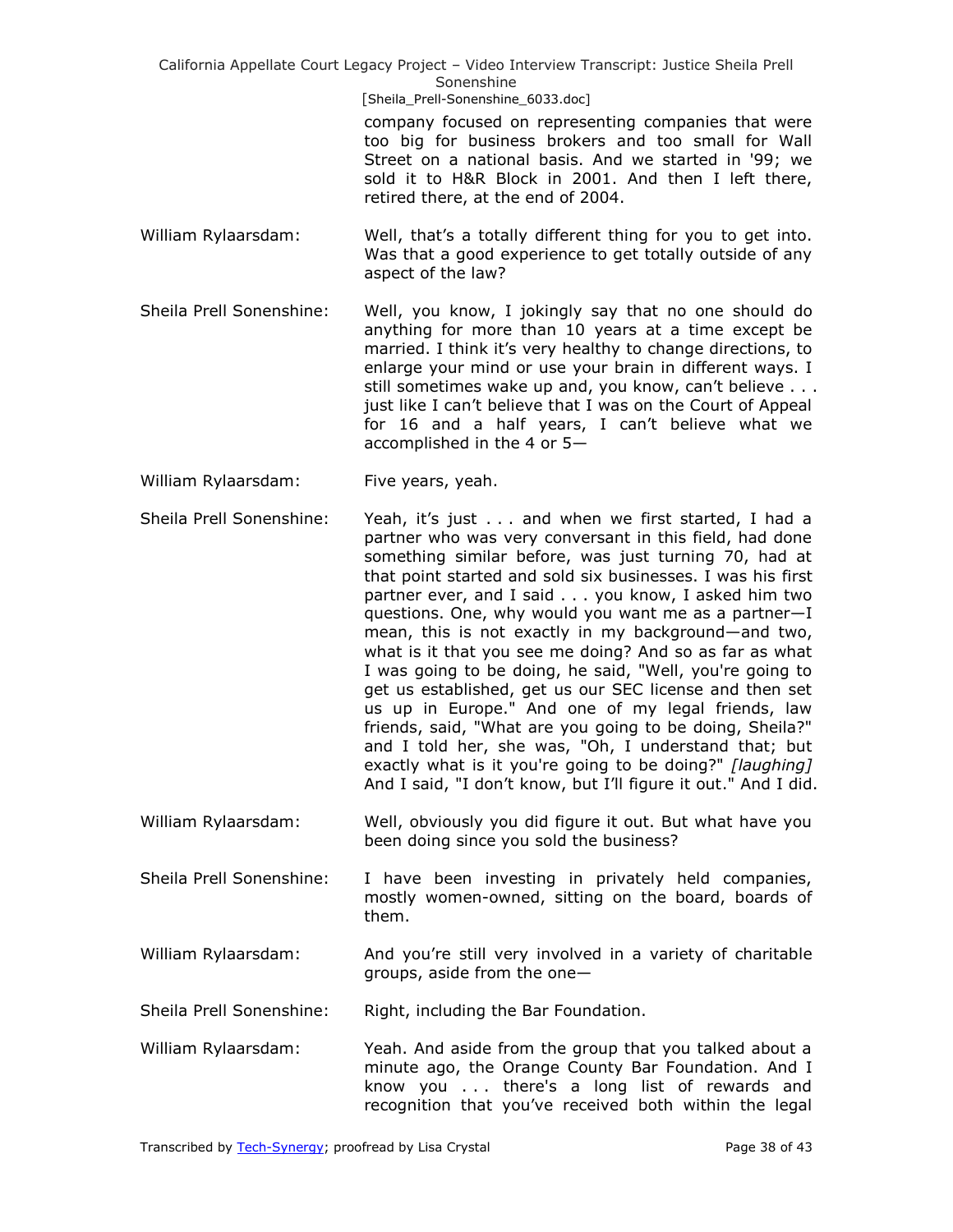[Sheila\_Prell-Sonenshine\_6033.doc]

profession and for your other charitable work. Without undue modesty, why don't you tell us about a few of those?

| (01:29:48)               | ぃぃつこ                                                                                                                                                                                                                                                                                                                                                                                                                                                                                                                                     |
|--------------------------|------------------------------------------------------------------------------------------------------------------------------------------------------------------------------------------------------------------------------------------------------------------------------------------------------------------------------------------------------------------------------------------------------------------------------------------------------------------------------------------------------------------------------------------|
| Sheila Prell Sonenshine: | Well, I think several come to mind that are particularly<br>meaningful for different reasons. One was the West<br>Award from the Orange County Bar Association, one of<br>the first women And considering what life was like in<br>1970 for women lawyers and for new lawyers without<br>being part of a firm or anything, I mean, to be<br>recognized by your peers has got to be the best thing<br>that could happen to anyone. And particularly when you<br>love the people who are honoring you, that makes it<br>even more special. |
|                          | And then when I left the bench a few years afterwards, I<br>received the first Justice Kaufman Anti-Defamation<br>League award. And I'd already been off the bench a<br>couple of years, and they had a sellout crowd of lawyers<br>and judges recognizing me. That was very special,<br>because I loved Justice Kaufman. I very much believe in<br>the cause of ADL. And then again, it's one thing for<br>lawyers to say nice things where you're on the bench;<br>but when they say nice things and pay money                         |
| William Rylaarsdam:      | Yeah, when they don't have to do it anymore. [laughing]                                                                                                                                                                                                                                                                                                                                                                                                                                                                                  |
| Sheila Prell Sonenshine: | when you're off the bench, you know, that was very<br>special.                                                                                                                                                                                                                                                                                                                                                                                                                                                                           |
|                          | And I also received the DOVE Award from Human<br>Options, which is their big-deal award every year. And<br>because that cause is so dear to me, that was very<br>special.                                                                                                                                                                                                                                                                                                                                                                |
|                          | But I don't do anything I mean, I don't put myself in<br>a position to get an honor unless I think I mean,<br>unless I know that I really believe in the organization<br>and the cause.                                                                                                                                                                                                                                                                                                                                                  |
| William Rylaarsdam:      | Can we stop a minute? And then we'll talk a little more<br>about your family. I'm at the age where I have to write<br>down everything.                                                                                                                                                                                                                                                                                                                                                                                                   |
| Sheila Prell Sonenshine: | Yeah.                                                                                                                                                                                                                                                                                                                                                                                                                                                                                                                                    |
| William Rylaarsdam:      | I don't even remember what I had for breakfast this<br>morning. Okay, let's go back on.                                                                                                                                                                                                                                                                                                                                                                                                                                                  |
|                          | Another activity that you were involved in, I think you<br>and Justice Trotter, involved the Public Law Center or its<br>predecessor?                                                                                                                                                                                                                                                                                                                                                                                                    |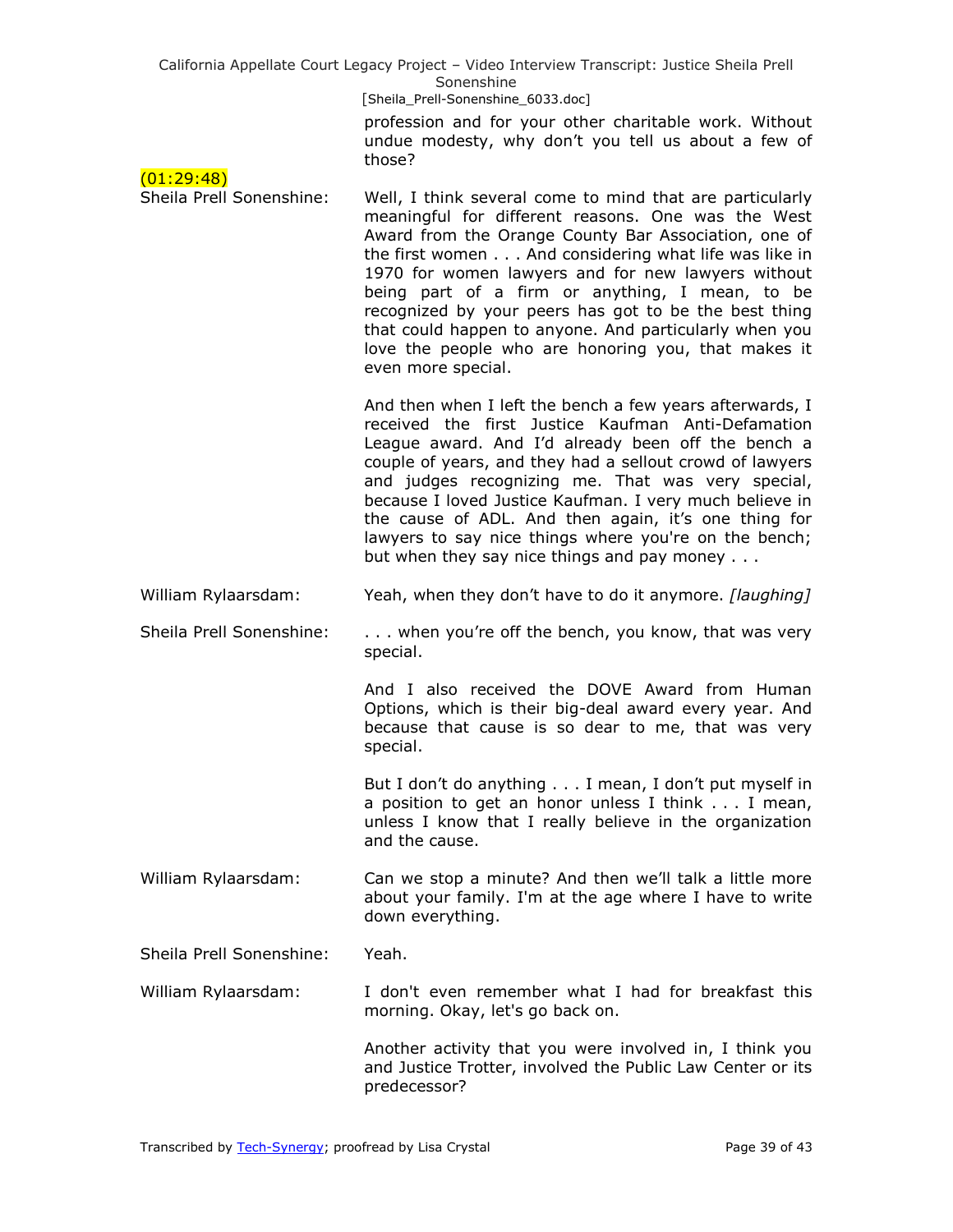- Sheila Prell Sonenshine: Well, it was originally Amicus Publico, and Gar Shallenberger, Justice Trotter, myself, it was . . . When I look back on that—I'd actually just totally forgotten until you brought it up—the Amicus Publico then became the Public Law Center. And one of the most exciting things about my career in Orange County is that I've had the opportunity to be at the beginning of so many different things: the formation of the Public Law Center, the formation of the court; I was the . . . with Marge Fuller we were the first chairs of the Gender Bias Committee for the Orange County Bar Association. Way back when, in 1971 or '72 when I first started practicing, I was asked to set up the human rights section of the bar. And there was a specific reason that we weren't the women's section, because that would have been too discriminatory; so we were the human rights section.
- William Rylaarsdam: But, you know, in your earlier comments about the difficulties that you encountered on account of your gender toward getting started in the practice of law, what is your perception? Has it become easier for women? Are there still problems for women within the profession? What is the status of today's new lawyers?
- Sheila Prell Sonenshine: Well, yeah. I was on the first statewide commission, judicial commission, on gender bias, and I . . . There's a couple of paragraphs in the introductory portion of the document for which I'm responsible or a couple of concepts, and one is that "gender" is a two-sex word and—
- William Rylaarsdam: Is a what?
- Sheila Prell Sonenshine: Two-sex word.
- William Rylaarsdam: Two-sex word.
- Sheila Prell Sonenshine: And so . . . And the other is that that commission intent never should have been and hopefully wasn't to study women lawyers; it was to study how gender issues are determinative of the legal process. And using that commission or their report as some of the examples, we found that juvenile girls get harsher sentences for the same type of crimes than juvenile boys do, because while it's never acceptable—while assaults are never acceptable—they're more acceptable coming from juvenile boys than they are from juvenile girls.

The lack of parental treatment or availability for fathers are much worse, whether it's termination rights or visitation or whatever. I can, you know, just go down the list on some. And of course one of the things that I first noticed when I started practicing was the custodial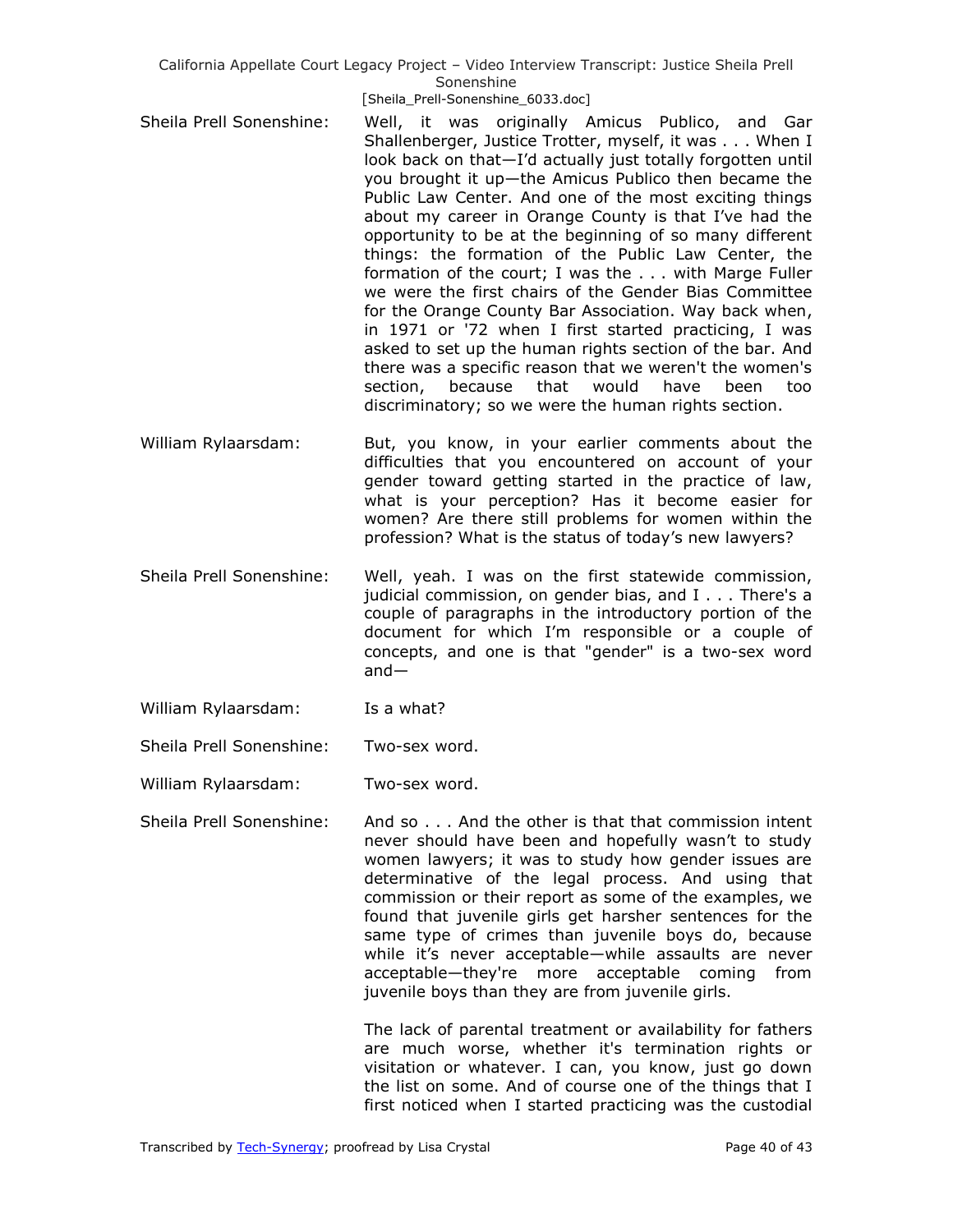California Appellate Court Legacy Project – Video Interview Transcript: Justice Sheila Prell Sonenshine [Sheila\_Prell-Sonenshine\_6033.doc] problems that fathers have in trying to be parents as opposed to mothers. (01:35:11) So I don't know how much things have changed. Personally, I think that, well, the fight has gone out of a lot of women, and younger women particularly. They're much more willing to and proud of being on the mommy track at work, as opposed to being on the . . . William Rylaarsdam: Partner track. Sheila Prell Sonenshine: . . . . partner track. And I see that a fault of all of us, and I'm not just pointing fingers at women. But until we can hold our head high and say, "What a man! He's staying, he's going to take off the first 10 years with his children's life and work less, because he really feels it's important," as opposed to "Oh, my god, what's wrong with him?"—which is what we all do, consciously or not—that we're going to continue not just in law, but across the professions, to have this problem. I've often said, I mean for years, that we never worry about secretaries and the fact that they have to stay past a certain time and their kids are in daycare. We get very concerned, "Well, what's she going to do? She's a lawyer" And the lawyer's in a much better financial situation than the judicial assistant or the secretary to worry about childcare. William Rylaarsdam: Let's talk about the mommy track. We mentioned Coby here, firstborn, who was born shortly after you took the bar exam. Sheila Prell Sonenshine: Right. William Rylaarsdam: And how many children do you have? Sheila Prell Sonenshine: We have three children; I say we have six children, because our three are all married. Our oldest, Coby, he

and his wife are both lawyers from SC. He's also an MBA from SC. And the day that he—I swore he and his wife in; I swore the whole SC class in—he got sworn in and immediately became inactive, and he's never practiced.

> His wife practiced for a while. She's been in a business for a while, and now she's interested in going back to public-interest law.

William Rylaarsdam: What's Coby doing?

Sheila Prell Sonenshine: Coby is running—Coby was one of my partners in the investment-banking business—and he's now running an insurance-product business.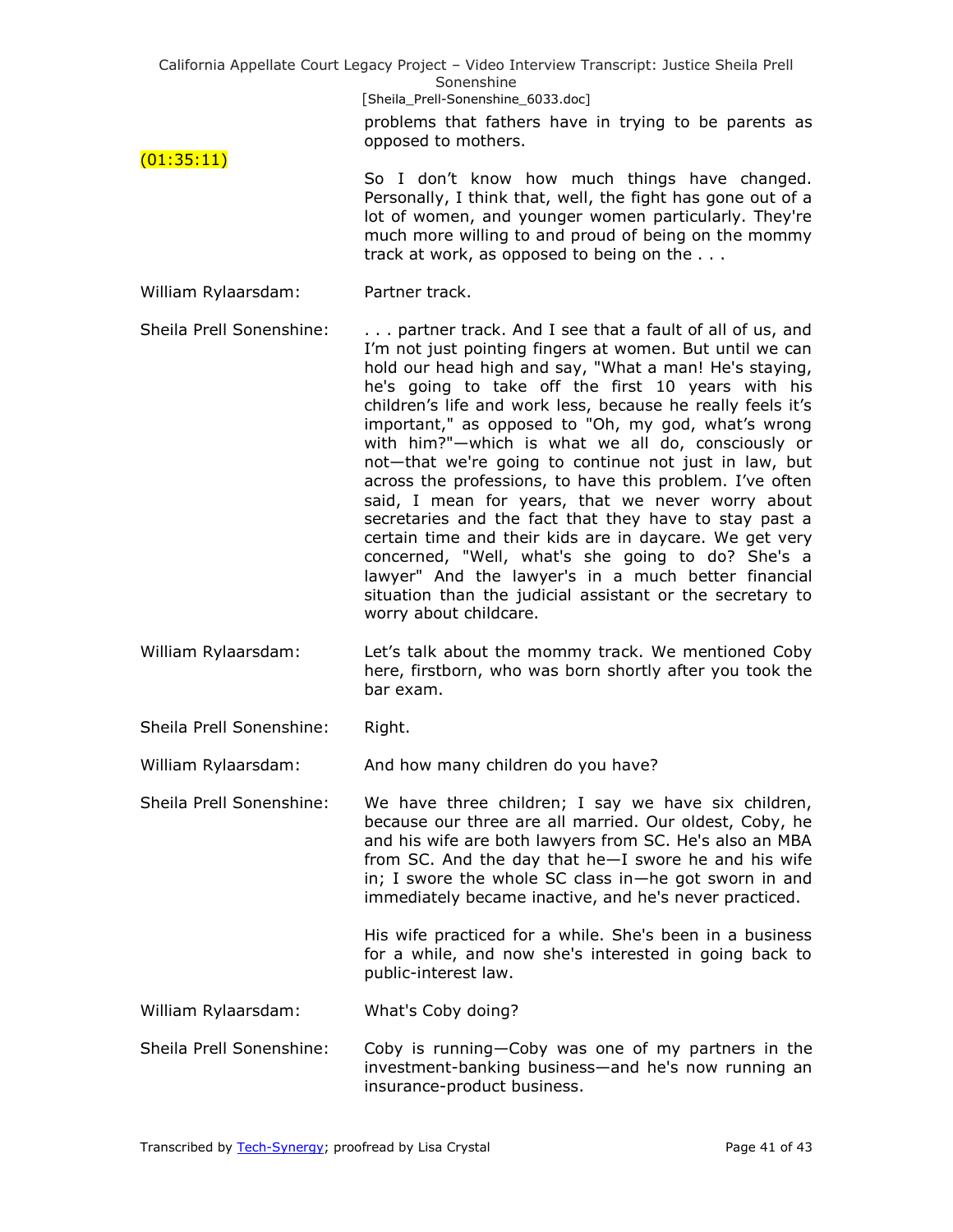|                          | California Appellate Court Legacy Project - Video Interview Transcript: Justice Sheila Prell<br>Sonenshine                                                                                                                                                                                                                            |
|--------------------------|---------------------------------------------------------------------------------------------------------------------------------------------------------------------------------------------------------------------------------------------------------------------------------------------------------------------------------------|
|                          | [Sheila_Prell-Sonenshine_6033.doc]                                                                                                                                                                                                                                                                                                    |
| William Rylaarsdam:      | And do they have any children?                                                                                                                                                                                                                                                                                                        |
| Sheila Prell Sonenshine: | We have Solomon, who's going to be seven, and Max,<br>who just turned four.                                                                                                                                                                                                                                                           |
| William Rylaarsdam:      | Okay. And then your second one is also a son.                                                                                                                                                                                                                                                                                         |
| Sheila Prell Sonenshine: | Then Danny, Danny went to Loyola Law School. He is<br>now selling chicken wings.                                                                                                                                                                                                                                                      |
| William Rylaarsdam:      | [Laughing]                                                                                                                                                                                                                                                                                                                            |
| Sheila Prell Sonenshine: | He did not like being a lawyer.                                                                                                                                                                                                                                                                                                       |
| William Rylaarsdam:      | He's in some sort of a selling franchise, as I understand<br>it?                                                                                                                                                                                                                                                                      |
| Sheila Prell Sonenshine: | He's operating chicken-wing franchises. And his wife is<br>an MBA from UCLA, and she is the marketing director for<br>a new franchise group that just opened. And they have<br>two daughters-Maggie, who just turned five, and Sarah,<br>who's one.                                                                                   |
| William Rylaarsdam:      | All right. And then you have your youngest is a<br>daughter.                                                                                                                                                                                                                                                                          |
| Sheila Prell Sonenshine: | And she is, as we speak, pregnant with twins.                                                                                                                                                                                                                                                                                         |
| William Rylaarsdam:      | And expecting momentarily, right?                                                                                                                                                                                                                                                                                                     |
| Sheila Prell Sonenshine: | A girl and a boy, and expecting momentarily. And<br>she $\ldots$ yeah.                                                                                                                                                                                                                                                                |
| William Rylaarsdam:      | So those will be number five and six?                                                                                                                                                                                                                                                                                                 |
| Sheila Prell Sonenshine: | Right.                                                                                                                                                                                                                                                                                                                                |
| William Rylaarsdam:      | Okay.                                                                                                                                                                                                                                                                                                                                 |
| Sheila Prell Sonenshine: | Yeah, and I worked from the day I took the bar exam<br>waiting for Coby; I took off two weeks with Danny.<br>That's because I got the chickenpox and was in the<br>hospital. And then with Mandy, I actually planned on<br>staying out longer, and things came up and I couldn't,<br>and I think I was back in two days or something. |
| William Rylaarsdam:      | Were you on the bench already when Mandy was born?                                                                                                                                                                                                                                                                                    |
| Sheila Prell Sonenshine: | No, no.                                                                                                                                                                                                                                                                                                                               |
| William Rylaarsdam:      | All right. Is there anything else that you think would be<br>worthwhile for us to discuss?                                                                                                                                                                                                                                            |